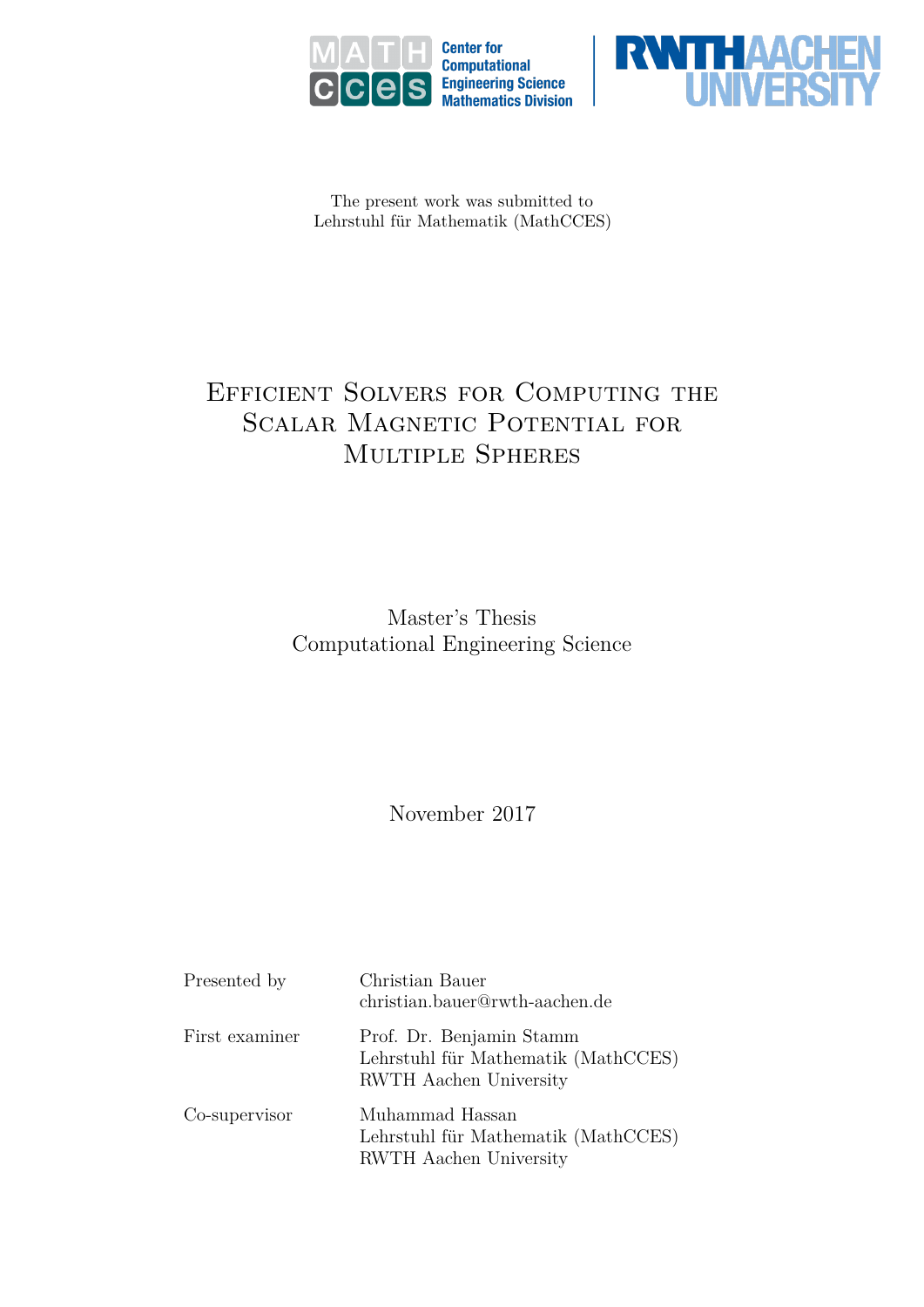Abstract. Since todays electronic devices are hitting a physical limit in terms of size and energy efficiency, it is vital to consider another basis for information processing and storage. The electron's spin state has a huge potential to overcome the aforementioned problems and is therefore studied in micromagnetic simulations. However, these simulations are time-consuming. Since the computation of the scalar magnetic potential (SMP) is the costliest part in terms of run time, in this Master's Thesis an efficient algorithm for computing the SMP of multiple spheres embedded in a cubic carrier material is presented. This setting, which in literature is known as a three-dimensional magnonic crystal, is described by a transmission problem. In order to solve it, we decouple the transmission problem into four different systems, two describing the cubic domain and two describing the spherical inclusions. The former two systems are then solved using a spectral collocation method and the single layer potential, respectively. For the latter two we exploit the properties of the spherical harmonics, construct a Galerkin method and introduce the fast multipole method (FMM) to efficiently handle multiple spheres. It is shown that the implemented methods display expected convergence and run time behavior. However, the collocation method has still potential for further improvements w.r.t. its run time and memory consumption. With this newly developed solver, the simulation of a three-dimensional magnonic crystal consisting of multiple spherical inclusions in a cubic carrier material might be accelerated, giving rise to more detailed spatial resolution or an extended physical time spans. For future research it would therefore be interesting to either extend the solver to a micromagnetic simulation framework or incorporate it into an existing simulation suite.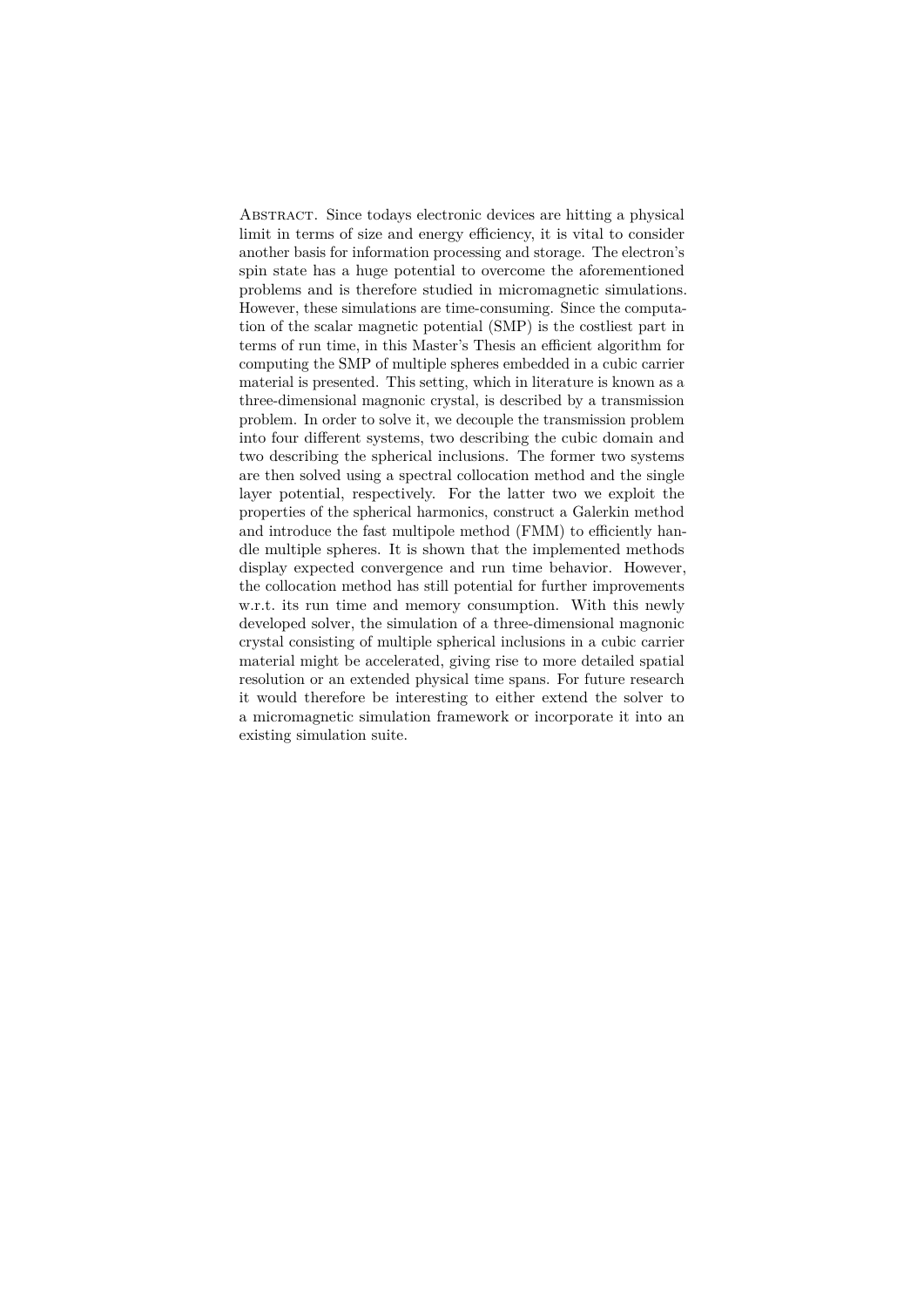Zusammenfassung. Da die heutigen elektronischen Geräte in Bezug auf Größe und Energieeffizienz an physikalische Grenzen stoßen, ist es wichtig, eine neue Grundlage für die Informationsverarbeitung und -speicherung zu finden. Der Spinzustand des Elektrons hat ein enormes Potenzial, die oben genannten Probleme zu überwinden und wird daher in Mikromagnetismus-Simulationen untersucht. Diese Simulationen sind jedoch recht zeitaufwendig. Da die Berechnung des skalaren magnetischen Potenzials der kostenintensivste Teil der Laufzeit ist, wird in dieser Masterarbeit ein effizienter Algorithmus zur Berechnung des skalaren magnetischen Potenzials mehrerer Kugeln in einem kubischen Trägermaterial vorgestellt. Diese Struktur, die in der Literatur als dreidimensionaler Magnonic Crystal bekannt ist, wird durch ein Übergangsproblem beschrieben. Um es zu lösen, entkoppeln wir das Problem und erhalten so vier verschiedene Systeme, von denen zwei das kubische Gebiet und zwei die Vereinigungsmenge der sphärischen Gebiete beschreiben. Die beiden erstgenannten Systeme werden dann mit Hilfe einer spektralen Kollokationsmethode bzw. des Newton-Potenzials gelöst. Für die beiden letzteren nutzen wir die Eigenschaften der sphärischen, harmonischen Funktionen, konstruieren eine Galerkin-Methode und führen die Fast-Multipole-Methode ein, um mehrere Kugeln effizient berechnen zu können. Die implementierten Methoden zeigen ein erwartetes Konvergenzund Laufzeitverhalten. Die Kollokationsmethode hat jedoch noch Potenzial für weitere Verbesserungen hinsichtlich der Laufzeit und des Speicherverbrauchs. Mit dem in dieser Arbeit neu entwickelten Löser könnte die Simulation eines dreidimensionalen Magnonic Crystals bestehend aus mehreren kugelförmigen Einschlüssen in einem kubischen Trägermaterial beschleunigt werden, um so eine detailliertere räumlichen Auflösung darstellen oder einen längeren physikalischen Zeitraum betrachten zu können. Als zukünftiges Forschungsthema wäre es daher interessant, den Algorithmus entweder zu einer Mikromagnetismus-Simulation zu erweitern oder in eine bestehende Simulations-Suite einzubinden.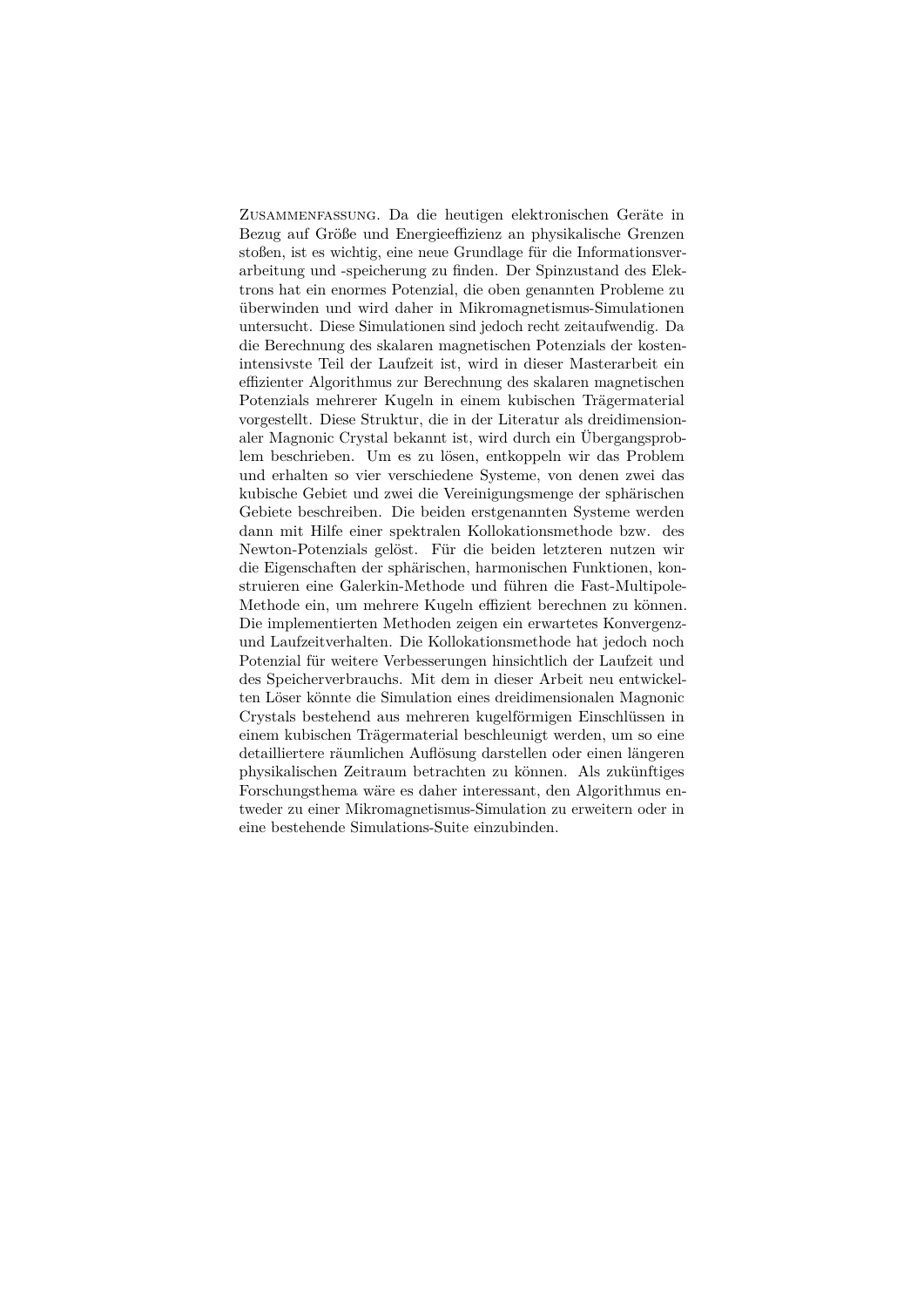### <span id="page-3-0"></span>**CONTENTS**

| Contents                                                | I              |
|---------------------------------------------------------|----------------|
| List of Figures                                         | $\rm II$       |
| List of Tables                                          | Ш              |
| Introduction<br>1.                                      | 1              |
| 2.<br>Physical Model                                    | $\sqrt{2}$     |
| 2.1.<br>Physical Preliminaries                          | $\sqrt{2}$     |
| 2.2.<br>Magnetization                                   | $\sqrt{3}$     |
| 2.3. Landau-Lifshitz-Gilbert Equation                   | $\overline{4}$ |
| 2.4.<br>Magnetic Interaction Energies                   | $\overline{5}$ |
| 2.5.<br>Demagnetization Field                           | 6              |
| Scalar Magnetic Potential<br>2.6.                       | 8              |
| 2.7.<br>Geometric Setup for a Magnonic Crystal          | 10             |
| 3.<br>Mathematical Model                                | 12             |
| 3.1.<br><b>Strong Formulation</b>                       | 12             |
| 3.2. Weak Formulation                                   | 15             |
| 3.3. Well-Posedness                                     | 18             |
| Numerical Method<br>4.                                  | 19             |
| 4.1.<br>Mathematical Preliminaries                      | 19             |
| 4.2. Problem 1                                          | 23             |
| 4.3. Problem 2                                          | 26             |
| 4.4. Problem 3                                          | 29             |
| 4.5. Problem 4                                          | 31             |
| <b>Numerical Results</b><br>5.                          | 33             |
| Interior Dirichlet Problem in a Cube<br>5.1.            | 33             |
| 5.2. Homogeneously Magnetized Cube                      | 36             |
| 5.3.<br>Inhomogeneously Magnetized Sphere               | 37             |
| Scalar Magnetic Potential of a Magnonic Crystal<br>5.4. | 42             |
| Conclusion<br>6.                                        | 47             |
| References                                              | IV             |
| Appendix A. Fast Multipole Method                       | VII            |
| Appendix B.<br>Code Listings                            | XI             |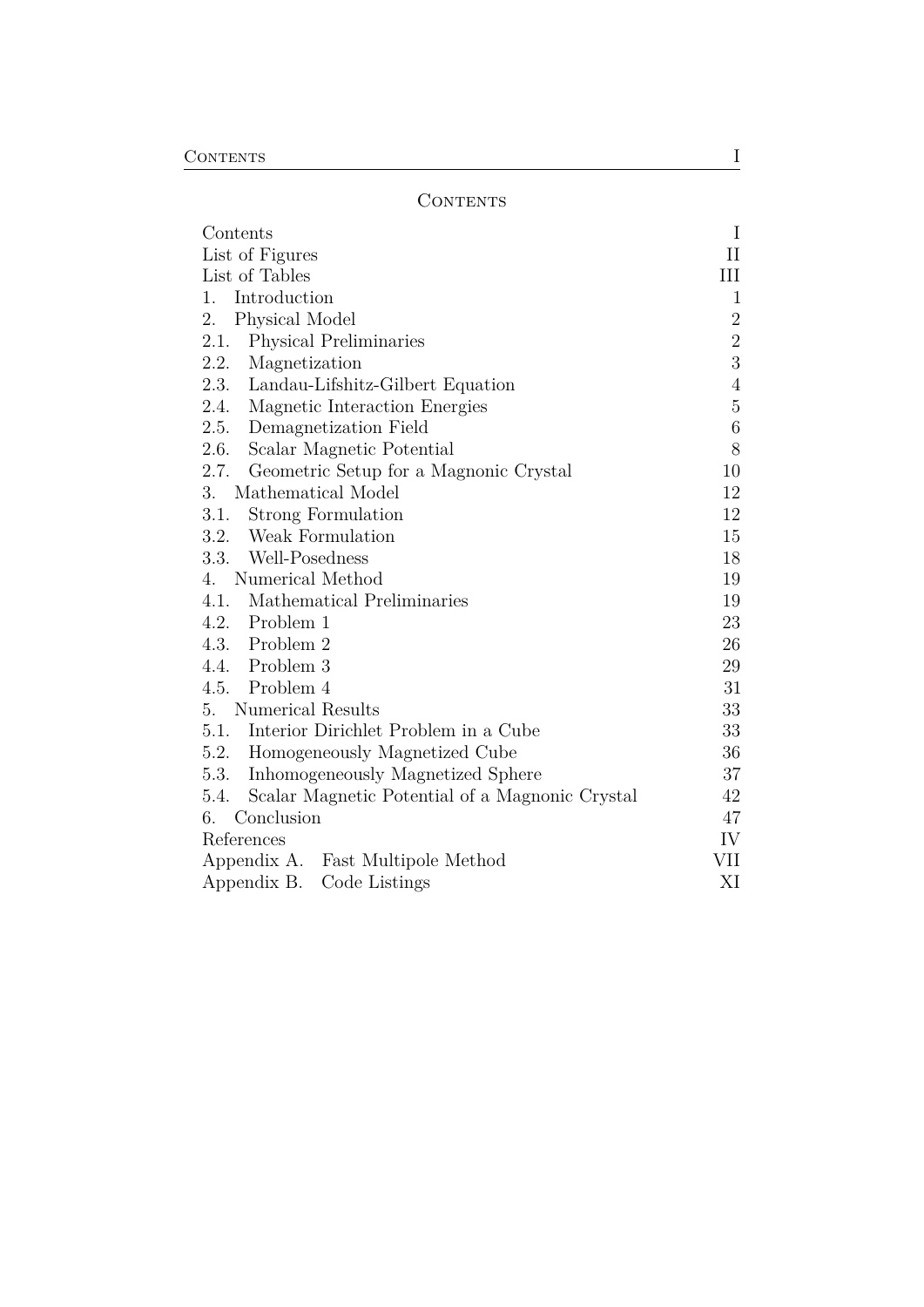### <span id="page-4-0"></span>LIST OF FIGURES

| 1              | The Different Types of Magnonic Crystals                    | $\overline{2}$ |
|----------------|-------------------------------------------------------------|----------------|
| $\overline{2}$ | A Magnon Spin Wave                                          | 3              |
| 3              | Technical Saturation Magnetization                          | $\overline{5}$ |
| 4              | Precessional Motion Around the Effective Field with Damping | $\overline{5}$ |
| 5              | Run Time in a Micromagnetic Simulation                      | 8              |
| 6              | A Magnonic Crystal                                          | 11             |
| 7              | The Mathematical Splitting                                  | 12             |
| 8              | Error in Solution                                           | 34             |
| 9              | Error in Derivative                                         | 35             |
| 10             | Run Time of the Spectral Method and the CGS Solver          | 35             |
| 11             | Iterations of the CGS Solver                                | 36             |
| 12             | Error in Parameterized Solution                             | 36             |
| 13             | Error w.r.t. Number of Quadrature Points                    | 37             |
|                | 14 Run Time w.r.t. Number of Quadrature Points              | 38             |
| 15             | Error w.r.t. Number of Quadrature Points (Far)              | 38             |
| 16             | Error w.r.t. Number of Quadrature Points (Near)             | 39             |
| 17             | Error w.r.t. Number of Quadrature Points (On)               | 39             |
| 18             | Error w.r.t. Radial Quadrature Points                       | 40             |
| 19             | Error w.r.t. Order of Lebedev Quadrature                    | 40             |
| 20             | Run Time w.r.t. Number of Spheres                           | 41             |
| 21             | Run Time w.r.t. Number of Spheres                           | 42             |
| 22             | Run Time w.r.t. Number of Query Points                      | 42             |
| 23             | Run Time w.r.t. Number of Spheres and Query Points          | 43             |
| 24             | Homogeneously Magnetized Magnonic Crystal                   | 44             |
|                | 25 Inhomogeneously Magnetized Magnonic Crystal              | 46             |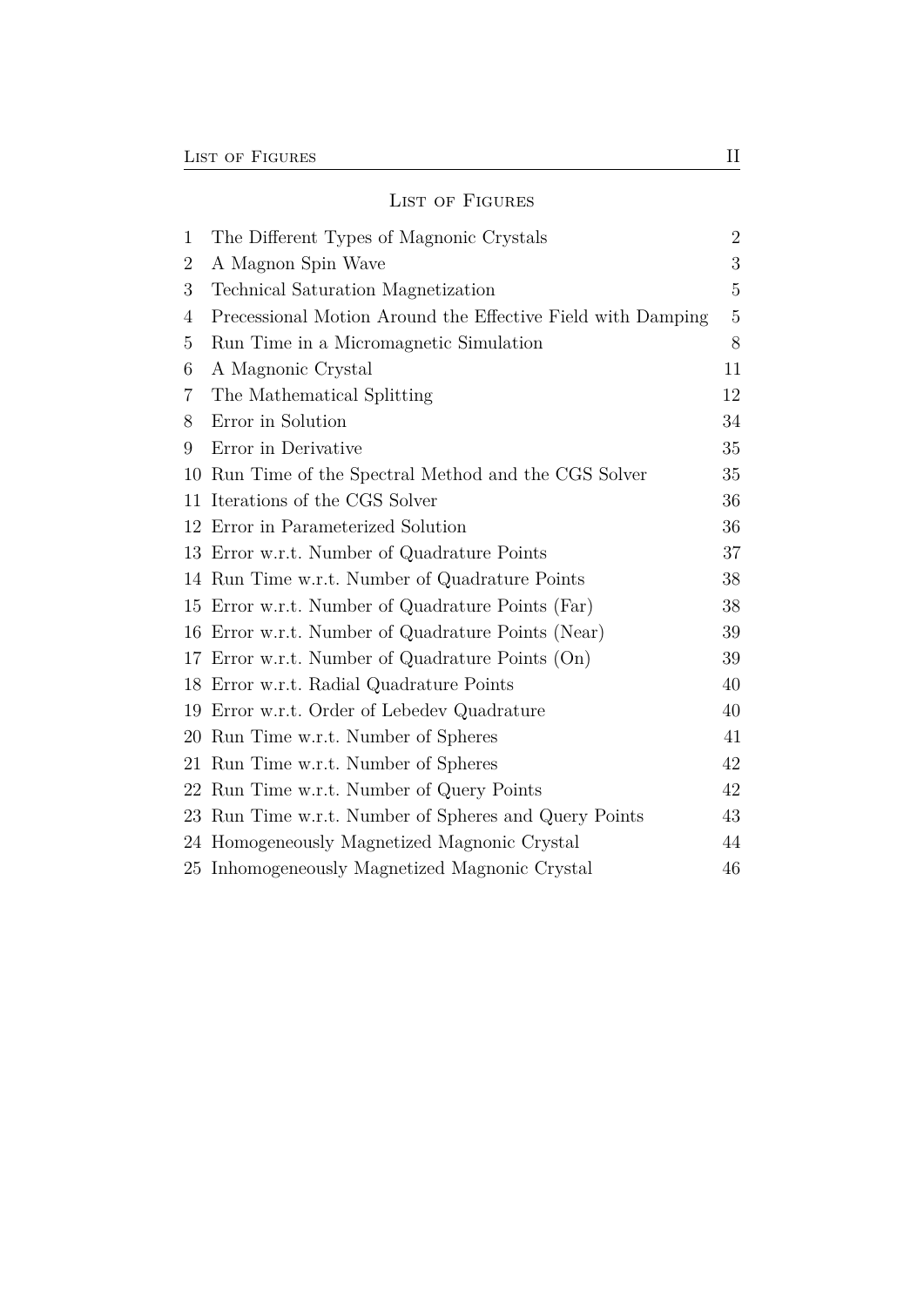## <span id="page-5-0"></span>LIST OF TABLES

| 1 Details of the Computer                            | 33 |
|------------------------------------------------------|----|
| 2 Set-Up Interior Dirichlet Problem in a Cube        | 33 |
| 3 Set-Up Homogeneously Magnetized Unit Cube          | 37 |
| 4 Set-Up Inhomogeneously Magnetized Sphere           | 40 |
| 5 Set-Up Homogeneously Magnetized Magnonic Crystal   | 43 |
| 6 Set-Up Inhomogeneously Magnetized Magnonic Crystal | 45 |
|                                                      |    |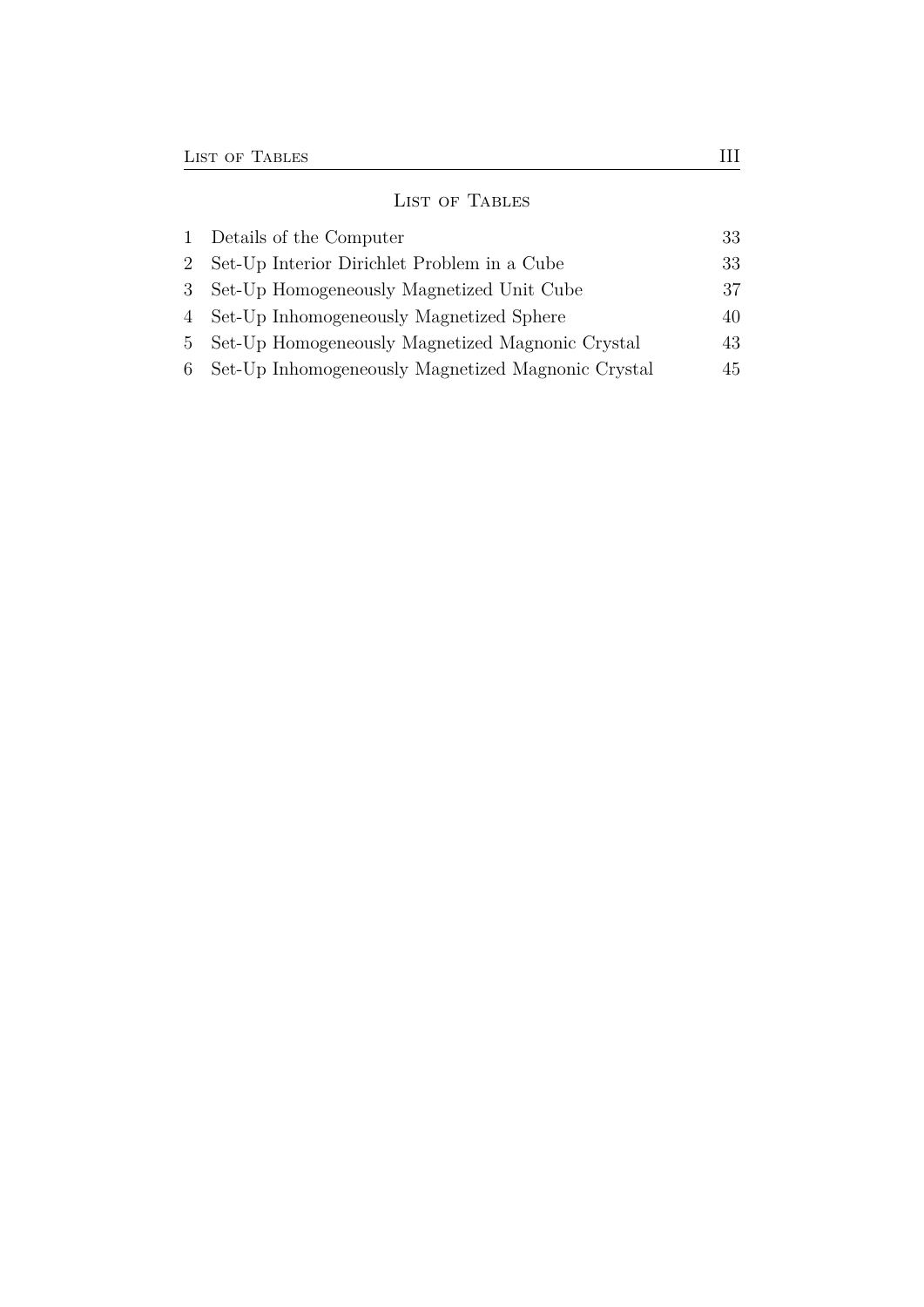#### 1. INTRODUCTION

<span id="page-6-1"></span><span id="page-6-0"></span>Todays electronic devices only exploit the electron's charge state. In current research the electron's spin is considered as another degree of freedom, allowing for a new category of data storages and data carriers: the spintronic devices. One group of these spintronic devices consists of magnonic information carriers and data storage devices. The term magnonic originates from the research topic of spin waves in nano-structure elements. A spin wave arises from the propagating reordering of magnetization in a material. The magnetization in turn arises from the electron's charge and spin state. In order to develop magnonic information carriers and data storage devices, magnonic crystals are studied. A magnonic crystal is a meta material with alternating magnetic properties that is made from geometric structuring. These crystals can enable magnonic band gaps allowing a selective propagation of spin waves through the material which would be the basis for magnonic logic devices. [\[25,](#page-55-0) [27\]](#page-55-1)

Simulating such magnonic band gaps and magnonic crystals in general is done in micromagnetic simulations which essentially solve the Landau-Lifshitz-Gilbert (LLG) equation, an equation describing the magnetization's dynamic behavior [\[19\]](#page-54-0). The computationally most expensive part in these micromagnetic simulations is the computation of the scalar magnetic potential [\[7\]](#page-53-1). Therefore, solving for it efficiently is key. An efficient solver for the scalar magnetic potential for a unit sphere has already been developed in a previous seminar work [\[4\]](#page-53-2). Since a magnonic crystal would consist of many magnetic spheres in a cubic carrier material with different magnetic properties, the solver needs to be extended in order to simulate many spheres efficiently. In this Master's Thesis, the fast multipole method is therefore applied and incorporated into the existing code base.

In the following sections, the physical background of micromagnetic simulations is explained first  $-$  starting with a short quantum mechanical description of magnetism towards the famous Maxwell's equations and from the LLG equation towards the formulation of the scalar magnetic potential (SMP). Then, the mathematical description of the SMP's computation of a unit sphere is revisited and extended to many spheres. Afterwards, this formulation is discretized introducing the fast multipole method (FMM). The solvers for the four different subproblems are studied in detail and afterwards, the simulation results of the SMP of a magnonic crystal are presented. This Master's Thesis is then concluded with the results' discussion and an outlook into future research directions.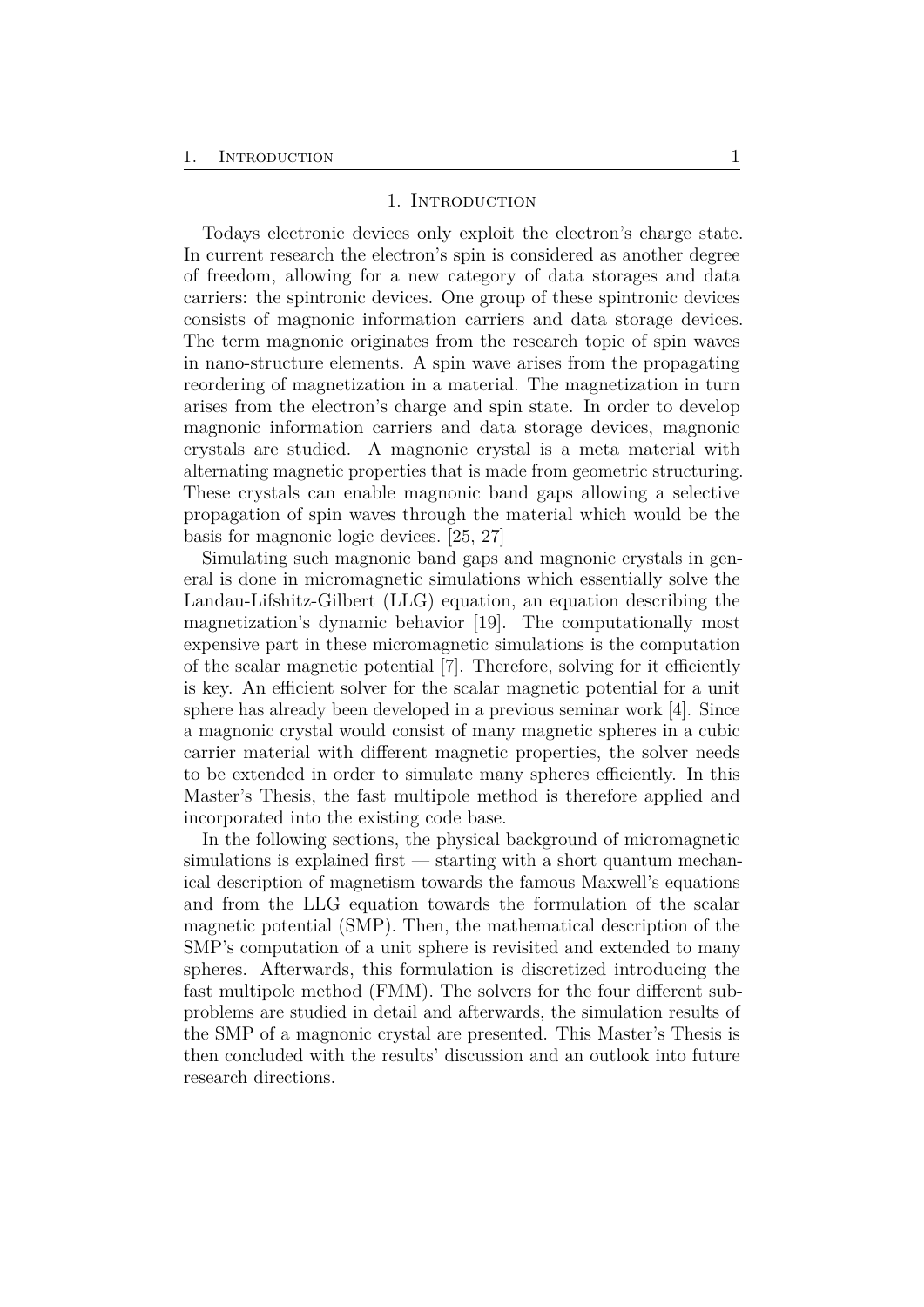<span id="page-7-3"></span><span id="page-7-2"></span>

FIGURE 1. The Different Types of Magnonic Crystals. In a thin film setting one spatial dimension is negligible compared to the other two spatial dimensions. The dimensions (1D, 2D, and 3D) refer to the periodicity of the different magnetic materials. So in the leftmost column the material only changes in one direction whereas in the rightmost column it changes in all three spatial dimensions. [Based on [16\]](#page-54-1)

#### 2. Physical Model

<span id="page-7-0"></span>Magnonic crystals are magnetic metamaterials created by geometric structuring (see, e.g. Fig. [1\)](#page-7-2). These structures are built out of small inclusions of a material with some magnetic properties in a matrix of another material with different magnetic properties. Through a periodic distribution of such inclusions the magnetic properties of a magnonic crystal are altered, consequentially controlling the spin wave (see Fig. [2\)](#page-8-1) excitation as well as its propagation. In order to simulate this behavior the Landau-Lifshitz-Gilbert (LLG) equation is often used [\[1,](#page-53-3) [13\]](#page-54-2). Starting with a short introduction to the quantized view of magnetism it will be zoomed out to describe magnetism continuously. Afterwards, the LLG equation is introduced together with different energy terms that, when minimized, imply the material's magnetization  $\vec{M}$  in the steady-state.

<span id="page-7-1"></span>2.1. **Physical Preliminaries.** Henceforth, the following definitions are used.

**Definition 2.1** (Magnetic Domain). Let  $\Omega_{mag} \subset \mathbb{R}^3$  define a magnetic *domain. Its boundary is then denoted as*  $\Gamma_{mag} := \partial \Omega_{mag}$ *.* 

**Definition 2.2** (Free Space)**.** *The space not occupied by a magnetic domain*  $\Omega_{mag}$  *is denoted as*  $\Omega_0 := \mathbb{R}^3 \setminus \overline{\Omega_{mag}}$ *.*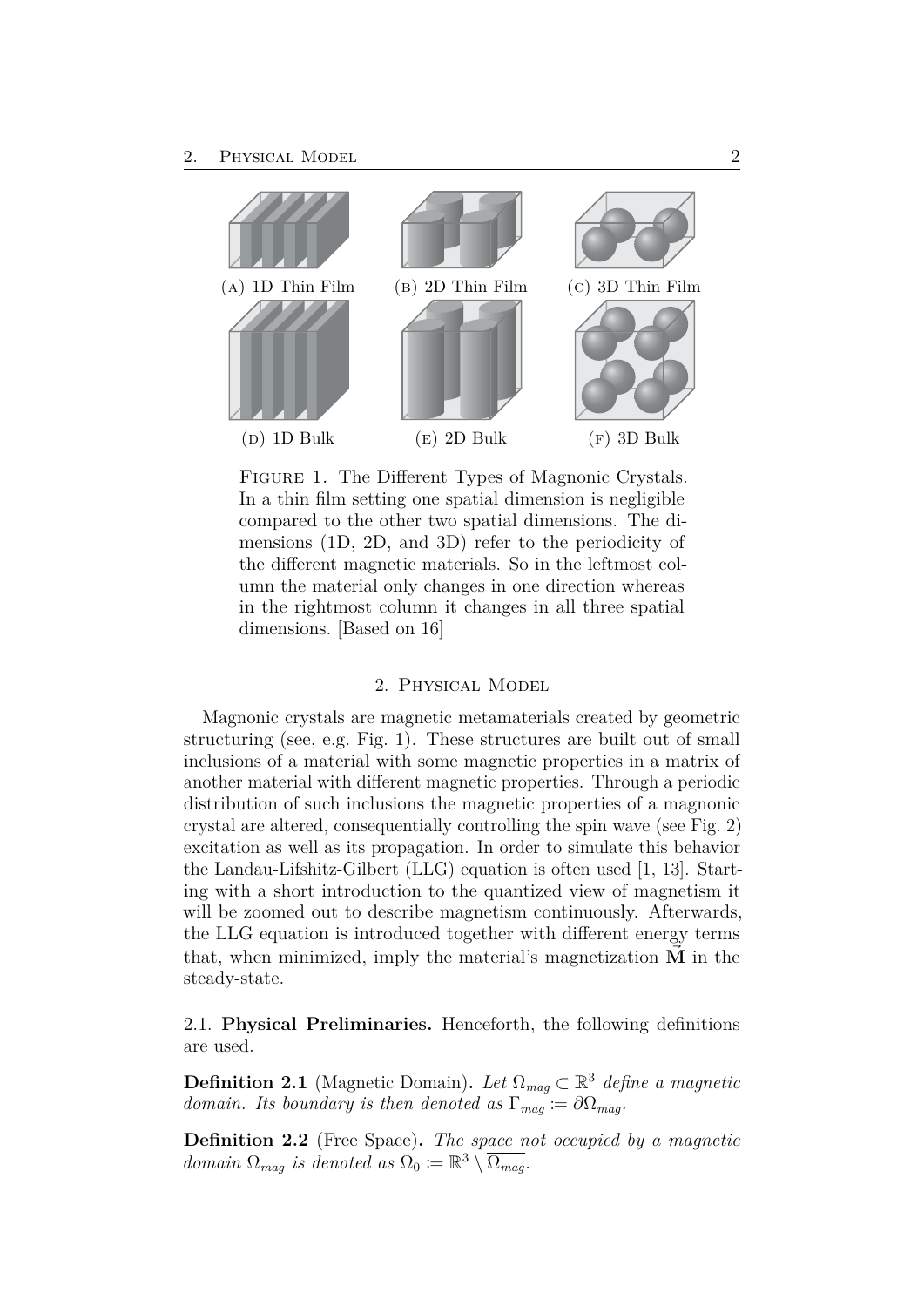<span id="page-8-3"></span><span id="page-8-1"></span>

Figure 2. A Magnon Spin Wave. Through quantum mechanical effects, a magnon's movement affects its neighbors. This results in a wave-like reordering of magnons called the spin wave.

<span id="page-8-0"></span>2.2. **Magnetization.** The fundamental nature of magnetism lies in the material's quantum mechanical properties. Observing an electron's position over a period yields different orbitals which then can be described by three, so called orbital integer quantum numbers (the principle quantum number *n*, the azimuthal quantum number  $\ell$ , and the magnetic quantum number  $m$ ). Together with the spin quantum number which parameterizes an electron's angular momentum, an electron in an atom is completely described. Both the three orbital quantum numbers and the spin quantum number are sources of magnetism, but for different types of magnets<sup>[1](#page-8-2)</sup> some of them might be negligible. In a ferromagnetic material for example, the spin quantum number is the main source of magnetism  $[13]$  and therefore the magnetic dipole moment  $\vec{m}$ , which can be thought of as a magnetic equivalent to an electron, can be expressed as

(2.1) 
$$
\vec{\mathbf{m}} \propto -\frac{e\vec{\mathbf{p}}_s}{m_e}.
$$

Here, *e* and *m<sup>e</sup>* denote the electron's charge and mass, respectively, and  $\vec{p}_s$  its spin state [\[7,](#page-53-1) [13\]](#page-54-2). These magnetic dipole moments (sometimes just called magnetic moments) are the quantized building blocks of magnetic matter.

The foundation of micromagnetic simulations is the continuous description of these quantized moments that form magnetism. This continuous description is called magnetization. It is a vector field  $\vec{M}(\vec{x})$ :  $\mathbb{R}^3 \to \mathbb{R}^3$  that describes the density of magnetic moments inside a magnetic material, i.e.

(2.2) 
$$
\int_{\Omega_{\text{unit}}} \vec{M} d\Omega_{\text{unit}} = \vec{m}
$$

with  $\vec{m}$  being the magnetic moment and  $\Omega_{\text{unit}}$  being the unit volume. This description only holds for volumes  $\Omega_{\text{mag}} \geq \lambda^3$  where  $\lambda$  denotes the so called exchange interaction length (see Section [2.4.1\)](#page-10-3), and therefore,

<span id="page-8-2"></span><sup>&</sup>lt;sup>1</sup>There are different types of magnetism with ferromagnetism being the strongest and the commonly known one. Besides that there are paramagnetism, diamagnetism, and antiferromagnetism. Throughout this Thesis only ferromagnetic materials are considered, because of their importance in engineering applications, namely the magnetization's stability and the ability to create high magnetic induction fields [\[13\]](#page-54-2).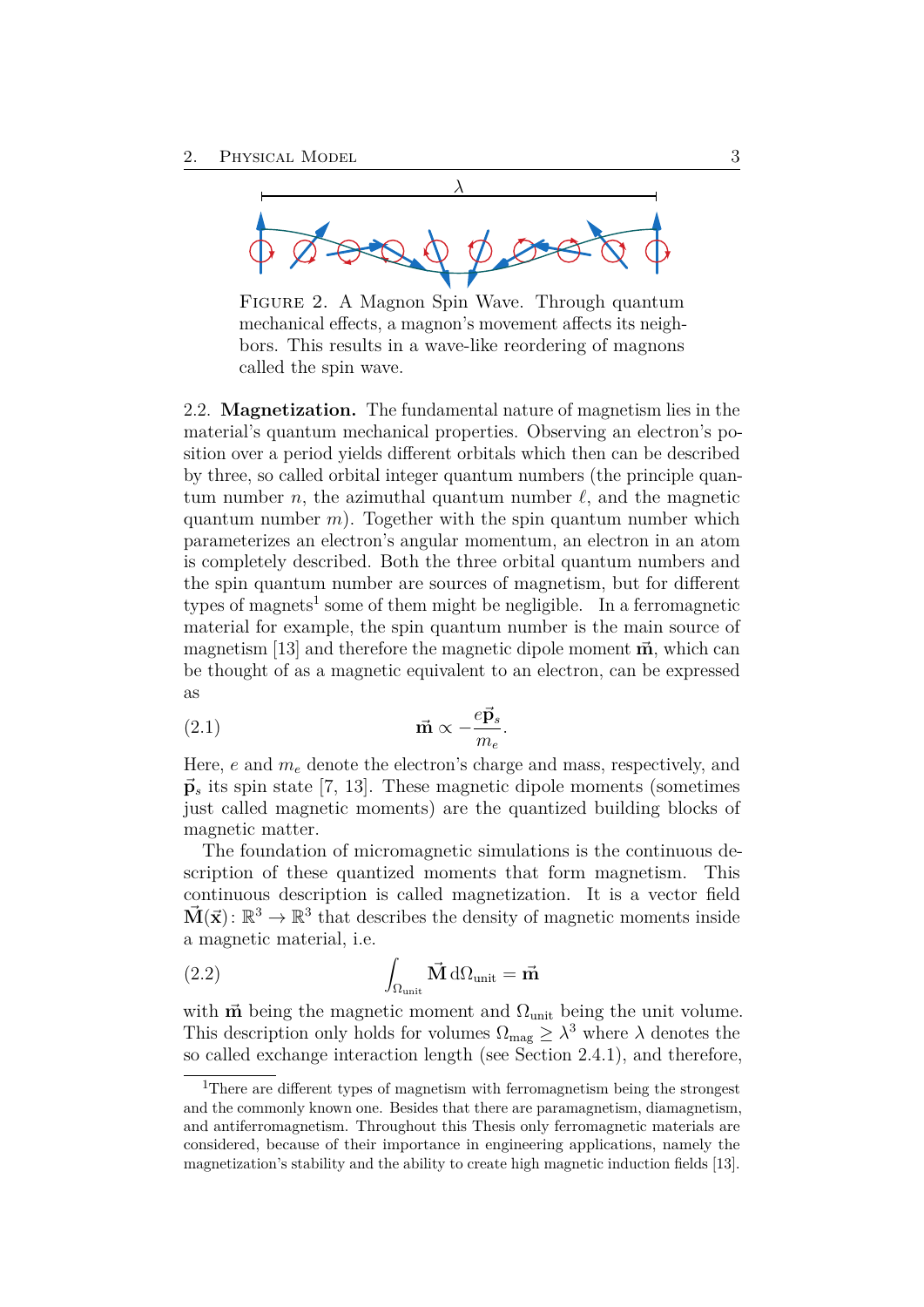<span id="page-9-3"></span>such simulations are valid in length scales greater than or equal to 1 nm. Since the computation of the underlying equations is quite expensive the length scales nowadays have an upper limit of about 1000 nm. [\[1,](#page-53-3) [13\]](#page-54-2)

<span id="page-9-0"></span>2.3. **Landau-Lifshitz-Gilbert Equation.** In order to simulate spin waves in a ferromagnetic magnonic crystal, the evolution of the magnetization  $\dot{M}$  is of interest, which is described by the LLG equation. Let  $\vec{M} : \mathbb{R}^3 \to \mathbb{R}^3$ ,  $\vec{H}_{\text{eff}} : \mathbb{R}^3 \to \mathbb{R}^3$ , and  $\alpha, \gamma, M_s \in \mathbb{R}$ . Then the LLG reads

<span id="page-9-1"></span>(2.3) 
$$
\frac{\partial \vec{M}}{\partial t} = -\gamma \left( \vec{M} \times \vec{H}_{\text{eff}} \right) - \frac{\alpha \gamma}{M_s} \vec{M} \times \left( \vec{M} \times \vec{H}_{\text{eff}} \right).
$$

Here, *M*<sup>s</sup> describes the technical saturation magnetization (see Fig. [3\)](#page-10-1) under an applied magnetic field, i.e.

(2.4) 
$$
\vec{\mathbf{m}}(\vec{\mathbf{x}}) = M_s \cdot \frac{\vec{\mathbf{m}}(\vec{\mathbf{x}})}{\|\vec{\mathbf{m}}(\vec{\mathbf{x}})\|}.
$$

This technical saturation magnetization is reached when the magnetic moments in a material are aligned and are pointing in the same direction. In the literature the technical saturation magnetization is often referred to as the saturation magnetization. However, there is a slight difference between both terms (see Fig. [3\)](#page-10-1). While the technical saturation in ferromagnetic materials is reached by applying a relatively weak magnetic field, the saturation can only be forced with a strong magnetic field. This is due to the thermal activation that causes misalignments in the magnetic moments. There are two dimensionless coefficients  $\gamma$ and  $\alpha$  in Eq. [\(2.3\)](#page-9-1) which describe the magnetization vector's change of orientation with respect to the direction of the effective magnetic field  $\vec{H}_{\text{eff}}$ . The gyromagnetic ratio  $\gamma$  is a parameter that describes the magnetization's rotation around the direction of the effective field (see Fig. [4\)](#page-10-2) and the damping coefficient  $\alpha$  is a measure of the alignment of both fields. The effective magnetic field strength  $\vec{H}_{\text{eff}}$ :  $\mathbb{R}^3 \to \mathbb{R}^3$  is the resulting field after applying a magnetic field strength to the setting of interest, i.e.

(2.5) 
$$
\vec{H}_{\text{eff}} = \vec{H}_{\text{app}} + \vec{H}_{\text{internal}},
$$

which is the sum of the applied magnetic field strength and the internal field strengths. [\[1,](#page-53-3) [3,](#page-53-4) [9,](#page-53-5) [13,](#page-54-2) [23\]](#page-55-2)

In order to solve the LLG equation an initial condition is necessary. Such an initial condition for the magnetization  $\dot{M}$  is usually obtained by minimizing the total energy, i.e.

<span id="page-9-2"></span>
$$
\vec{\mathbf{M}} = \arg\min \left\{ E_{\text{Total}} \left( \vec{\mathbf{M}}' \right) \right\}
$$
\n
$$
(2.6) \quad E_{\text{Total}} \left( \vec{\mathbf{M}}' \right) = E_{\text{Exchange}} + E_{\text{Anisotropy}} + E_{\text{Zeeman}} + E_{\text{Demagnetization}},
$$

which translates to the assumption that the system is in steady-state.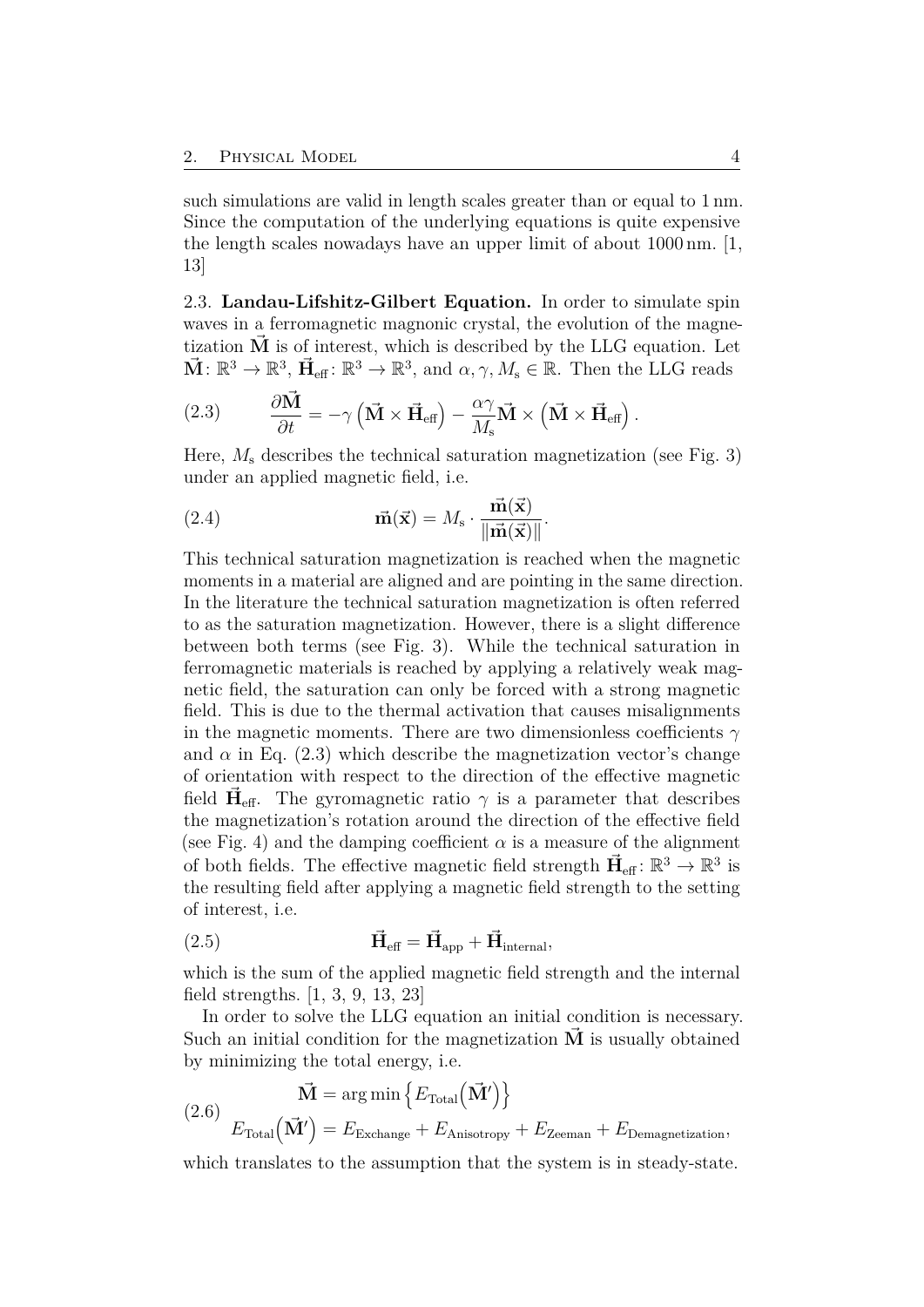<span id="page-10-4"></span><span id="page-10-1"></span>

Magnetic Field Strength

Figure 3. Technical Saturation Magnetization. After reaching the technical saturation, the magnetization increases only slowly while increasing **H***~* . This is due to thermal activation which slightly distorts the parallel alignment of neighboring magnons.

<span id="page-10-2"></span>

Figure 4. Precessional Motion Around the Effective Field with Damping. The magnetization  $\vec{M}$  rotates around the effective field  $\vec{H}_{\text{eff}}$ , as described with the coefficient  $\gamma$  (left), and the damping  $\alpha$  (middle) results in a spiralling motion (right). [Based on [1\]](#page-53-3)

<span id="page-10-0"></span>2.4. **Magnetic Interaction Energies.** The different interaction energies in Eq. [\(2.6\)](#page-9-2) are now explained. Note that depending on the type of simulation some terms can be neglected, if their impact is small enough. [See, e.g., [1,](#page-53-3) [7,](#page-53-1) [9,](#page-53-5) [12\]](#page-54-3).

<span id="page-10-3"></span>2.4.1. *Exchange Energy.* The exchange energy is responsible for the spontaneous magnetization of a body. It is based on the Coulomb interaction as well as the quantum mechanical Pauli exclusion principle and energetically favors a parallel alignment of neighboring spins. The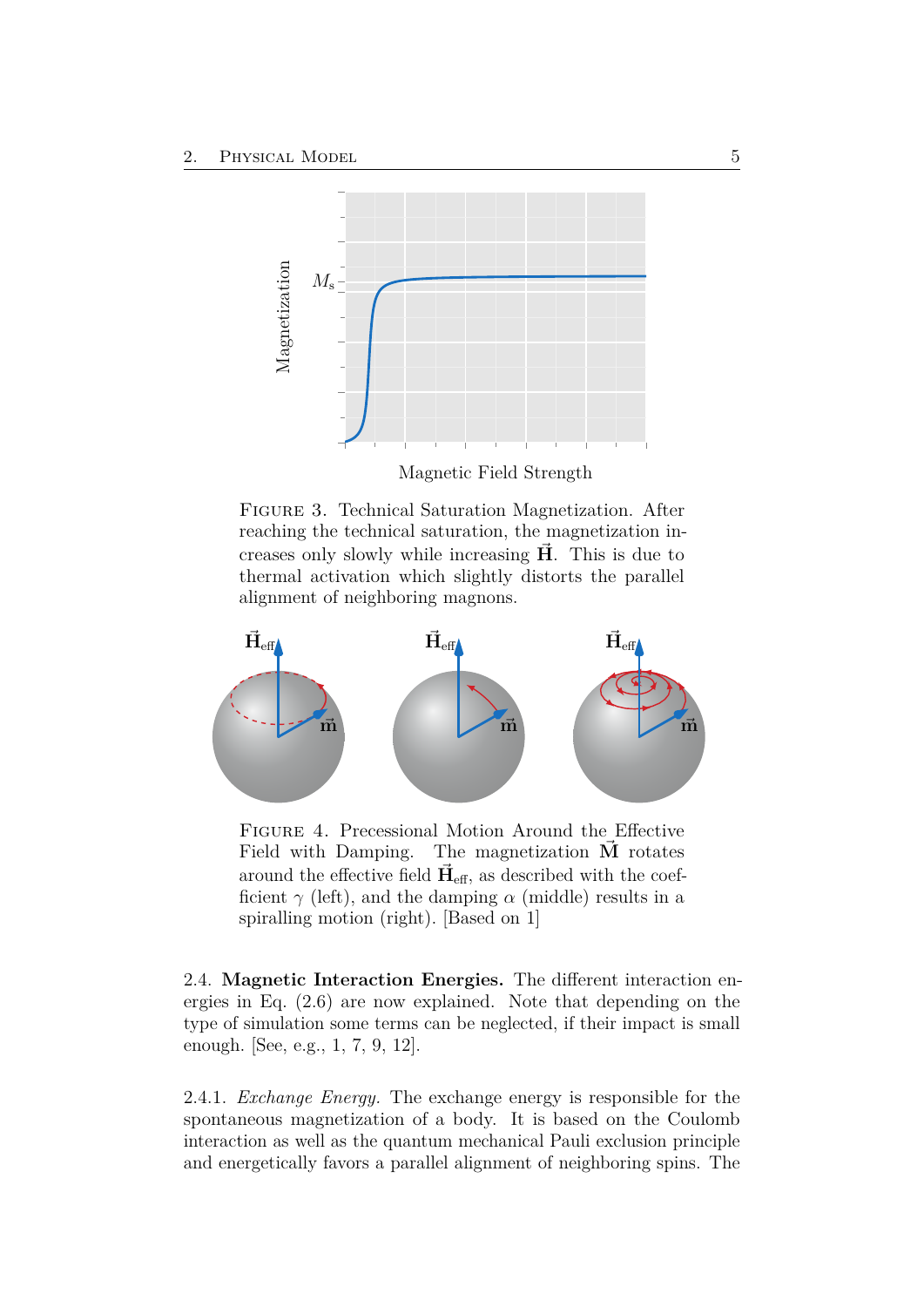<span id="page-11-1"></span>continuous description of the exchange energy reads

(2.7) 
$$
E_{\text{Exchange}} = \frac{A_{\text{ex}}}{V} \int_{\Omega_{\text{mag}}} (\mathbf{\nabla} \cdot \mathbf{\vec{M}})^2 d\Omega_{\text{mag}},
$$

with a measure for the exchange stiffness denoted  $A_{\text{ex}}$  and the magnet's volume *V*. Although the exchange energy has limited range, its magnitude causes spontaneous long-range ordering in ferromagnets. [\[12\]](#page-54-3)

2.4.2. *Anisotropic Energy.* The anisotropy energy results from spinorbit interactions. It describes the alignment of a magnetization parallel to certain axes depending on the material's lattice structure. These axes are called easy axes. For a magnet with only one easy axis, the anisotropy energy is defined by

(2.8) 
$$
E_{\text{Anisotropy}} = K_{u1} \int_{\Omega_{\text{mag}}} \sin^2(\varphi) d\Omega_{\text{mag}} + K_{u2} \int_{\Omega_{\text{mag}}} \sin^4(\varphi) d\Omega_{\text{mag}}.
$$

Here,  $K_{u1}$  and  $K_{u2}$  are the uni-axial anisotropy constants and  $\varphi$  is the angle between the magnetization vector **M** and the easy axis. [See, e.g., [1,](#page-53-3) [7,](#page-53-1) [13\]](#page-54-2)

2.4.3. *Zeeman Energy.* Interactions with an applied magnetic field  $\vec{H}_{app}$ are described by the Zeeman energy

(2.9) 
$$
E_{\text{Zeeman}} = -\mu_0 \int_{\Omega_{\text{mag}}} \vec{\mathbf{M}} \cdot \vec{\mathbf{H}}_{\text{app}} d\Omega_{\text{mag}}
$$

which is minimized, if the magnetization is parallel to the external field. [\[1,](#page-53-3) [7,](#page-53-1) [12,](#page-54-3) [13\]](#page-54-2)

2.4.4. *Demagnetization Energy.* The demagnetization energy accounts for the electrons' dipole-dipole interactions. In its continuous description the demagnetization energy reads

(2.10) 
$$
E_{\text{Demagnetization}} = -\frac{\mu_0}{2V} \int_{\Omega_{\text{mag}}} \vec{\mathbf{M}} \cdot \vec{\mathbf{H}}_{\text{demag}} d\Omega_{\text{mag}}.
$$

Here, the demagnetization field  $\vec{H}_{\text{demag}}$ , also referred to as stray field, is introduced. The stray field energy describes a long-ranged interaction in which the demagnetization, that is induced by the magnetization itself, counteracts the magnetization. Calculating the stray field is one of the most important steps in evaluating the effective field, because the demagnetization field often dominates the other fields. [\[1,](#page-53-3) [12,](#page-54-3) [14\]](#page-54-4)

<span id="page-11-0"></span>2.5. **Demagnetization Field.** In this Thesis, the focus is on the computation of the demagnetization energy or field, because of its physical importance [\[13\]](#page-54-2) and computational cost (see Fig. [5\)](#page-13-1). The demagnetization field can be derived from Maxwell's equations which describe electromagnetism in general.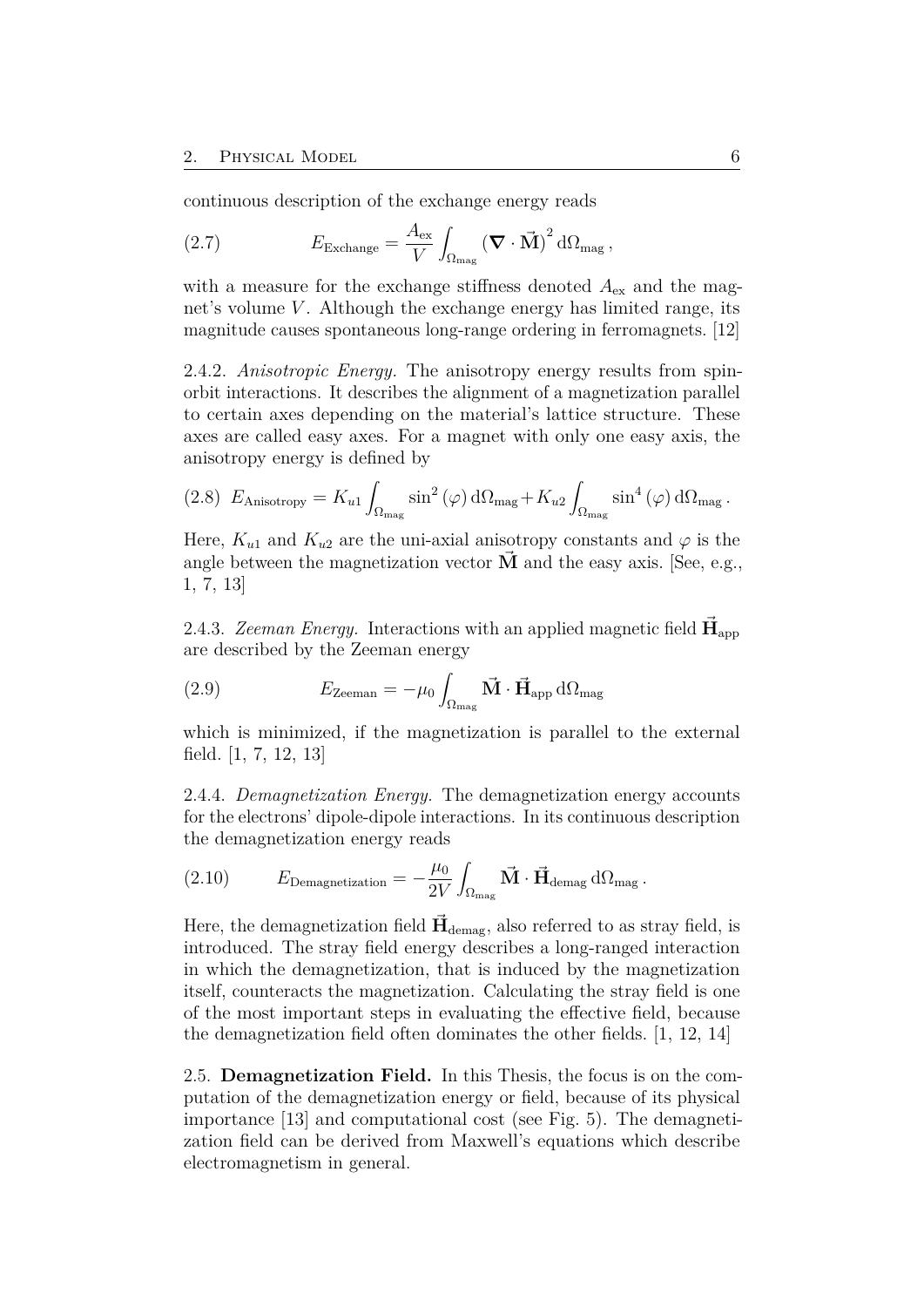<span id="page-12-5"></span><span id="page-12-4"></span>The following derivation is mainly drawn from Feynman, Leighton, and Sands [\[8\]](#page-53-6) and Jiles [\[13\]](#page-54-2). Maxwell's laws of electromagnetism read

<span id="page-12-0"></span> $\nabla \cdot \vec{E} = \frac{\rho}{\rho}$  $\epsilon_0$ (2.11a)

<span id="page-12-1"></span>(2.11b) 
$$
\nabla \times \vec{\mathbf{E}} = -\frac{\partial \vec{\mathbf{B}}}{\partial t}
$$

<span id="page-12-2"></span>(2.11c) 
$$
\nabla \times \vec{\mathbf{B}} = \mu_0 \left( \epsilon_0 \frac{\partial \vec{\mathbf{E}}}{\partial t} + \vec{\mathbf{J}} \right)
$$

<span id="page-12-3"></span> $(2.11d)$   $\qquad \nabla \cdot \vec{B} = 0.$ 

Here, the electric field  $\vec{E}$  and the magnetic induction  $\vec{B}$  as well as their interactions are modeled. The Eq. [\(2.11a\)](#page-12-0) states that the electric flux through a closed surface  $\nabla \cdot \vec{E}$  is proportional to the charge density  $\rho$ inside the volume.  $\epsilon_0$  is a physical constant called the permittivity of vacuum and measures the capability of vacuum to store electrical energy in an electric field. In the Eq. [\(2.11b\)](#page-12-1) the negative rate of change of the magnetic flux  $\frac{\partial \vec{B}}{\partial t}$  enclosed by a loop is proportional to the induced voltage in the loop  $\nabla \times \vec{E}$ . In the Eq. [\(2.11c\)](#page-12-2) the magnetic field induced around a closed loop  $\nabla \times \vec{B}$  is proportional to the electric current  $\vec{J}$  plus the rate of change of the electric field that the loop encloses  $\frac{\partial \vec{E}}{\partial t}$ . Finally, the Eq. [\(2.11d\)](#page-12-3) states that the magnetic flux through a closed surface  $\nabla \cdot \vec{B}$  is zero, therefore forbidding magnetic monopoles. The Eqs. [\(2.11a\)](#page-12-0)–[\(2.11d\)](#page-12-3) are referred to as Gauß's law, Faraday's law of induction, Ampère's circuital law, and Gauß's law for magnetism, respectively.

Assuming steady-state, the terms  $\frac{\partial}{\partial t}(\cdot)$  vanish and therefore, the static system reads

(2.12a) 
$$
\nabla \cdot \vec{\mathbf{E}} = \frac{\rho}{\epsilon_0}
$$

$$
(2.12b) \t\t \nabla \times \vec{E} = 0
$$

$$
(2.12c) \t\t \nabla \times \vec{B} = \mu_0 \vec{J}
$$

 $(2.12d)$   $\qquad \qquad \nabla \cdot \vec{B} = 0.$ 

In contrast to Eq.  $(2.11)$  the equations for the electric and magnetic fields are decoupled. Therefore, the equations containing the electric field  $\vec{E}$  are therefore dropped.

The magnetic induction is not the only field that is used to describe a material's magnetic properties. In the literature another field is often used to describe magnetism: the magnetic field strength **H***~* which relates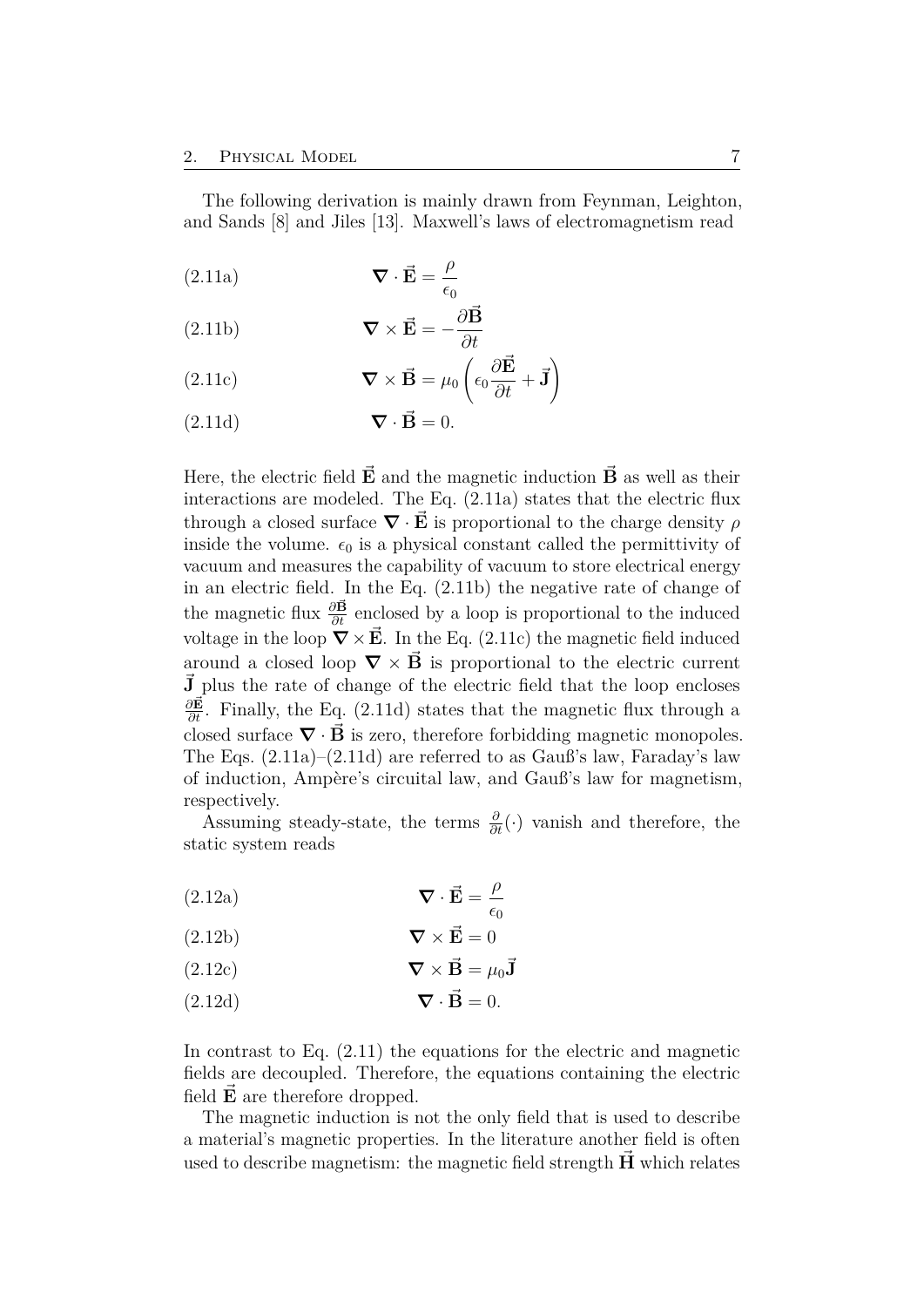<span id="page-13-5"></span><span id="page-13-1"></span>

<span id="page-13-4"></span>Figure 5. Time Spent for Different Computations in a Micromagnetic Simulation over Number of Cells. [Based on [7\]](#page-53-1)

to the magnetic induction field in the following way

(2.13) 
$$
\vec{H} = \begin{cases} \frac{\vec{B}}{\mu_0}, & \text{in } \Omega_0 \\ \vec{H} = \frac{\vec{B}}{\mu_0} - \vec{M}, & \text{in } \Omega_{\text{mag}}. \end{cases}
$$

Now the demagnetization field is derived. This field is defined as the magnetic field strength  $\vec{H}_{\text{dem}}$ :  $\mathbb{R}^3 \to \mathbb{R}^3$  generated by the magnetization **M** of a magnet occupying the domain  $\Omega_{\text{mag}} \subset \mathbb{R}^3$ . Additionally, the absence of free currents, i.e.  $\vec{J} = 0$ , is assumed<sup>[2](#page-13-2)</sup>. Ampère's law in a magnetostatic system then reads

<span id="page-13-3"></span>
$$
(2.14) \t\t \nabla \times \vec{H}_{dem} = 0.
$$

<span id="page-13-0"></span>2.6. **Scalar Magnetic Potential.** From Eq. [\(2.14\)](#page-13-3) we know that  $\vec{H}_{\text{dem}}$ is a curl-free vector field and can be described by a scalar potential  $\phi \colon \mathbb{R}^3 \to \mathbb{R}$ , i.e.

$$
\vec{\mathbf{H}}_{\text{dem}} = -\nabla \phi.
$$

<span id="page-13-2"></span><sup>&</sup>lt;sup>2</sup>The assumption of no free currents is actually not necessary (see Langer  $[17]$ ), but would result in a more complicated derivation. However, the presented results can be extended to also handle free currents.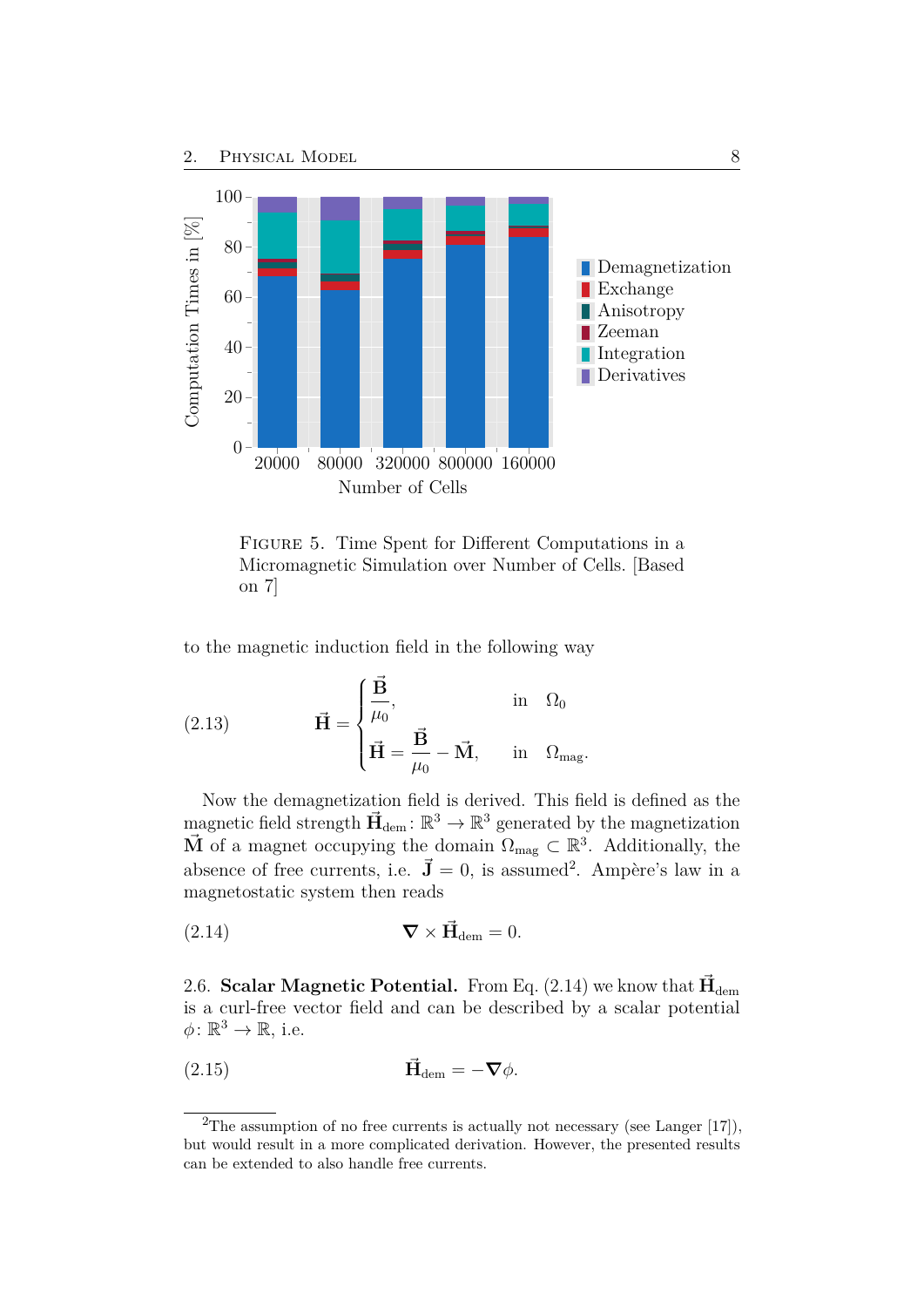<span id="page-14-1"></span>In this case the potential is called *scalar magnetic potential*. Let  $\chi_{\Omega_{\text{max}}}$ be a characteristic function [\[1\]](#page-53-3), s.t.

(2.16) 
$$
\chi_{\Omega_{\text{mag}}} = \begin{cases} 1, & \text{in } \Omega_{\text{mag}} \\ 0, & \text{in } \Omega_0. \end{cases}
$$

<span id="page-14-0"></span>Inserting Eq. [\(2.13\)](#page-13-4) into Gauß's law for magnetism and using the characteristic function results in

(2.17) 
$$
\Delta \phi = \mathbf{\nabla} \cdot (\mathbf{\vec{M}} \chi_{\Omega_{\text{mag}}}).
$$

We now need to define the notation of the jump as well as the normal derivative.

**Definition 2.3** (Jump)**.** *Consider two domains that share a common boundary.* We denote them by  $\Omega_1$  *and*  $\Omega_2$ . Let *u be a scalar defined over both domains and write*  $u_1$  *(resp.*  $u_2$ *) to evaluate u from within the domain*  $\Omega_1$   $(\Omega_2)$ , *i.e.*  $u_i = u|_{\Omega_i}$ ,  $i = \{1, 2\}$ *. Let*  $\vec{n}_1$  *and*  $\vec{n}_2$  *be the outward pointing unit normals of domain 1 and 2, respectively. For a scalar, we define the jump over the shared boundary as*

$$
(2.18) \t\t [u] \coloneqq u_1 \cdot \vec{\mathbf{n}}_1 + u_2 \cdot \vec{\mathbf{n}}_2.
$$

Let now  $\vec{v}$  be a vector defined on  $\Omega_1$  and  $\Omega_2$ . We define the jump over *the shared boundary as*

$$
(2.19) \qquad \qquad [\vec{v}] \coloneqq \vec{v}_1 \cdot \vec{n}_1 + \vec{v}_2 \cdot \vec{n}_2.
$$

**Definition 2.4** (Normal Derivative)**.** *Let ~***n** *be an outward pointing unit normal of an arbitrary domain*  $\Omega$ . Additionally, let  $u: \mathbb{R}^3 \to \mathbb{R}$  with  $u \in C^1(\Omega)$  *be a continuous function. We denote by* 

$$
(2.20) \t\t\t \partial_{\vec{n}} := \nabla u \cdot \vec{n}
$$

*the normal derivative.*

Transforming Eq. [\(2.17\)](#page-14-0) into

(2.21) 
$$
\nabla \cdot (\nabla \phi - \vec{M} \chi_{\Omega_{\text{mag}}}) = 0
$$

and using the definitions for the jumps, one can show that  $\phi$  satisfies

(2.22) 
$$
[\partial_{\vec{n}} \phi] = [\vec{M}], \text{ on } \Gamma_{\text{mag}}
$$

$$
[\phi] = 0, \text{ on } \Gamma_{\text{mag}}.
$$

Physically, this means that the potential  $\phi$  as well as the normal flux  $(\nabla \phi - \vec{M}) \cdot \vec{n}$  across the boundary should be continuous [\[24\]](#page-55-3). With  $\left[\vec{M}\chi_{\Omega_{\text{mag}}}\right] = -\vec{M} \cdot \vec{n}$ , where  $\vec{n}$  is the outward pointing unit normal, we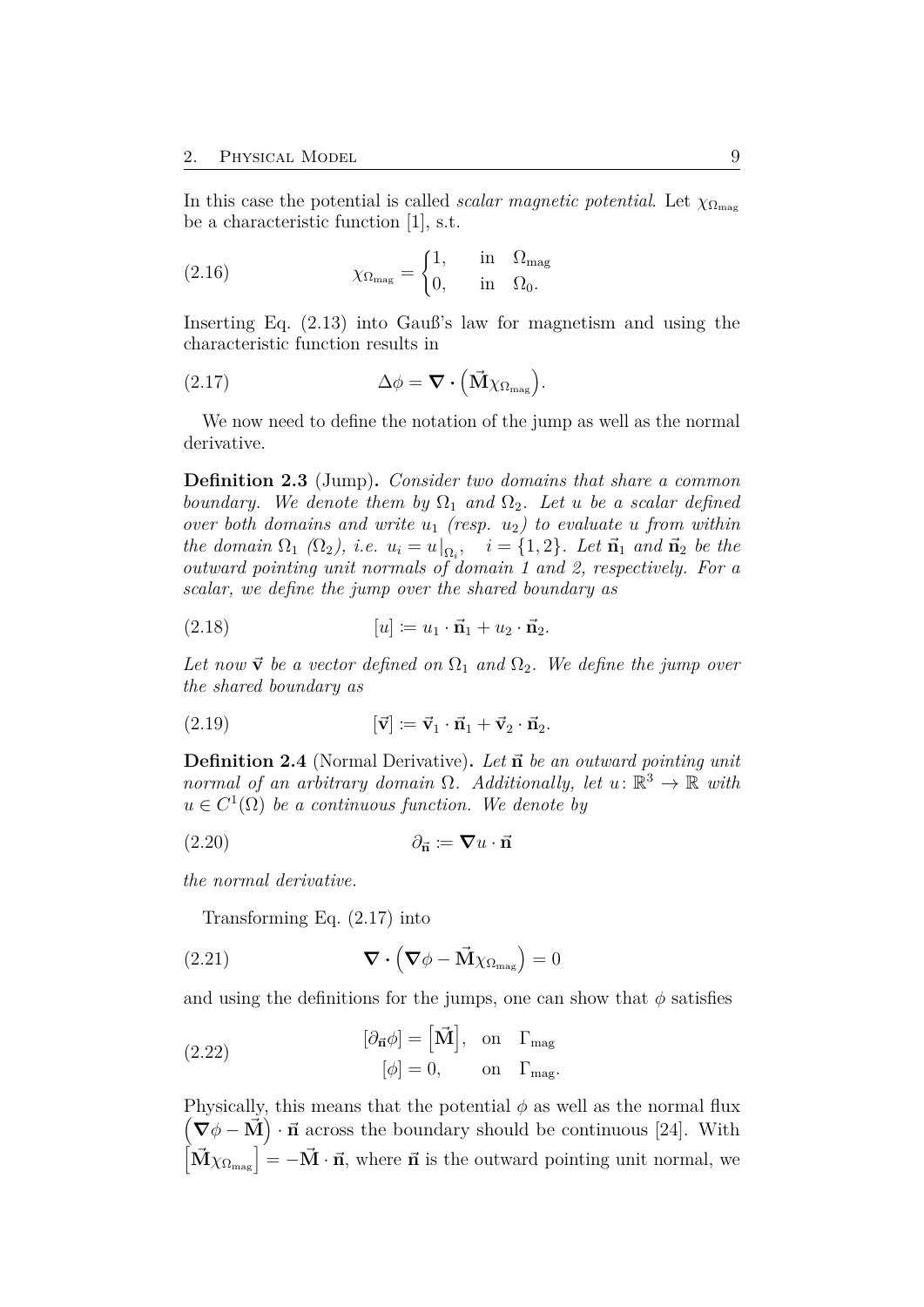<span id="page-15-1"></span>get

(2.23)  
\n
$$
\Delta \phi = \nabla \cdot (\vec{M}) \text{ in } \Omega_{\text{mag}}
$$
\n
$$
\Delta \phi = 0 \text{ in } \Omega_{0}
$$
\n
$$
[\partial_{\vec{n}} \phi] = -\vec{M} \cdot \vec{n} \text{ on } \Gamma_{\text{mag}}
$$
\n
$$
[\phi] = 0 \text{ on } \Gamma_{\text{mag}},
$$

which in mathematical literature is referred to as a transmission problem [see, e.g., [24\]](#page-55-3).

<span id="page-15-0"></span>2.7. **Geometric Setup for a Magnonic Crystal.** In this Thesis we study a magnonic crystal which is built from two different magnetic materials denoted by the subscripts 1 and 2, respectively. It is assumed that the magnonic crystal consists of a cubic carrier material with spherical inclusions (see Fig. [6\)](#page-16-0). In addition to the free space we define the following two domains.

**Definition 2.5** (Spherical Domain)**.** *For N spheres we define a domain*  $\Omega_1$  *as* 

$$
\Omega_1 \coloneqq \bigcup_{i=1}^N B_{r_i}(\vec{c}_i).
$$

*Here,*  $r_i$  *denotes the i*-th *sphere's radius and*  $\vec{c}_i$  *its center.* 

**Definition 2.6** (Cubic Domain). Let  $P \in \mathbb{R}^3$  denote a rectangular *prism in three dimensions. Then,*  $\Omega_2$  *is defined as* 

$$
\Omega_2 := P \setminus \Omega_1.
$$

Additionally, we define two boundaries.

**Definition 2.7** (Boundaries)**.** *Let the spheres' boundary be*

$$
\Gamma_1 \coloneqq \partial \Omega_1.
$$

*Then, the cuboid's outer boundary (which does not include the spheres' boundary) is defined as*

$$
\Gamma_2 \coloneqq \partial \Omega_2 \setminus \Gamma_1.
$$

**Remark.** The corresponding magnetizations are denoted by  $\vec{M}_1$  :=  $\vec{\mathbf{M}}|_{\Omega_1}$  and  $\vec{\mathbf{M}}_2 \coloneqq \vec{\mathbf{M}}|_{\Omega_2}$ .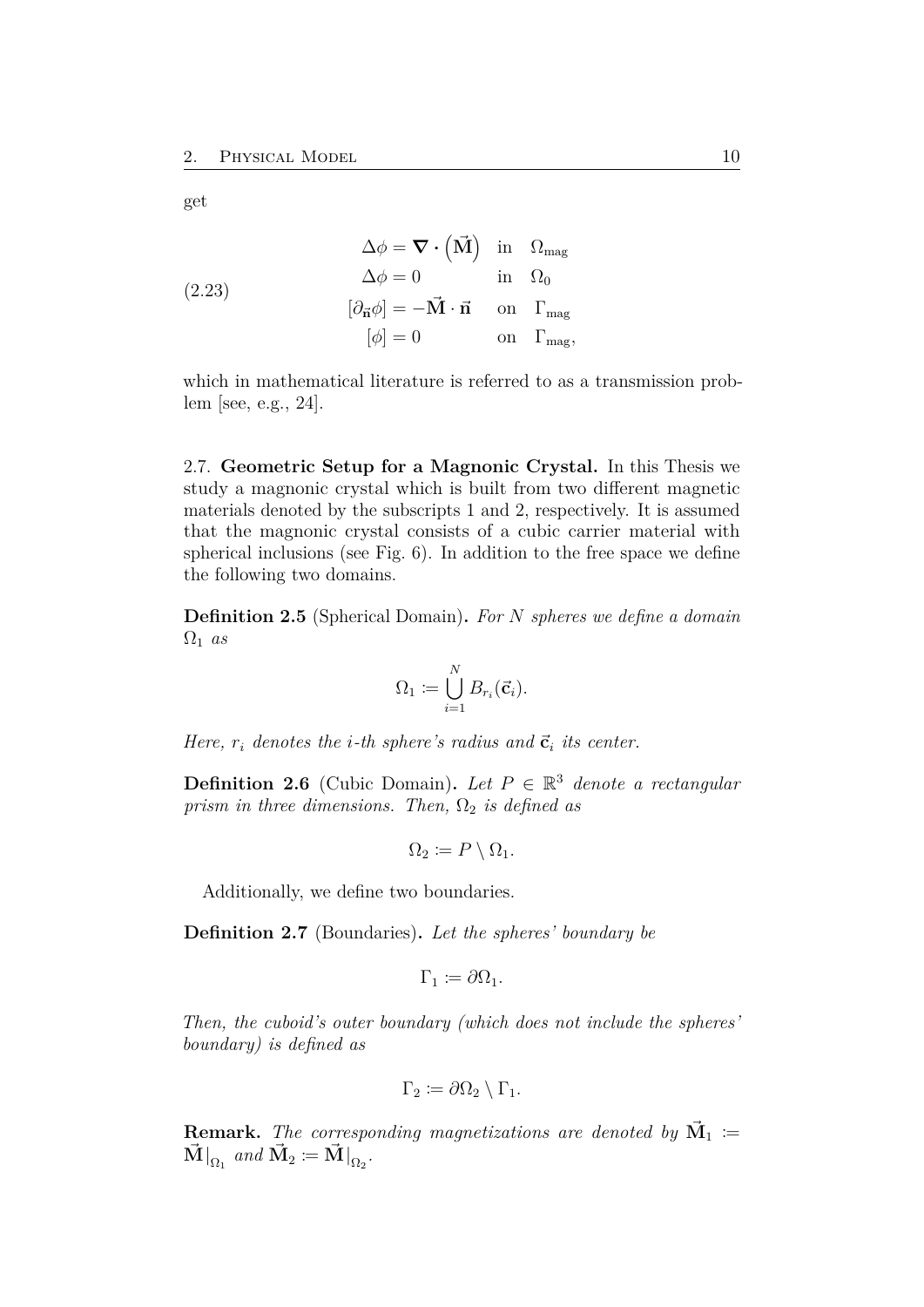<span id="page-16-0"></span>

Figure 6. A Magnonic Crystal. The crystal consists of  $N = 8$  spherical inclusions  $\Omega_1$  with boundary  $\Gamma_1$  embedded in a cubic carrier material  $\Omega_2$  with boundary  $\Gamma_2$ . The free space is denoted by  $\Omega_0$ .

With these definitions we have  $\Omega_{\text{mag}} = \Omega_1 \cup \Omega_2$  and therefore, we obtain from Eq. [\(2.17\)](#page-14-0) the transmission problem

$$
\Delta \phi = \nabla \cdot \vec{M}_1 \quad \text{in } \Omega_1
$$
  
\n
$$
\Delta \phi = \nabla \cdot \vec{M}_2 \quad \text{in } \Omega_2
$$
  
\n
$$
\Delta \phi = 0 \quad \text{in } \Omega_0
$$
  
\n
$$
[\phi] = 0 \quad \text{on } \Gamma_1 \cup \Gamma_2
$$
  
\n
$$
[\partial_{\vec{n}} \phi] = -(\vec{M}_1 - \vec{M}_2) \cdot \vec{n} \quad \text{on } \Gamma_1
$$
  
\n
$$
[\partial_{\vec{n}} \phi] = -\vec{M}_2 \cdot \vec{n} \quad \text{on } \Gamma_2.
$$

After describing the physical setup that is studied in this Thesis, the following section will decouple Eq. [\(2.24\)](#page-16-1) first and afterwards discuss the solvability of the obtained equations.

<span id="page-16-1"></span> $\Omega_0$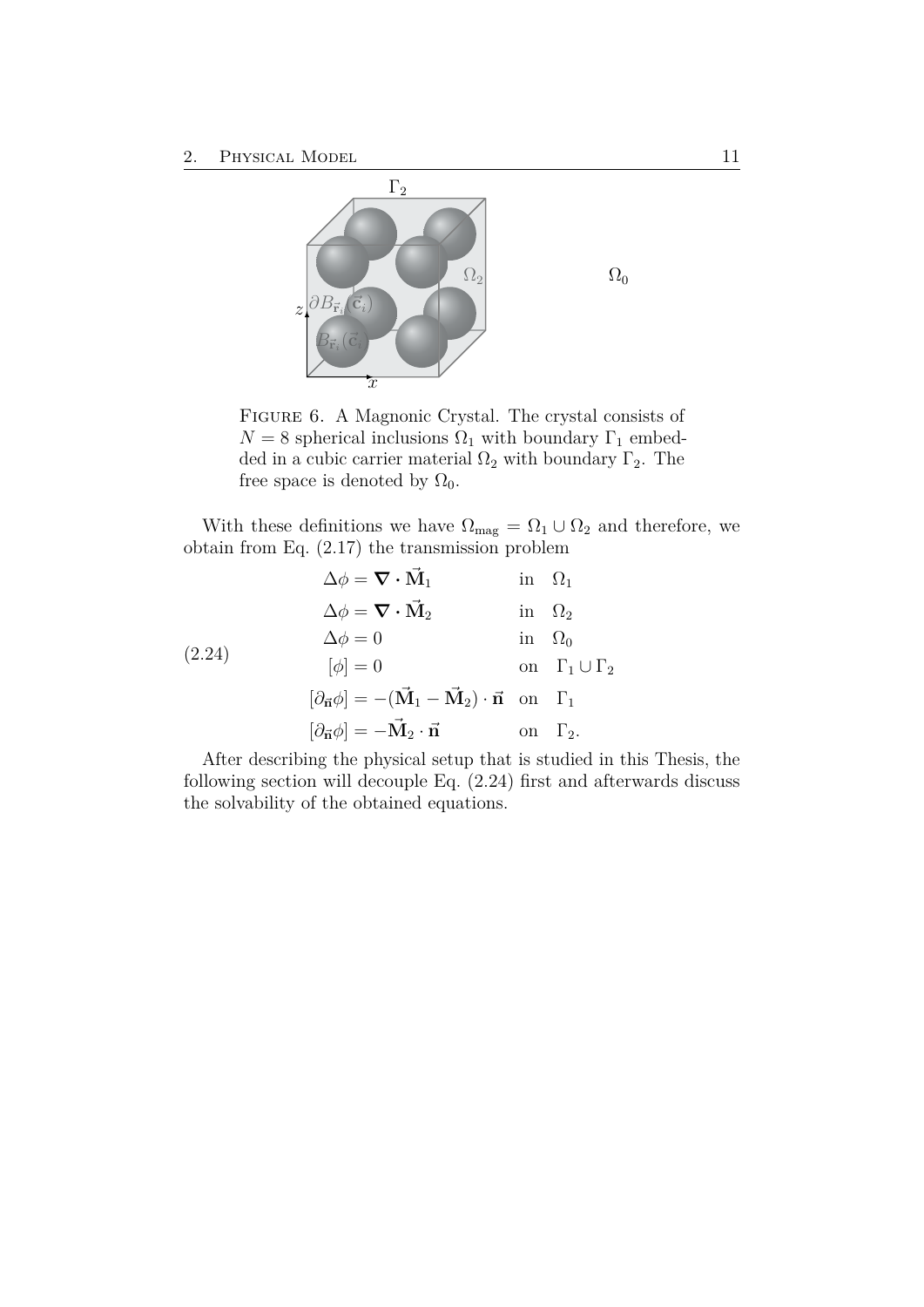<span id="page-17-2"></span>

Figure 7. The Mathematical Splitting. The picture on the left corresponds to Eq. [\(3.1\)](#page-17-3) and the one on the right to Eq. [\(3.2\)](#page-17-4).

#### <span id="page-17-3"></span>3. Mathematical Model

<span id="page-17-0"></span>Starting with Eq. [\(2.24\)](#page-16-1) a simplification in the strong formulation is derived first. Afterwards, the results are presented in their weak formulation and the problems' well-posedness is stated.

<span id="page-17-1"></span>3.1. **Strong Formulation.** We now simplify Eq. [\(2.24\)](#page-16-1) in the strong formulation. For this purpose the magnonic crystal is split into a cubic domain and a domain consisting of the spheres. In return, we get two similar systems which are split again. Finally, four systems that describe the magnonic crystal given in Eq. [\(2.24\)](#page-16-1) are obtained.

For the cubic domain  $\Omega_1 \cup \overline{\Omega}_2$ , let  $v: \mathbb{R}^3 \to \mathbb{R}$  be defined as the solution to the transmission problem

|       | $\Delta v = \nabla \cdot (\vec{M}_2)$ in $\Omega_1 \cup \Omega_2$    |               |               |
|-------|----------------------------------------------------------------------|---------------|---------------|
|       | $\Delta v = 0$                                                       |               | in $\Omega_0$ |
| (3.1) | $[v] = 0$                                                            | on $\Gamma_2$ |               |
|       | $[\partial_{\vec{n}}v] = -(\vec{M}_2 \cdot \vec{n})$ on $\Gamma_2$ . |               |               |

<span id="page-17-4"></span>For the spherical domain  $\Omega_1$ , we define  $u: \mathbb{R}^3 \to \mathbb{R}$  to be the solution to

(3.2)  
\n
$$
\Delta u = \nabla \cdot (\vec{M}_1 - \vec{M}_2) \quad \text{in} \quad \Omega_1
$$
\n
$$
\Delta u = 0 \quad \text{in} \quad \Omega_0 \cup \Omega_2
$$
\n
$$
[u] = 0 \quad \text{on} \quad \Gamma_1
$$
\n
$$
[\partial_{\vec{n}} u] = -((\vec{M}_1 - \vec{M}_2) \cdot \vec{n}) \quad \text{on} \quad \Gamma_1,
$$

and state the following lemma.

**Lemma 3.1.** *Solving the Eqs.* [\(3.1\)](#page-17-3) *and* [\(3.2\)](#page-17-4) *yields the solution to Eq.* [\(2.24\)](#page-16-1)*, i.e.*

$$
\phi = u + v.
$$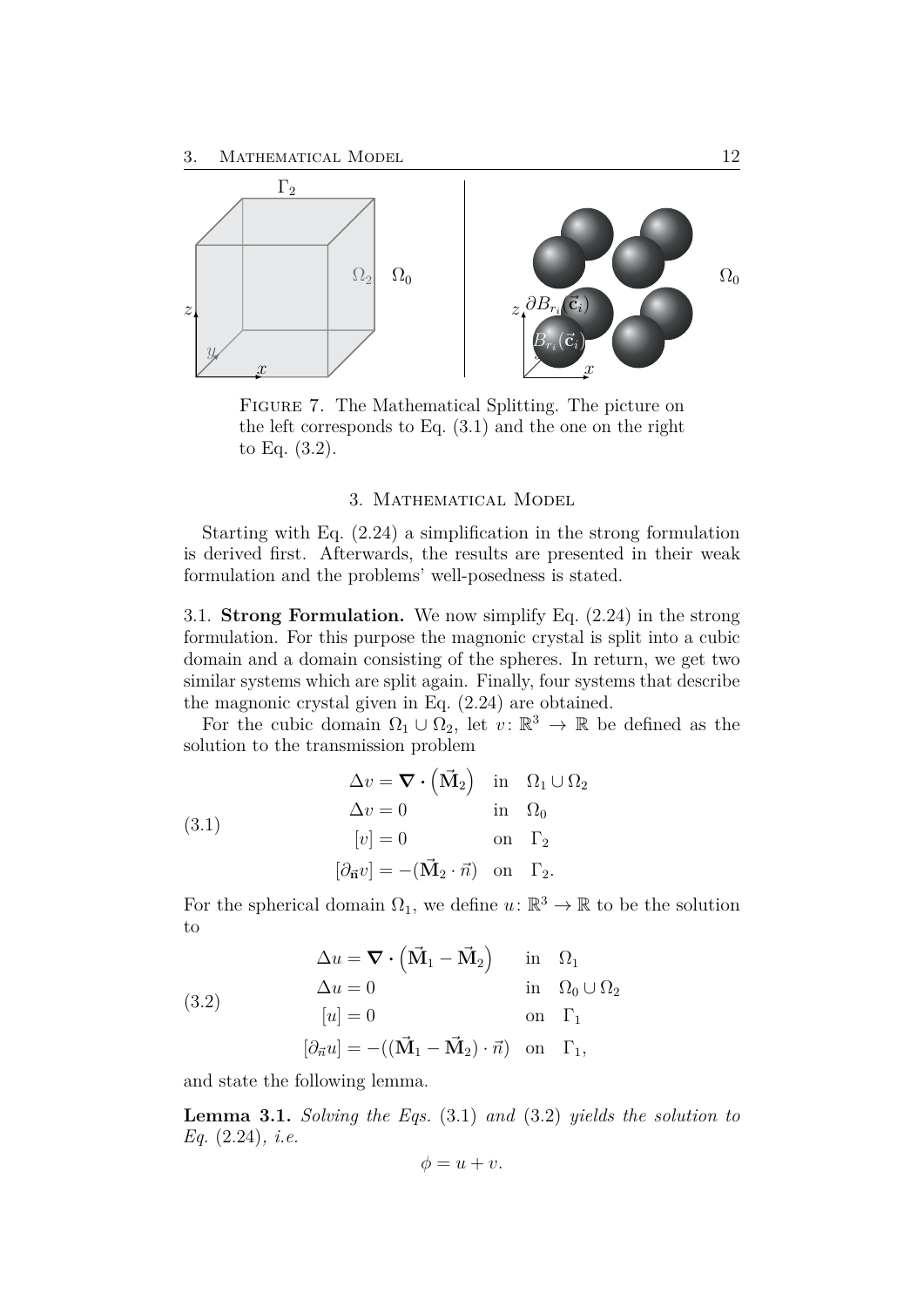<span id="page-18-2"></span>*Proof.* Indeed, inserting this solution into Eq. [\(2.24\)](#page-16-1) and using the linearity of the Laplacian and the divergence yields

$$
\Delta \phi = \Delta u + \Delta v = \nabla \cdot \vec{\mathbf{M}}_1 \quad \text{in} \quad \Omega_1. \quad \checkmark
$$

Similarly, for the domains  $\Omega_2$  and  $\Omega_0$ , inserting  $u + v$  yields

$$
\Delta \phi = \Delta u + \Delta v = \nabla \cdot \vec{M}_2 \quad \text{in} \quad \Omega_2 \quad \checkmark
$$
  

$$
\Delta \phi = \Delta u + \Delta v = 0 \quad \text{in} \quad \Omega_0 \quad \checkmark.
$$

It remains to show equivalence for the jump conditions. Since the transmission is linear, too, inserting the corresponding subproblem's solution results in

$$
[\phi] = [u + v] = [u] + [v] = 0 \quad \text{on} \quad \Gamma_2 \cup \Gamma_1 \quad \checkmark
$$

as well as

$$
[\partial_{\vec{n}}\phi] = [\partial_{\vec{n}}u] + [\partial_{\vec{n}}v] \text{ on } \Gamma_1
$$

and since the solution to the Laplace equation in  $\Omega_2 \cup \Omega_1$  has no discontinuities across  $\Gamma_1$ , i.e.  $[\partial_{\vec{n}}v = 0]$ 

$$
[\partial_{\vec{n}}\phi] = -((\vec{M}_1 - \vec{M}_2) \cdot \vec{n}) \text{ on } \Gamma_1. \quad \checkmark
$$

Similarly, on the boundary  $\Gamma_2$  the transmission condition is

<span id="page-18-1"></span>
$$
[\partial_{\vec{n}}\phi] = [\partial_{\vec{n}}u] + [\partial_{\vec{n}}v] = -\vec{M}_2 \cdot \vec{n} \text{ on } \Gamma_2. \quad \checkmark
$$

We emphasize the structural equivalence of the two transmission problems Eqs. [\(3.1\)](#page-17-3) and [\(3.2\)](#page-17-4), formulate an abstract version of this type of system, and introduce another decoupling.

Let  $w: \mathbb{R}^3 \to \mathbb{R}, f: \mathbb{R}^3 \to \mathbb{R}, \text{ and } g: \mathbb{R}^3 \to \mathbb{R}.$  The abstraction to Eqs.  $(3.1)$  and  $(3.2)$  reads

(3.3)  
\n
$$
\Delta w = f \text{ in } \Omega_{\text{mag}}
$$
\n
$$
\Delta w = 0 \text{ in } \Omega_{0}
$$
\n
$$
[w] = 0 \text{ on } \Gamma_{\text{mag}}
$$
\n
$$
[\partial_{\vec{n}}w] = g \text{ on } \Gamma_{\text{mag}}.
$$

**Remark.** *Setting*  $\Omega_{mag} = \Omega_1 \cup \Omega_2$  *or*  $\Omega_{mag} = \Omega_1$  *and*  $\Gamma$  *as well as f and g accordingly, results in Eq.* [\(3.1\)](#page-17-3) *or Eq.* [\(3.2\)](#page-17-4)*.*

<span id="page-18-0"></span>Let  $w_{\text{int}}: \mathbb{R}^3 \to \mathbb{R}$  be the solution to the interior problem

(3.4) 
$$
\Delta w_{\text{int}} = f \text{ in } \Omega_{\text{mag}}
$$

$$
w_{\text{int}} = 0 \text{ on } \Gamma_{\text{mag}}
$$

In literature, this problem is known as an interior Dirichlet problem [see, e.g., [24\]](#page-55-3). With this system and with  $w_{\text{ext}}: \mathbb{R}^3 \to \mathbb{R}$  defined by the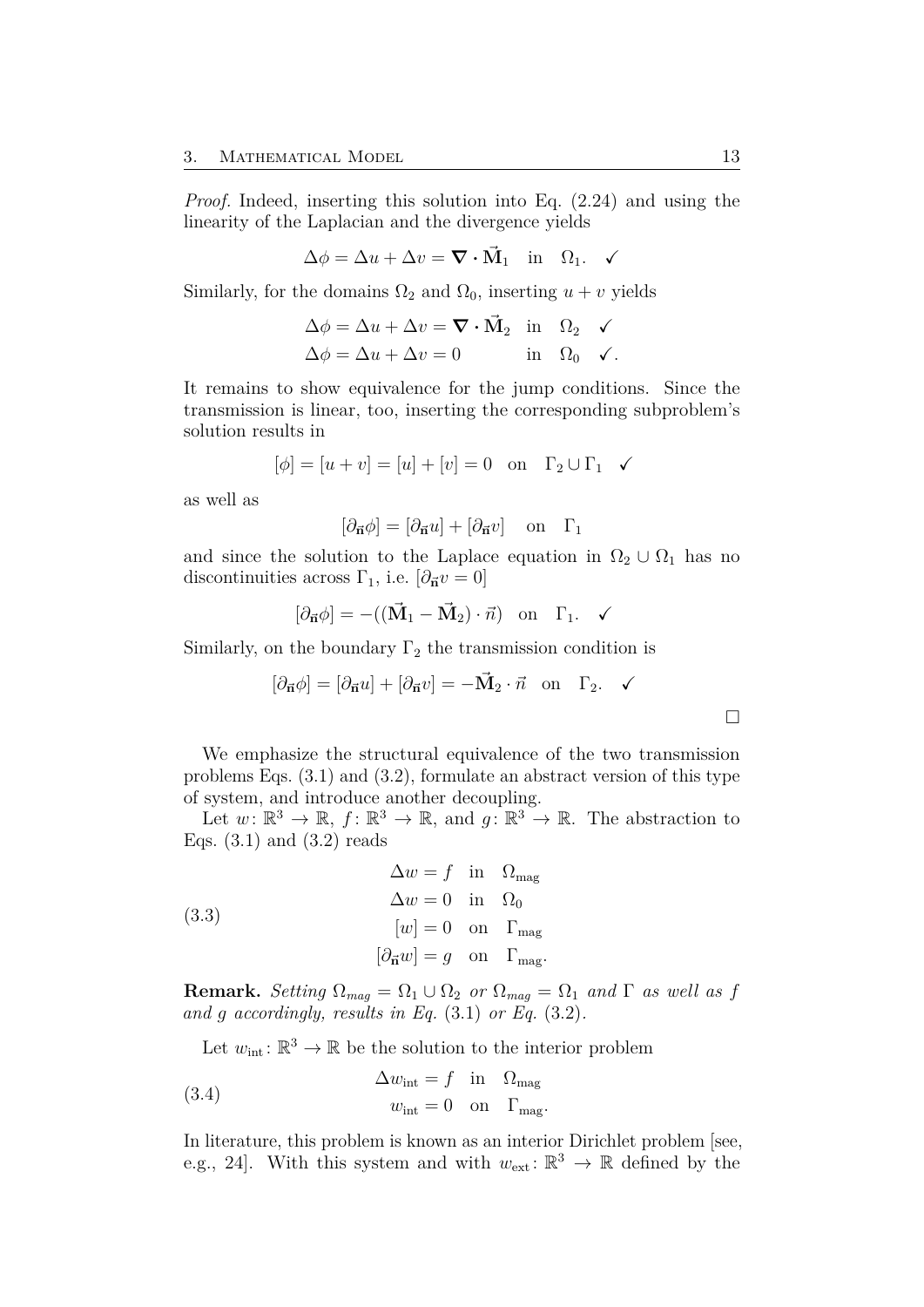solution of the following transmission problem

(3.5) 
$$
\Delta w_{\text{ext}} = 0 \quad \text{in} \quad \mathbb{R}^3 \setminus \Gamma_{\text{mag}}
$$

$$
[w_{\text{ext}}] = 0 \quad \text{on} \quad \Gamma_{\text{mag}}
$$

$$
[\partial_{\vec{n}} w_{\text{ext}}] = g - \partial_{\vec{n}} w_{\text{int}} \Big|_{\Omega_{\text{mag}}} \quad \text{on} \quad \Gamma_{\text{mag}},
$$

we can recover  $w = w_{int} + w_{ext}$  as shown in the next lemma.

**Lemma 3.2.** *Solving Eqs.* [\(3.4\)](#page-18-0) *and* [\(3.5\)](#page-19-0) *yields the solution to Eq.* [\(3.3\)](#page-18-1)*, i.e.*

<span id="page-19-0"></span>
$$
w = w_{\text{int}} + w_{\text{ext}}.
$$

*Proof.*

$$
\Delta w = \Delta (w_{\text{int}} + w_{\text{ext}}) = f \qquad \text{in} \quad \Omega_{\text{mag}} \quad \checkmark
$$
  
\n
$$
\Delta w = \Delta (w_{\text{int}} + w_{\text{ext}}) = 0 \qquad \text{in} \quad \Omega_0 \quad \checkmark
$$
  
\n
$$
[w] = [w_{\text{int}}] + [w_{\text{ext}}] = 0 \qquad \text{on} \quad \Gamma_{\text{mag}} \quad \checkmark
$$
  
\n
$$
[\partial_{\vec{n}} w] = [\partial_{\vec{n}} w_{\text{int}}] + [\partial_{\vec{n}} w_{\text{ext}}] = g \quad \text{on} \quad \Gamma_{\text{mag}} \quad \checkmark
$$

For the Eq.  $(3.1)$  we now define  $f: \mathbb{R}^3 \to \mathbb{R}$  by

$$
f(\vec{\mathbf{x}}) = \nabla \cdot \vec{\mathbf{M}}_2(\vec{\mathbf{x}})
$$

and  $g: \mathbb{R}^3 \to \mathbb{R}$  by

<span id="page-19-3"></span>
$$
g(\vec{\mathbf{x}}) = -\vec{\mathbf{M}}_2(\vec{\mathbf{x}}) \cdot \vec{\mathbf{n}}(\vec{\mathbf{x}}).
$$

<span id="page-19-1"></span>Therefore, Eq. [\(3.1\)](#page-17-3) is separated into an interior Dirichlet problem reading

(3.6) 
$$
\Delta v_{\text{int}} = \nabla \cdot (\vec{M}_2), \text{ in } \Omega_2
$$

$$
v_{\text{int}} = 0, \text{ on } \Gamma_2
$$

and a transmission problem reading

(3.7) 
$$
\Delta v_{\text{ext}} = 0, \qquad \text{in } \mathbb{R}^3 \setminus \Gamma_2
$$

$$
[v_{\text{ext}}] = 0, \qquad \text{on } \Gamma_2
$$

$$
[\partial_{\vec{n}}v_{\text{ext}}] = -(\vec{M}_2 \cdot \vec{n}) - \partial_{\vec{n}}v_{\text{int}}\Big|_{\Omega_2}, \text{ on } \Gamma_2.
$$

For the Eq.  $(3.2)$  we define  $f: \mathbb{R}^3 \to \mathbb{R}$  by

<span id="page-19-2"></span>
$$
f(\vec{\mathbf{x}}) = \nabla \cdot (\vec{\mathbf{M}}_1(\vec{\mathbf{x}}) - \vec{\mathbf{M}}_2(\vec{\mathbf{x}}))
$$

and  $g: \mathbb{R}^3 \to \mathbb{R}$  by

$$
g(\vec{\mathbf{x}}) = -(\vec{\mathbf{M}}_1(\vec{\mathbf{x}}) - \vec{\mathbf{M}}_2(\vec{\mathbf{x}})) \cdot \vec{\mathbf{n}}(\vec{\mathbf{x}}),
$$

respectively. Therefore, we obtain an interior Dirichlet problem

(3.8) 
$$
\Delta u_{\text{int}} = \nabla \cdot (\vec{M}_1 - \vec{M}_2) \text{ in } \Omega_1
$$

$$
u_{\text{int}} = 0 \text{ on } \Gamma_1
$$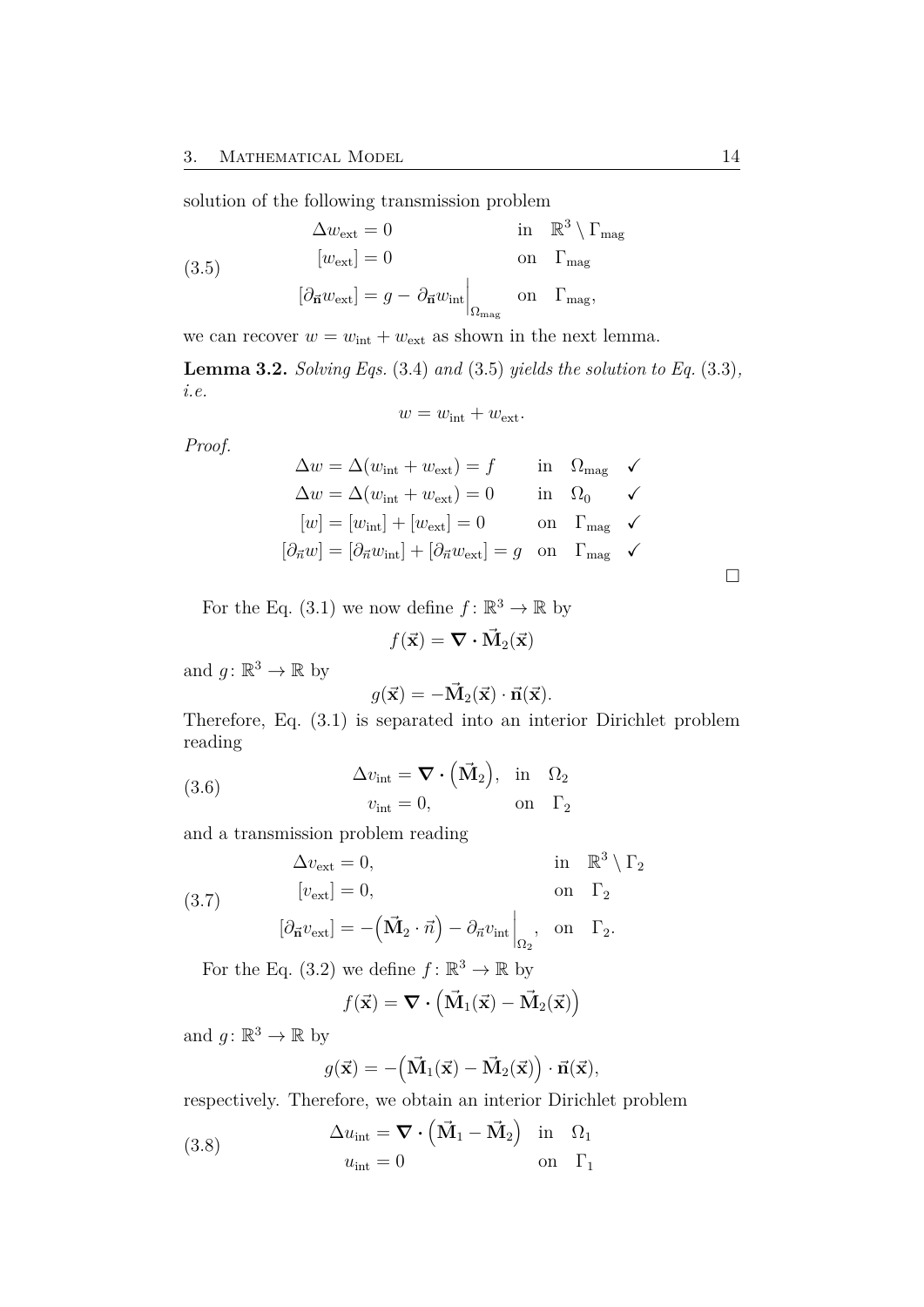<span id="page-20-2"></span><span id="page-20-1"></span>and a transmission problem

(3.9) 
$$
\Delta u_{\text{ext}} = 0 \quad \text{in } \mathbb{R}^3 \setminus \Gamma_1
$$

$$
[u_{\text{ext}}] = 0 \quad \text{on } \Gamma_1
$$

$$
[\partial_{\vec{n}} u_{\text{ext}}] = -(\vec{M}_1 - \vec{M}_2) \cdot \vec{n} - \partial_{\vec{n}} u_{\text{int}}|_{\Omega_1} \text{ on } \Gamma_1.
$$

With Eqs.  $(3.6)$ – $(3.9)$  we have formulated four systems of equations that are equivalent to the initial set of equations, i.e. Eq. [\(2.24\)](#page-16-1). The motivation is that each of them can be discretized differently by taking advantage of the geometric properties. In the following section, the weak formulation for these systems is derived.

<span id="page-20-0"></span>3.2. **Weak Formulation.** Now, the weak formulation for the two abstract problems Eqs. [\(3.4\)](#page-18-0) and [\(3.5\)](#page-19-0) is derived. In order to do this, the following mathematical tools are needed.

#### 3.2.1. *Mathematical Preliminaries.*

**Definition 3.1.** *Let*  $u \in C^0(\Omega)$  *be a continuous function inside the domain*  $\Omega$ *. The support of u is defined as* supp  $(u) := \{x \in \Omega : u(x) \neq 0\}.$ Additionally, let  $C^{\infty}$  denote the space of infinitely differentiable func*tions. Then*

(3.10) 
$$
C_0^{\infty}(\Omega) \coloneqq \{ u \in C^{\infty}(\Omega) \colon \operatorname{supp}(u) \subset\subset \Omega \}
$$

*is the space of infinitely continuous differentiable functions that have compact support on* Ω*, [see e.g., [24\]](#page-55-3).*

**Definition 3.2.** *The space of infinitely differentiable functions with compact support in* R 3 *is defined as*

(3.11) 
$$
C_{comp}^{\infty}(\Omega) := C_0^{\infty}(\mathbb{R}^3) \Big|_{\Omega} := \left\{ u \Big|_{\Omega} : u \in C_0^{\infty}(\mathbb{R}^3) \right\}.
$$

**Remark.** For  $\Omega = \mathbb{R}^3$ , the spaces  $C_{comp}^{\infty}$  and  $C_0^{\infty}$  are equal [\[24\]](#page-55-3).

**Definition 3.3** (Sobolev Space [\[24\]](#page-55-3))**.** *Let* Ω *be a domain. Then,*

(3.12) 
$$
H^{s}(\Omega) = \left\{ f \in L^{2}(\Omega) : \partial^{\alpha} f \in L^{2}(\Omega), \forall |\alpha| \leq s \right\}
$$

*denotes the Sobolev space of order s on* Ω*.*

**Remark.** *Let* Ω *be a domain with boundary* Γ*. The Sobolev space of functions that vanish on the boundary is defined as*

(3.13) 
$$
H_0^s(\Omega) = \left\{ f \in L^2(\Omega) : \partial^{\alpha} f \in L^2(\Omega), \forall |\alpha| \le s \wedge f \Big|_{\Gamma} = 0 \right\}
$$

**Definition 3.4** (Dual of a Sobolev Space)**.** *Let* Ω *be a domain or boundary. The dual space of a Sobolev space*  $H_0^{\ell}(\Omega)$  *is defined as* 

(3.14) 
$$
H^{-\ell}(\Omega) := \left(H_0^{\ell}(\Omega)\right)', \ell \geq 0,
$$

*[see, e.g., [24\]](#page-55-3) and contains all bounded, linear functionals.*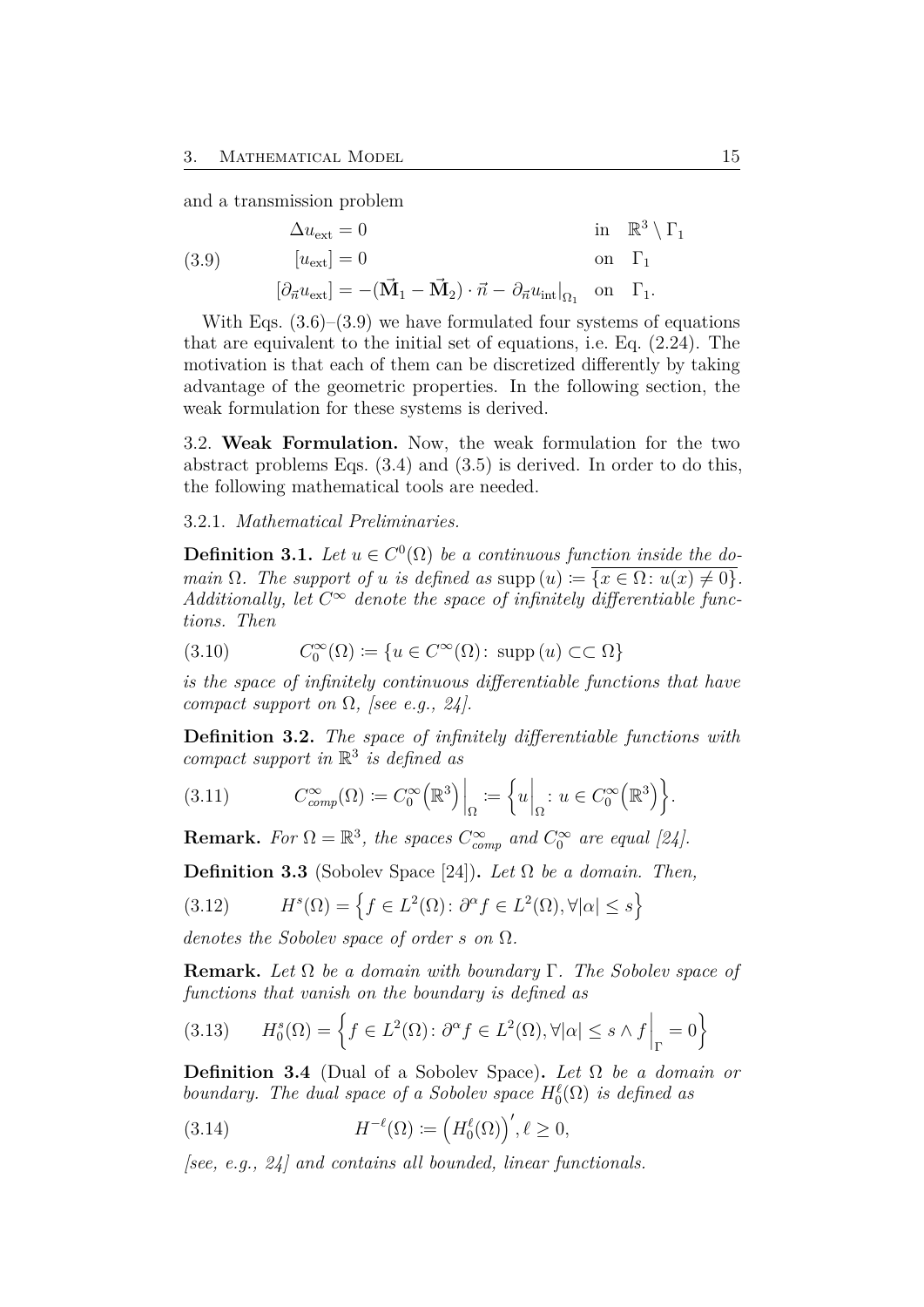**Definition 3.5.** *Let*  $\Omega$  *be a (possibly unbounded) domain. Then,* 

$$
(3.15) \quad H_{loc}^{\ell}(\Omega) \coloneqq \left\{ u \in C_{comp}^{\infty}(\Omega)' : \nu u \in H^{\ell}(\Omega), \quad \forall \nu \in C_{comp}^{\infty}(\Omega) \right\}
$$

*is the space that contains all continuous, linear functionals (distributions)[\[24\]](#page-55-3).*

**Remark.** For a bounded domain  $\Omega$  the spaces  $H^{\ell}_{loc}(\Omega)$  and  $H^{\ell}(\Omega)$  co*incide [\[24\]](#page-55-3).*

**Definition 3.6.** *For transmission problems a suitable decay condition needs to be incorporated into the Sobolev space [\[24\]](#page-55-3). Let the scalar inner product for functions*  $u, v \in C^{\infty}_{comp}(\Omega)$  *be defined as* 

(3.16) 
$$
(u,v)_{H^1(\Delta,\Omega)} := \int_{\Omega} \left( \langle \mathbf{\nabla} u, \mathbf{\nabla} \bar{v} \rangle + \frac{u\bar{v}}{1 + ||\vec{\mathbf{x}}||^2} \right) d\vec{\mathbf{x}}.
$$

*The spaces*  $C_{comp}^{\infty}(\Omega)$  *and*  $C_0^{\infty}(\Omega)$  *can be closed w.r.t. the norm* 

(3.17) 
$$
||u||_{H^1(\Delta,\Omega)} := \sqrt{(u,u)}
$$

*and the result is then denoted as*  $H^1(\Delta, \Omega)$  *and*  $H_0^1(\Delta, \Omega)$ *, respectively.* 

**Definition 3.7** (Bilinear Operator [\[24\]](#page-55-3))**.** *Let B be the bilinear operator of the form*

(3.18) 
$$
B_{\Omega}(u,\nu) = \int_{\Omega} \langle \mathbf{\nabla} u, \mathbf{\nabla} \nu \rangle d\vec{\mathbf{x}}.
$$

**Definition 3.8** (Trace Operator [\[24\]](#page-55-3))**.** *There exist a continuous, linear trace operator*  $\gamma_0$ :  $H_{loc}^{\ell}(\mathbb{R}^3) \to H^{\ell-1/2}(\Gamma)$  *for*  $1/2 < \ell < 3/2$ *, such that* 

(3.19) 
$$
\gamma_0 \nu = \nu \Big|_{\Gamma}, \quad \forall \nu \in C^0 \big( \mathbb{R}^3 \big).
$$

**Definition 3.9** (Conormal Derivative [\[24\]](#page-55-3))**.** *Let* Ω *be a domain and*  $u \in H^2(\Omega)$ *. Then,* 

$$
(3.20) \qquad \qquad \gamma_1 u := \langle \vec{\mathbf{n}}, \gamma_0 \nabla u \rangle
$$

*is the conormal derivative.*

**Definition 3.10** (Green's Formula [\[24\]](#page-55-3)). Let  $\sigma_{\Omega}$  be defined as

(3.21) 
$$
\sigma_{\Omega} = \begin{cases} 1, & \Omega = \Omega_{mag}, \\ -1, & \Omega = \Omega_0, \end{cases}
$$

*such that*  $\sigma_{\Omega} \vec{n}$  *denotes the outer normal relative to*  $\Omega$ *. Green's first formula is defined as*

(3.22) 
$$
\int_{\Omega} \Delta u \nu \, d\vec{x} = - \int_{\Omega} \langle \nabla u, \nabla \nu \rangle \, d\vec{x} + \sigma_{\Omega} \int_{\Gamma} \langle \vec{n}, \nabla u \rangle \nu \, dS_{\vec{x}},
$$

$$
\forall u \in H^{2}(\Omega), \nu \in H^{1}(\Omega).
$$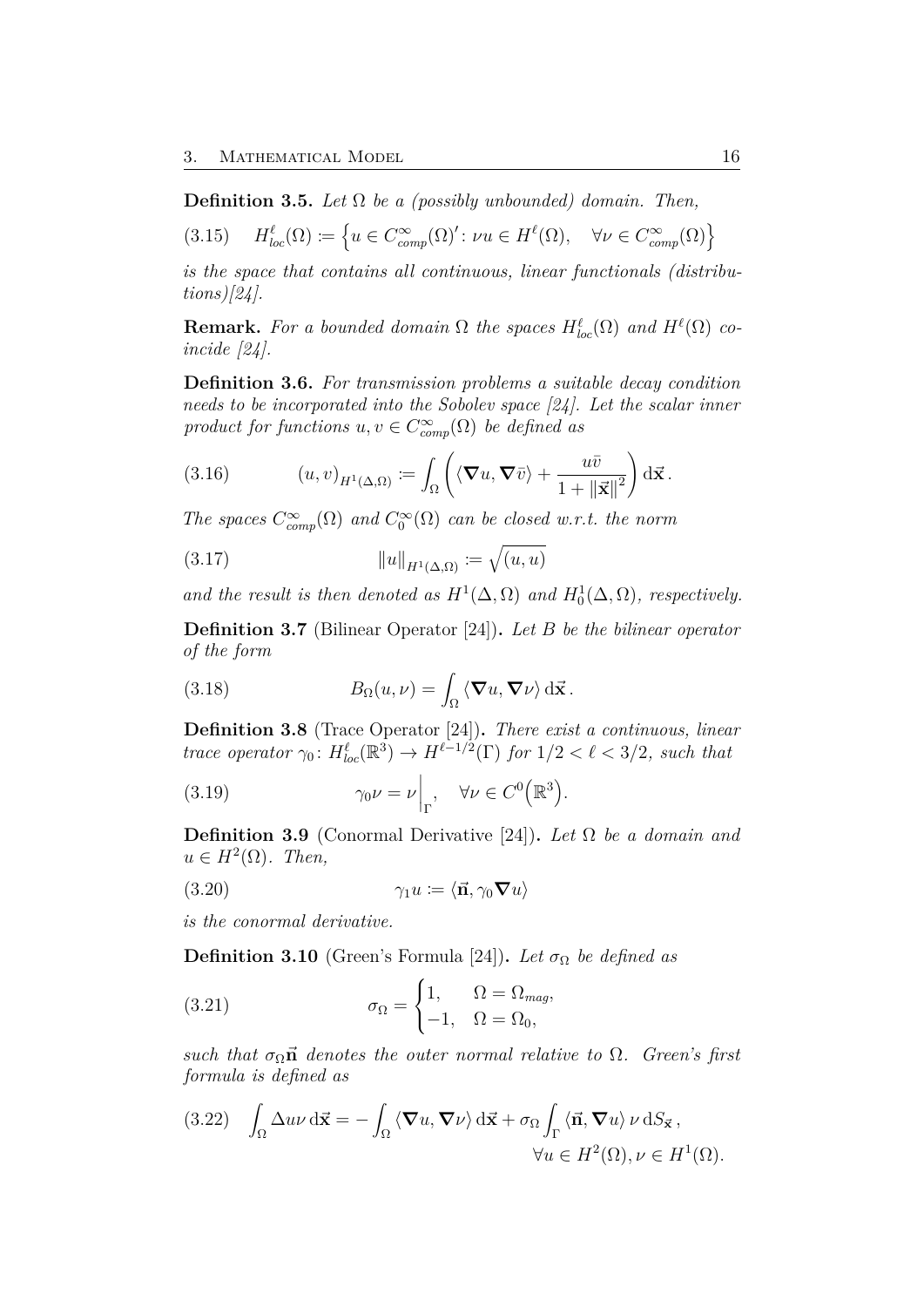*Green's second formula is defined as*

(3.23) 
$$
\int_{\Omega} \Delta u \nu \, d\vec{x} - \int_{\Omega} u \Delta \nu \, d\vec{x} = \sigma_{\Omega} \left( \int_{\Gamma} \langle \vec{n}, \nabla u \rangle \nu \, dS_{\vec{x}} - \int_{\Gamma} u \langle \vec{n}, \nabla \nu \rangle \, dS_{\vec{x}} \right), \quad \forall u \in H^{2}(\Omega), \nu \in H^{2}(\Omega),
$$

The following variational formulations are based on Sauter and Schwab [\[24\]](#page-55-3).

<span id="page-22-1"></span>3.2.2. *Abstract Problem 1.* Let  $w_{\text{int}} \in H^1(\Delta, \Omega_{\text{mag}})$  and  $f: \mathbb{R}^3 \to \mathbb{R}$ , with  $f \in L^2(\Omega_{\text{mag}})$ . In order to state the variational formulation for Eq. [\(3.4\)](#page-18-0), the equation is multiplied by a test function  $\nu \in C_0^{\infty}(\Omega_{\text{mag}})$ and Green's formula is applied. This yields

(3.24) 
$$
B_{\Omega_{\text{mag}}}(w_{\text{int}}, \nu) - (\gamma_1 w_{\text{int}}, \gamma_0 \nu)_{L^2(\Gamma_{\text{mag}})} = (f, \nu)_{L^2(\Omega_{\text{mag}})}.
$$

With  $\gamma_0 \nu = 0$  we obtain

(3.25) 
$$
B_{\Omega_{\text{mag}}}(w_{\text{int}}, \nu) = (f, \nu)_{L^2(\Omega_{\text{mag}})}, \quad \forall \nu \in H_0^1(\Omega_{\text{mag}}).
$$

Now, let  $F(\cdot) = (f, \cdot)_{L^2(\Omega_{\text{mag}})} \in H^{-1}(\Omega_{\text{mag}})$  and  $g_D = 0 \in H^{\frac{1}{2}}(\Gamma_{\text{mag}})$ . The variational formulation then reads: *Find*  $w_{int} \in H_0^1(\Omega_{mag})$ *, such that* 

<span id="page-22-3"></span>(3.26) 
$$
B_{\Omega_{mag}}(w_{int}, \nu) = F(\nu), \quad \forall \nu \in H_0^1(\Omega_{mag}).
$$

**Remark.** For  $f = \nabla \cdot \vec{M}_2$  we get the variational formulation of *Eq.* [\(3.6\)](#page-19-1)*. Equivalently, the variational formulation of Eq.* [\(3.8\)](#page-19-2) *is obtained for*  $f = \nabla \cdot (\vec{M}_1 - \vec{M}_2).$ 

<span id="page-22-2"></span>3.2.3. *Abstract Problem 2.* We now derive the variational formulation for Eq. [\(3.5\)](#page-19-0). Let  $\hat{g} \in L^2(\Gamma_{\text{mag}})$  with  $\hat{g} = g - \partial_{\vec{n}}w_{\text{int}}$ . The equation is multiplied by a test function  $\nu \in C_0^{\infty}(\mathbb{R}^3)$ . Integrating over  $\Omega_{\text{mag}}$  and  $\Omega_0$  and applying Green's formula yields

(3.27) 
$$
B_{\Omega_{\text{mag}}}(w_{\text{ext}}, \nu) + B_{\Omega_0}(w_{\text{ext}}, \nu) = -(\hat{g}, \gamma_0 \nu)_{L^2(\Gamma_{\text{mag}})}.
$$

Let  $w_{\text{ext}} = (w_{\text{ext}}^{\Omega_{\text{mag}}}, w_{\text{ext}}^{\Omega_0})$  be separated into a function defined in  $\Omega_{\text{mag}}$ and one defined in  $\Omega_0$ . Denote the same separation for *ν*. For

<span id="page-22-0"></span>
$$
w_{\text{ext}}^{\Omega_{\text{mag}}}, \nu^{\Omega_{\text{mag}}} \in H^1(\Omega_{\text{mag}}),
$$

and

$$
w_{\text{ext}}^{\Omega_0}, \nu^{\Omega_0} \in H^1(\Delta, \Omega_0),
$$

that satisfy  $[w_{\text{ext}}] = 0$ ,  $[\nu] = 0$ , the sesquilinear Eq. [\(3.27\)](#page-22-0) is well-defined. Therefore, the solution space, as well as the test function space, is defined as

(3.28) 
$$
W := \left\{ w = \left( w^{\Omega_{\text{mag}}}, w^{\Omega_0} \right) \in \left( H^1(\Omega_{\text{mag}}), H^1(\Delta, \Omega_0) \right) \middle| [w] = 0 \right\}.
$$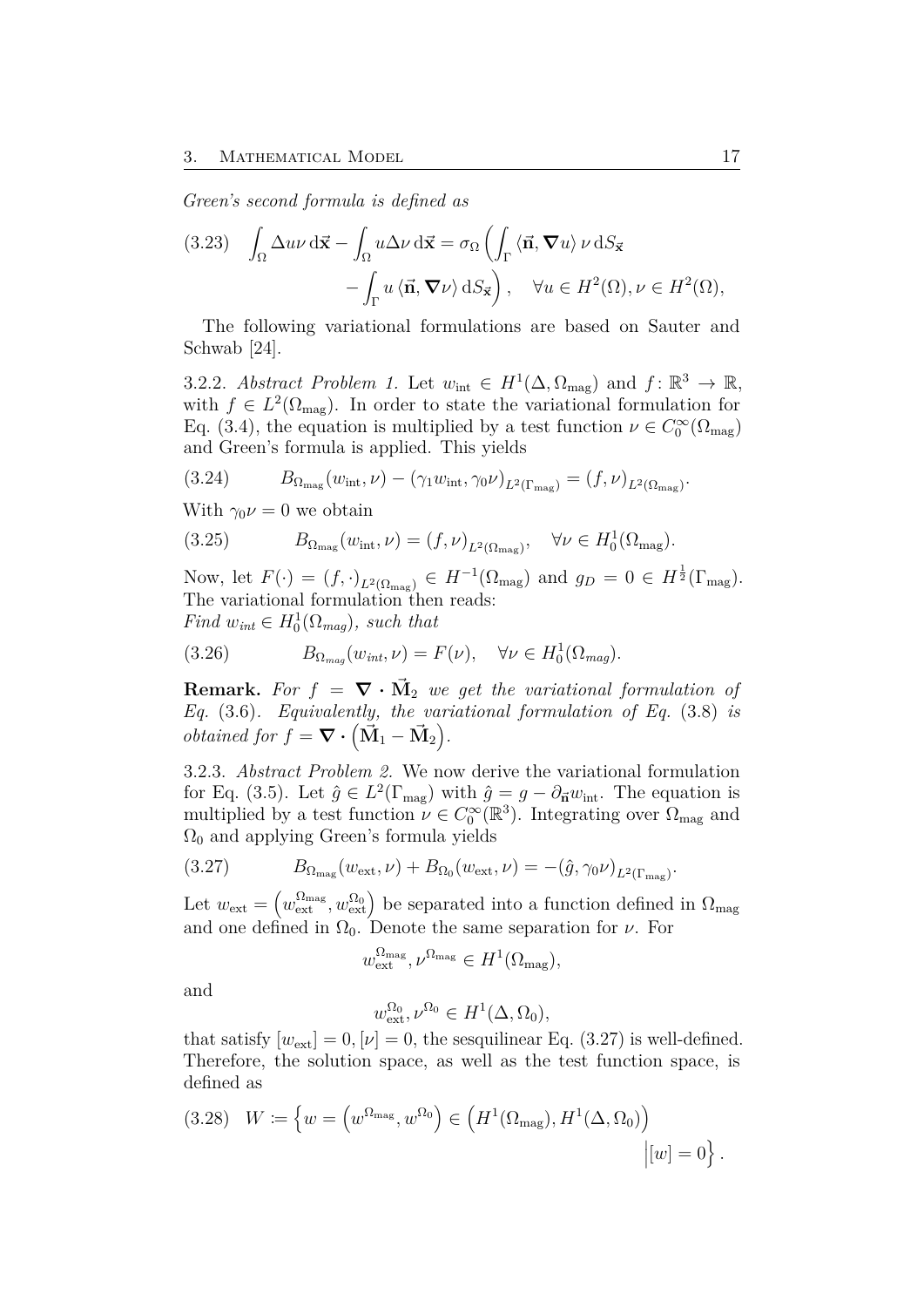<span id="page-23-1"></span>with the corresponding norm

(3.29) 
$$
||w||_W := \sqrt{||w||_{H^1(\Omega_{\text{mag}})}^2 + ||w||_{H^1(\Delta,\Omega_0)}^2}.
$$

Additionally, let  $F(\cdot) = -(g, \gamma_0 \cdot)_{L^2(\Gamma_{\text{mag}})} \in W'$ , with  $W'$  being the dual to  $W$ , be given. Then the variational formulation reads: *Find*  $w_{ext} \in W$ *, such that* 

(3.30) 
$$
B_{\Omega_{mag}}(w_{ext}, \nu) + B_{\Omega_0}(w_{ext}, \nu) = F(\nu), \quad \forall \nu \in W.
$$

 ${\bf Remark.}~~ For~ \hat{g}=-\left(\vec{{\bf M}}_{2}\cdot \vec{{\bf n}}\right)-\partial_{\vec{{\bf n}}}v_{int}|_{\Omega_2}~~we~ get~ the~ variational~formu$ *lation of Eq.* [\(3.7\)](#page-19-3)*. Equivalently, we get the variational formulation of*  $Eq. (3.9)$  $Eq. (3.9)$  *for*  $\hat{g} = -(\vec{M}_1 - \vec{M}_2) \cdot \vec{n} - \partial_{\vec{n}} u_{int}|_{\Omega_1}$ .

<span id="page-23-0"></span>3.3. **Well-Posedness.** Now, the existence and uniqueness of the two abstract problems that we have derived will be stated. The weak formulations have already been derived in Section [3.2.](#page-20-0)

For the variational formulation in [Abstract Problem 1,](#page-22-1) the Fredholm alternative is used, i.e. either the problem has a unique solution that depends continuously on the data, or zero is an eigenvalue of the operator associated with the bilinear form. In the case of a Poisson problem with zero Dirichlet boundary, the first case of the Fredholm alternative is always true [see, e.g., [24,](#page-55-3) Theorem (2.10.4.)] and therefore, together with the Lax-Milgram theorem a unique solution exists.

For the variational formulation in [Abstract Problem 2](#page-22-2) there exists a unique solution that depends continuously on the right-hand side [see, e.g., [24,](#page-55-3) Theorem (2.10.14.)].

We have shown, that the two abstract problems, and therefore the four subproblems Eqs.  $(3.6)$ – $(3.9)$  are well-posed. Since we have also shown the equivalence of the subproblems and the coupled transmission problem Eq. [\(2.24\)](#page-16-1), the computation of the scalar magnetic potential of a magnonic crystal is well-posed.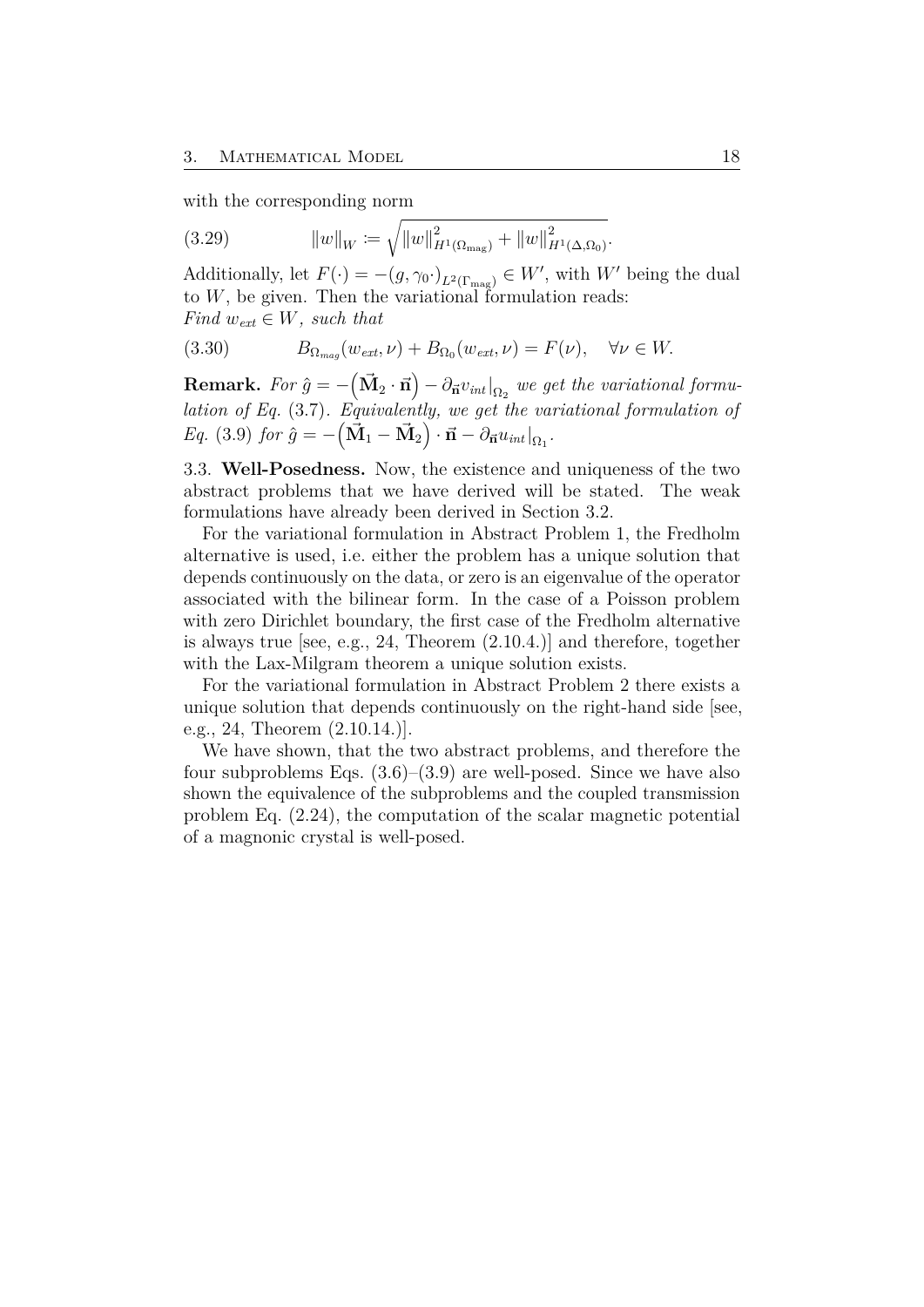#### 4. Numerical Method

<span id="page-24-5"></span><span id="page-24-0"></span>Let us now derive the discretizations necessary to implement a scalar magnetic potential (SMP) solver for a magnonic crystal as described in Section [2.7.](#page-15-0) In this regard, we first define the mathematical tools needed for the discretization of the four subproblems Eqs. [\(3.6\)](#page-19-1)–[\(3.9\)](#page-20-1). Afterwards, the actual discretizations are explained.

<span id="page-24-1"></span>4.1. **Mathematical Preliminaries.** In order to efficiently solve the potential for spherical domains, the spherical harmonics are often used. These harmonic functions<sup>[3](#page-24-2)</sup> are defined in terms of the associated Legendre polynomials.

**Definition 4.1** (Associated Legendre Polynomials). *Let*  $P_{\ell}^{m}$ : [-1, 1]  $\rightarrow$  $[-1, 1]$ *, with*  $0 \leq m \leq \ell$ *. The associated Legendre polynomials are then defined by the recurrence scheme*

(4.1)  
\n
$$
P_0^0(x) = 1
$$
\n
$$
P_1^0(x) = x
$$
\n
$$
P_1^1(x) = -\sqrt{1 - x^2}
$$
\n
$$
(\ell - m)P_\ell^m(x) = x(2\ell - 1)P_{\ell-1}^m(x) - (\ell + m - 1)P_{\ell-2}^m(x).
$$

**Remark.** *For m* = 0 *the associated Legendre polynomials reduce to the ordinary Legendre polynomials. The superscript is then omitted, i.e.*  $P_i = P_{\ell}^0$ .

<span id="page-24-3"></span>**Theorem 4.1** (Identity Relation for the Legendre Polynomials [\[21\]](#page-55-4))**.** *Let*  $x \in [-1, 1]$ *. The ordinary Legendre polynomials*  $P_i$ ,  $i \geq 1$  *have the identity relation*

(4.2) 
$$
\frac{d}{dx}\left((1-x^2)P'_i(x)\right) = -i(i+1)P_i(x).
$$

<span id="page-24-4"></span>**Theorem 4.2** (Orthogonaliyt Property of the Legendre Polynomi-als [\[21\]](#page-55-4)). Let  $x \in [-1, 1]$ . The ordinary Legendre polynomials  $P_i$ ,  $i \ge 1$ *and*  $P_j$ ,  $j \geq 1$  *have the orthogonality property* 

(4.3) 
$$
\int_{-1}^{1} P_i(x) P_j(x) dx = \frac{2\delta_{ij}}{2j+1}.
$$

**Definition 4.2** (Laplace's Real Spherical Harmonics)**.** *With the associated Legendre Polynomials the Laplace's real spherical harmonics*  $\mathcal{Y}_{\ell}^{m}$ :  $[0, \pi] \times [0, 2\pi] \rightarrow \mathbb{R}$  *are defined as* 

(4.4) 
$$
\mathcal{Y}_{\ell}^{m}(\theta,\varphi) = \begin{cases} c(\ell,m)\cos{(m\varphi)}P_{\ell}^{m}(\cos\theta), & \text{if } m > 0\\ c(\ell,m)P_{\ell}^{0}(\cos\theta), & \text{if } m = 0\\ c(\ell,m)\sin{(|m|\varphi)}P_{\ell}^{|m|}(\cos\theta), & \text{if } m < 0, \end{cases}
$$

<span id="page-24-2"></span><sup>3</sup>A function that solves the Laplace equation is said to be harmonic.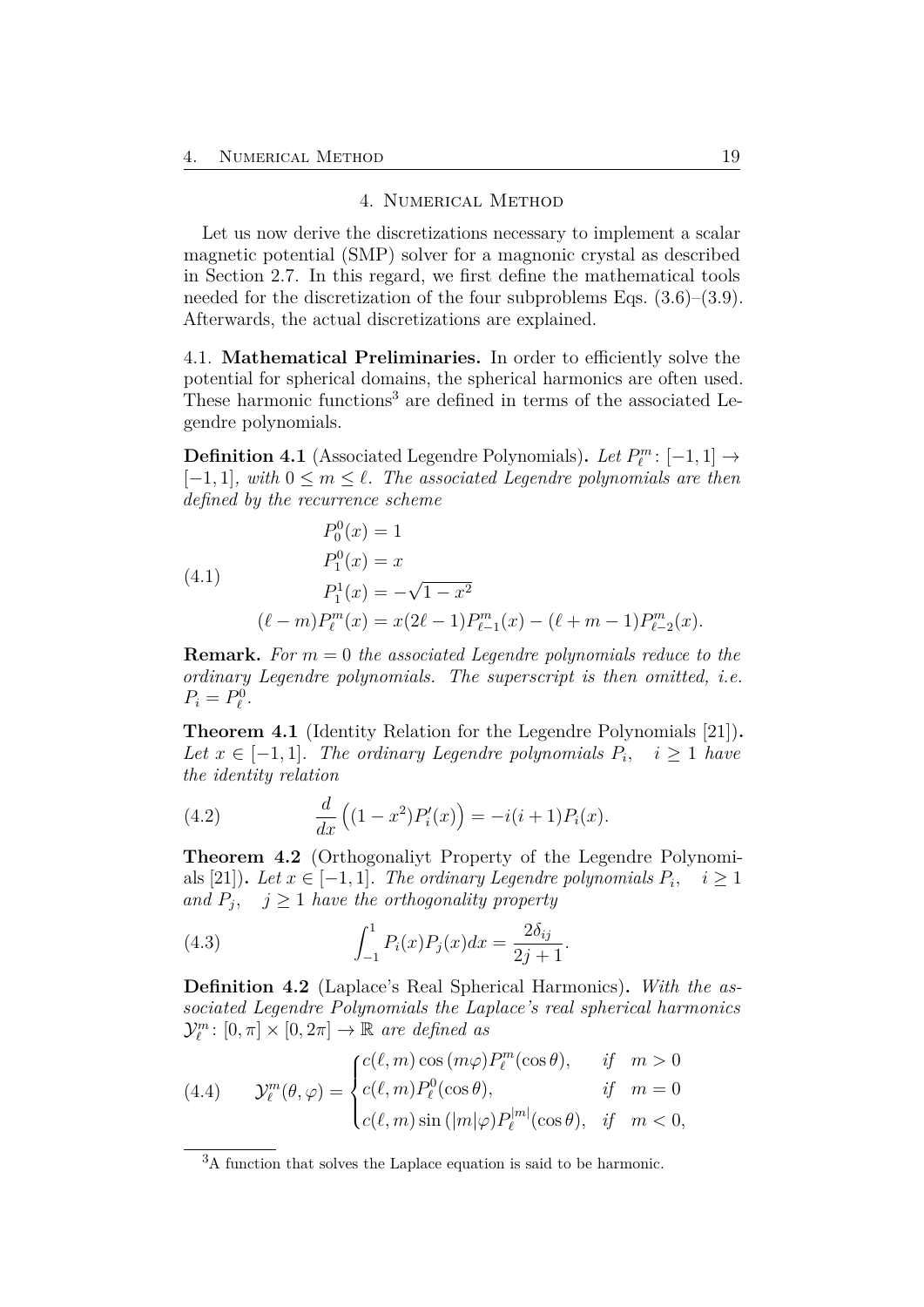<span id="page-25-2"></span>*with*

$$
c(\ell,m) = \begin{cases} \sqrt{2} \sqrt{\frac{2\ell+1}{4\pi} \frac{(\ell-m)!}{(\ell+m)!}}, & \text{if} \quad m > 0 \\ \sqrt{\frac{2\ell+1}{4\pi}}, & \text{if} \quad m = 0 \\ \sqrt{2} \sqrt{\frac{2\ell+1}{4\pi} \frac{(\ell-|m|)!}{(\ell+|m|)!}}, & \text{if} \quad m < 0. \end{cases}
$$

The following properties are the main reasons why the spherical harmonics are so important when developing Poisson solvers in spherical domains.

<span id="page-25-1"></span>**Remark.** *The spherical harmonics fulfill*

(4.5) 
$$
r^2 \Delta \mathcal{Y}_\ell^m(\theta, \varphi) = -\ell(\ell+1) \mathcal{Y}_\ell^m(\theta, \varphi).
$$

*and are a complete set of orthogonal functions, defined on a sphere's surface, and are therefore suited for an expansion of the solution to a Laplace or Poisson equation written in spherical coordinates. [\[21\]](#page-55-4)*

<span id="page-25-0"></span>**Remark.** *The spherical harmonics are orthogonal w.r.t. the L* 2 *inner product [\[21\]](#page-55-4). It is*

(4.6) 
$$
\int_{\theta=0}^{\pi} \int_{\varphi=0}^{2\pi} \mathcal{Y}_{\ell}^{m} \mathcal{Y}_{\ell'}^{m'} d\varphi d\theta = \delta_{\ell\ell'} \delta_{mm'},
$$

*with the usual Kronecker delta*

(4.7) 
$$
\delta_{xy} = \begin{cases} 1, & \text{if } x = y \\ 0, & \text{otherwise.} \end{cases}
$$

**Remark.** The spherical harmonics are a complete set on  $L^2(\mathbb{S}^2)$  with  $\mathbb{S}^2$  *being the surface of a unit ball. Hence, every*  $f \in L^2(\mathbb{S}^2)$  *can be expressed in terms of spherical harmonics, i.e.*

$$
f = \sum_{\ell=0}^{\infty} \sum_{m=-\ell}^{\ell} [f]_{\ell}^{m} \mathcal{Y}_{\ell}^{m}.
$$

*Since the spherical harmonics are orthonormal on the unit sphere, too, the coefficients can be obtained by*

$$
[f]_{\ell}^{m} = \int_{\mathbb{S}^2} f(\vec{\mathbf{s}}) \mathcal{Y}_{\ell}^{m}(\vec{\mathbf{s}}) \, d\vec{\mathbf{s}}.
$$

Since the functions are defined in spherical coordinates, the operators need to be given in spherical coordinates as well. Therefore, the following definitions are necessary.

**Definition 4.3** (Divergence Operator in Spherical Coordinates)**.** *The divergence in spherical coordinates reads*

(4.8) 
$$
\mathbf{\nabla} \cdot (\mathbf{\vec{A}}) = \frac{1}{r^2} \partial_r (r^2 A_r) + \frac{1}{r \sin \theta} \partial_\theta (A_\theta \sin \theta) + \frac{1}{r \sin \theta} \partial_\varphi A_\varphi
$$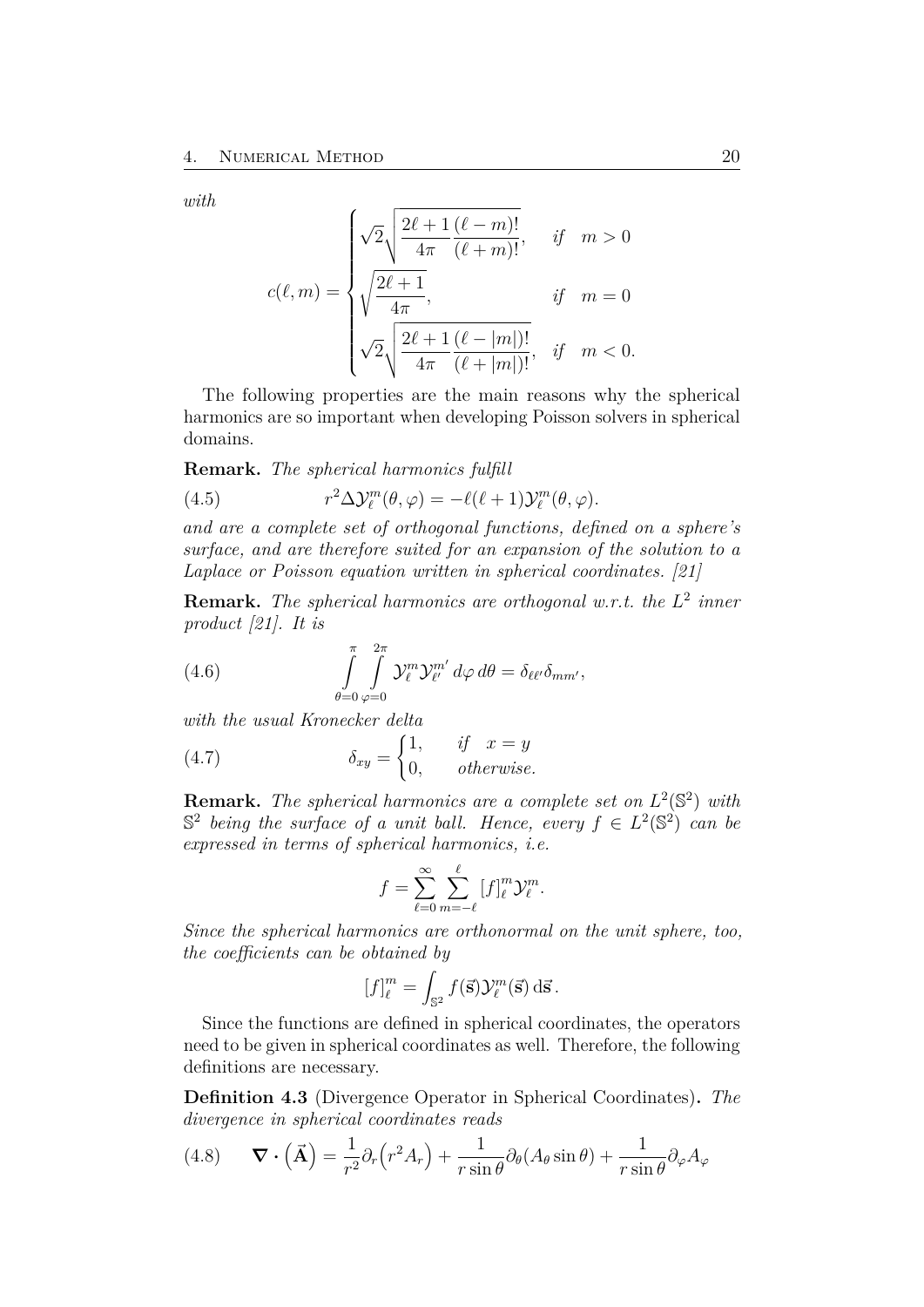<span id="page-26-2"></span>*with A<sup>r</sup> denoting the radial component of the vector A (the angular components are denoted accordingly). Here, the notation*  $\partial_x = \frac{\partial}{\partial x}$  *is introduced.*

**Definition 4.4** (Laplace Operator in Spherical Coordinates)**.** *The Laplace operator in spherical coordinates reads*

(4.9) 
$$
\Delta f(\theta, \varphi, r) = \frac{1}{r^2} \partial_r (r^2 \partial_r f) + \frac{1}{r^2 \sin \theta} \partial_\theta (\sin \theta \partial_\theta f) + \frac{1}{r^2 \sin^2 \theta} \partial_\varphi \varphi f.
$$

*In this equation, the notation*  $\partial_{xy}$  *was introduced to mean*  $\frac{\partial^2}{\partial x \partial y}$ *.* 

For the efficient computation of the potential generated by many spheres, we utilize the following theorems.

<span id="page-26-0"></span>**Theorem 4.3** (Expansion). Let  $\vec{x}$  and  $\vec{y}$  be two points in  $\mathbb{R}^3$  with *spherical coordinates*  $(r, \theta, \varphi)$  *and*  $(\rho, \alpha, \beta)$ *, respectively. Additionally, let*  $\gamma$  *denote the angle between the vectors that connect the origin with both points. Then, we have the identity*

(4.10) 
$$
\frac{1}{\|\vec{y} - \vec{x}\|} = \sum_{\ell=0}^{\infty} P_{\ell}(\cos \gamma) \begin{cases} \frac{\rho^{\ell}}{r^{\ell+1}}, & \text{if } \rho < r \\ \frac{r^{\ell}}{\rho^{\ell+1}}, & \text{if } \rho > r. \end{cases}
$$

<span id="page-26-1"></span>**Theorem 4.4** (Addition theorem for Legendre polynomials [\[5\]](#page-53-7))**.** *Let P* and *Q be points with spherical coordinates*  $(r, \theta, \varphi)$  *and*  $(\rho, \alpha, \beta)$ *, respectively, and let*  $\gamma$  *be the angle between them. Then* 

(4.11) 
$$
P_{\ell}(\cos \gamma) = \frac{4\pi}{2\ell + 1} \sum_{m=-\ell}^{\ell} \mathcal{Y}_{\ell}^{m}(\alpha, \beta) \mathcal{Y}_{\ell}^{m}(\theta, \varphi)
$$

The Eq. [\(3.6\)](#page-19-1) is solved by a *spectral collocation method* using Chebyshev polynomials. The polynomials' extrema are the so called collocation points, i.e. the points at which the approximate solution determined. These polynomials and their extrema are now defined. Since we also need to interpolate between the collocation points, we define the Chebyshev polynomials of second kind, too.

**Definition 4.5** (Chebyshev Polynomials of First Kind [\[20\]](#page-55-5))**.** *The recursion scheme for evaluating Chebyshev polynomials of first kind reads*

(4.12) 
$$
T_0(x) = 1
$$

$$
T_1(x) = x
$$

$$
T_{n+1}(x) = 2xT_n(x) - T_{n-1}(x), \quad n = 1, 2, ...
$$

**Definition 4.6** (Chebyshev Polynomials of Second Kind [\[20\]](#page-55-5))**.** *The recursion scheme for evaluating Chebyshev polynomials of second kind*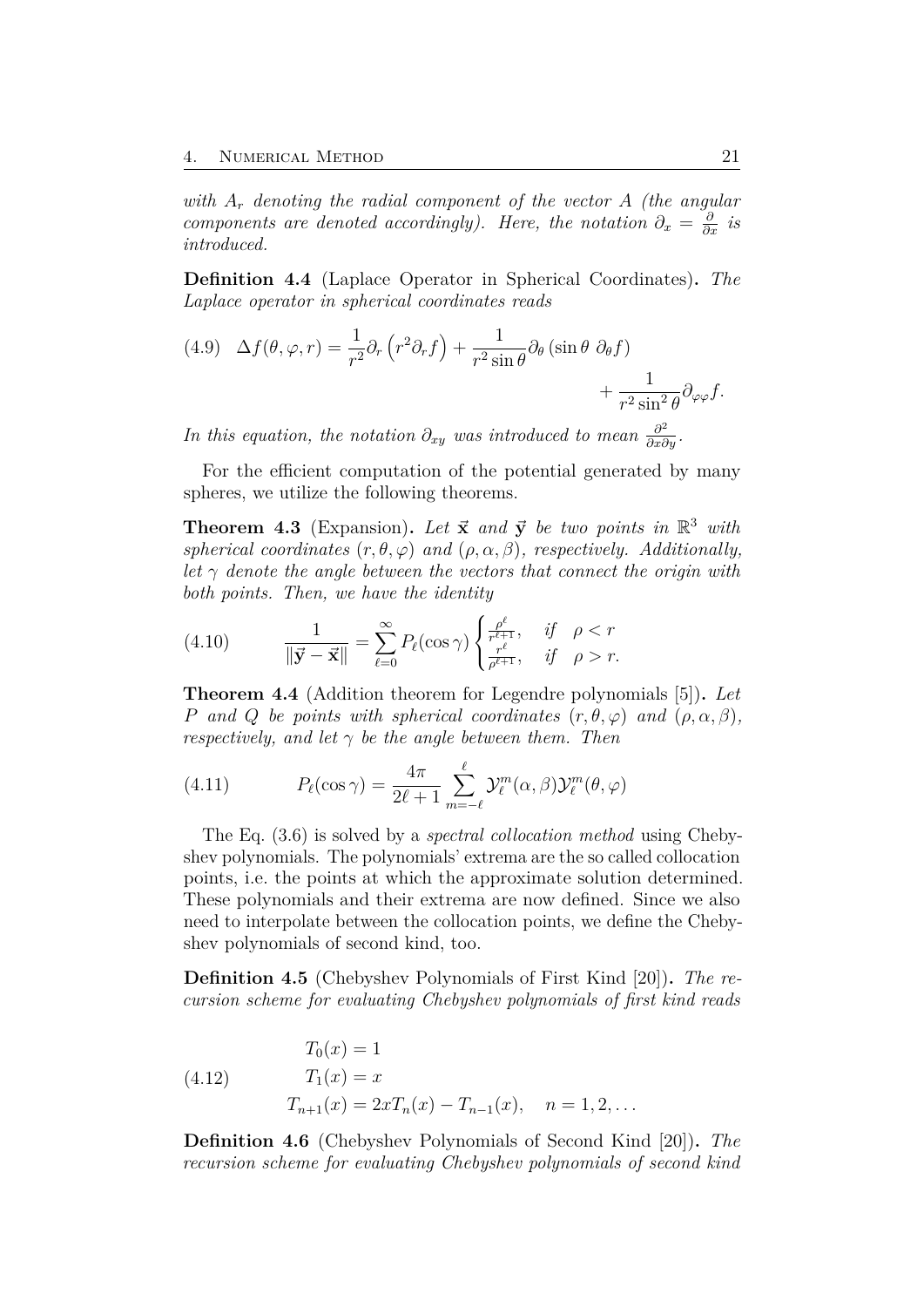<span id="page-27-2"></span>*reads*

(4.13) 
$$
U_0(x) = 1
$$

$$
U_1(x) = 2x
$$

$$
U_{n+1}(x) = 2xU_n(x) - U_{n-1}(x), \quad n = 1, 2, ...
$$

**Definition 4.7** (Extrema of Chebyshev Polynomials [\[20\]](#page-55-5))**.** *The extrema of*  $T_n(x)$  *for*  $x \in [-1, 1]$  *are* 

(4.14) 
$$
x_k = \cos\left(\frac{k\pi}{n}\right), \quad k = 0, 1, \dots, n.
$$

**Remark.** *The extrema of Chebyshev polynomials of first kind are also the zeros of the weighted Chebyshev polynomials of second kind [\[20\]](#page-55-5), i.e.*

(4.15) 
$$
(1-x^2)U_{n-1}(x).
$$

<span id="page-27-0"></span>**Definition 4.8** (Interpolation at Extrema of Chebyshev Polynomials of First Kind [\[20\]](#page-55-5))**.** *Let y<sup>k</sup> denote the extrema of Chebyshev polynomials of first kind.* Additionally, let  $\Sigma$ <sup>*n*</sup> denote a sum in which the first and *the last term is halved. The interpolation of a continuous function f on*  $[-1, 1]$  *which values are known at the extrema*  $y_k$  *can be computed through*

(4.16) 
$$
p_n(x) = \sum_{i=0}^n c_i T_i(x).
$$

*Here, the coefficients are defined by*

(4.17) 
$$
c_i = \frac{2}{n} \sum_{k=0}^{n} f(y_k) T_i(y_k).
$$

In order to solve Eq.  $(3.7)$  we have to evaluate a derivative. Hence, we need the following definition.

<span id="page-27-1"></span>Definition 4.9 (1<sup>st</sup> Derivative of Chebyshev Polynomials [\[20\]](#page-55-5)). *The derivative can be easily expressed in terms of Chebyshev polynomials of second kind, i.e.*

(4.18) 
$$
\frac{\mathrm{d}}{\mathrm{d}x}T_0(x) = 0,
$$

$$
\frac{\mathrm{d}}{\mathrm{d}x}T_n(x) = nU_{n-1}(x).
$$

Transmission problems like Eq. [\(3.7\)](#page-19-3) are well studied and exact solutions exist. These solutions are built out of *single layer* and *double layer potentials*. In order to use these results we need the following definitions and relations.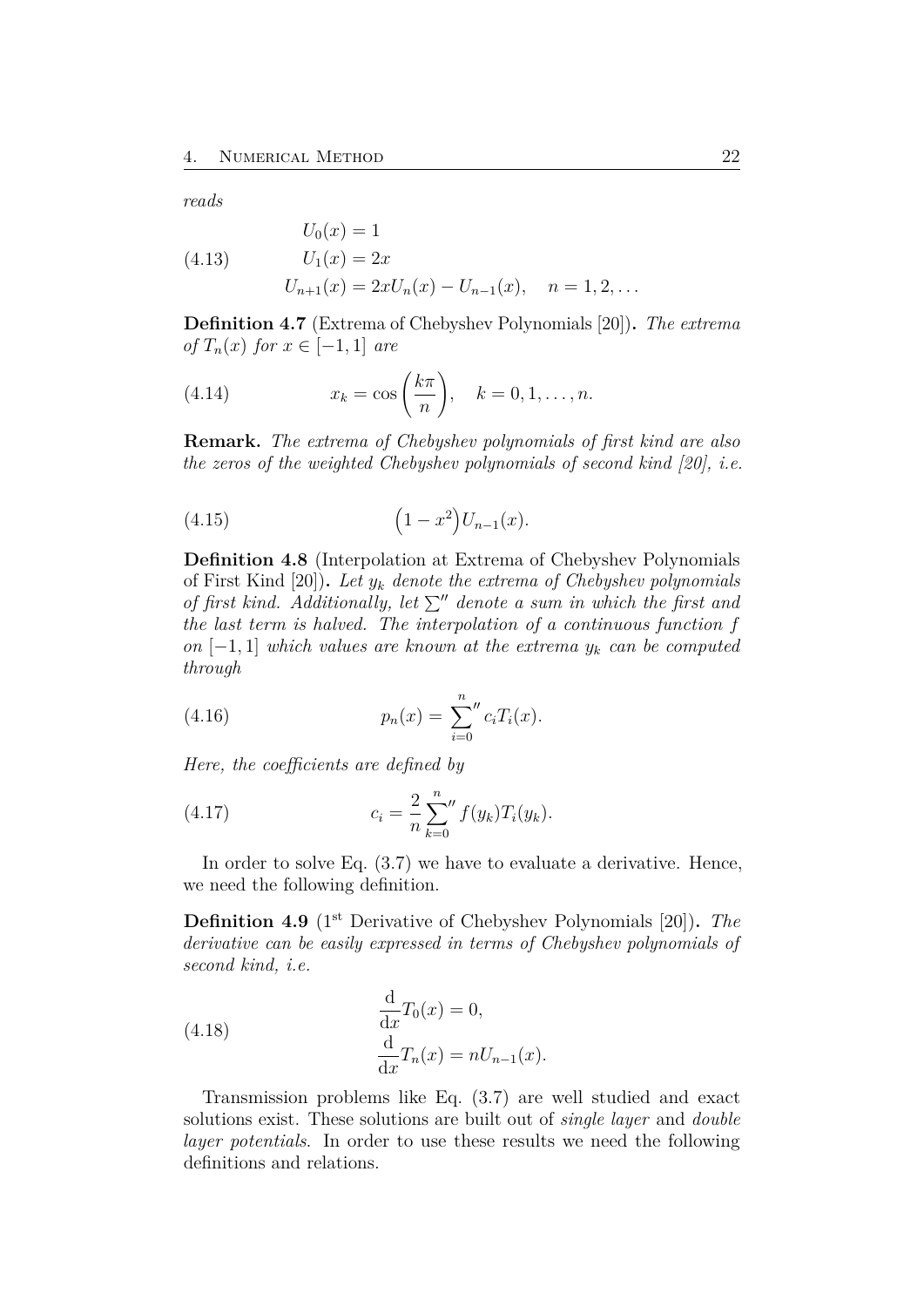<span id="page-28-1"></span>**Definition 4.10** (Single Layer Potential [\[24\]](#page-55-3)). Let  $G: \mathbb{R}^3 \to \mathbb{R}$  be the *Green's function of the Laplace operator in three dimensions, which reads*

(4.19) 
$$
G(\vec{\mathbf{x}}) = \frac{1}{4\pi \|\vec{\mathbf{x}}\|}.
$$

*Let* Γ *denote the boundary of a Lipshitz domain. A single layer potential is a functional of the form*

(4.20) 
$$
\mathcal{S}[\sigma](\vec{\mathbf{x}}) = \int_{\Gamma} G(\vec{\mathbf{x}} - \vec{\mathbf{y}}) \sigma(\vec{\mathbf{y}}) d\Gamma_{\vec{\mathbf{y}}}, \quad \vec{\mathbf{x}} \in \mathbb{R}^3 \setminus \Gamma,
$$

*with a density function*  $\sigma \colon \Gamma \to \mathbb{R}^3$ .

**Remark.** *The single layer potential can be continuously extended across the boundary* Γ *[\[24\]](#page-55-3) by*

(4.21) 
$$
\mathcal{V}[\sigma](\vec{\mathbf{x}}) = \int_{\Gamma} G(\vec{\mathbf{x}} - \vec{\mathbf{y}}) \sigma(\vec{\mathbf{y}}) d\Gamma_{\vec{\mathbf{y}}}, \quad \vec{\mathbf{x}} \in \Gamma,
$$

**Definition 4.11** (Double Layer Potential [\[24\]](#page-55-3))**.** *Set*

(4.22) 
$$
k(\vec{\mathbf{x}}, \vec{\mathbf{y}}) := \langle \vec{\mathbf{n}}(\vec{\mathbf{y}}), \nabla_{\vec{\mathbf{y}}} G(\vec{\mathbf{x}} - \vec{\mathbf{y}}) \rangle = -\frac{\langle \vec{\mathbf{n}}(\vec{\mathbf{y}}), \vec{\mathbf{y}} - \vec{\mathbf{x}} \rangle}{4\pi \|\vec{\mathbf{y}} - \vec{\mathbf{x}}\|}.
$$

*The double layer potential is then defined as*

(4.23) 
$$
\mathcal{D}[\theta](\vec{\mathbf{x}}) = \int_{\Gamma} k(\vec{\mathbf{x}}, \vec{\mathbf{y}}) \theta(\vec{\mathbf{y}}) d\Gamma_{\vec{\mathbf{y}}}, \quad \forall \vec{\mathbf{x}} \in \mathbb{R}^3 \setminus \Gamma.
$$

**Theorem 4.5** (Jump Relations [\[24\]](#page-55-3))**.** *For a bounded Lipshitz domain* Ω *with boundary* Γ *the following jump relations hold. Let* S *and* D *denote a single and double layer potential, respectively. For all*  $\phi \in H^{-\frac{1}{2}}(\Gamma)$  $and \Psi \in H^{\frac{1}{2}}(\Gamma)$ *, the relations* 

(4.24) 
$$
[\mathcal{S}\phi] = 0 \qquad [\mathcal{D}\Psi] = \Psi \quad in \quad H^{\frac{1}{2}}(\Gamma)
$$

$$
[\gamma_1 \mathcal{S}\phi] = -\phi \quad [\gamma_1 \mathcal{D}\Psi] = 0 \quad in \quad H^{-\frac{1}{2}}(\Gamma)
$$

*hold.*

<span id="page-28-0"></span>4.2. **Problem 1.** Let *N* be the number of non-overlapping spheres  $B_{R_i}(\vec{c}_i)$  centered at  $\vec{c}_i$  with radius  $R_i$ ,  $i = 1, \ldots, N$ . We observe that the domains in Eq. [\(3.8\)](#page-19-2) are strictly decoupled and therefore, the problem can be solved for each sphere separately. The solution to each sphere can then be combined into

(4.25) 
$$
u_{\text{int}}(\vec{\mathbf{x}}) = \begin{cases} u_{\text{int},i}(\vec{\mathbf{x}}), & \vec{\mathbf{x}} \in B_{R_i}(\vec{\mathbf{c}}_i), & i = 1, \dots, N \\ 0, & \text{otherwise.} \end{cases}
$$

In the following sequel we therefore describe the solution technique for one sphere.

Without loss of generality, we assume that the geometry is a unit ball centered at the origin  $\Omega_1 = B_1(0)$ . Whenever this is not the case we can define a linear mapping  $\Psi: \mathbb{R}^3 \to \mathbb{R}^3$ , s.t.  $\vec{\mathbf{x}} \mapsto \frac{\vec{\mathbf{x}} - \vec{\mathbf{c}}_i}{R_i}$ , that maps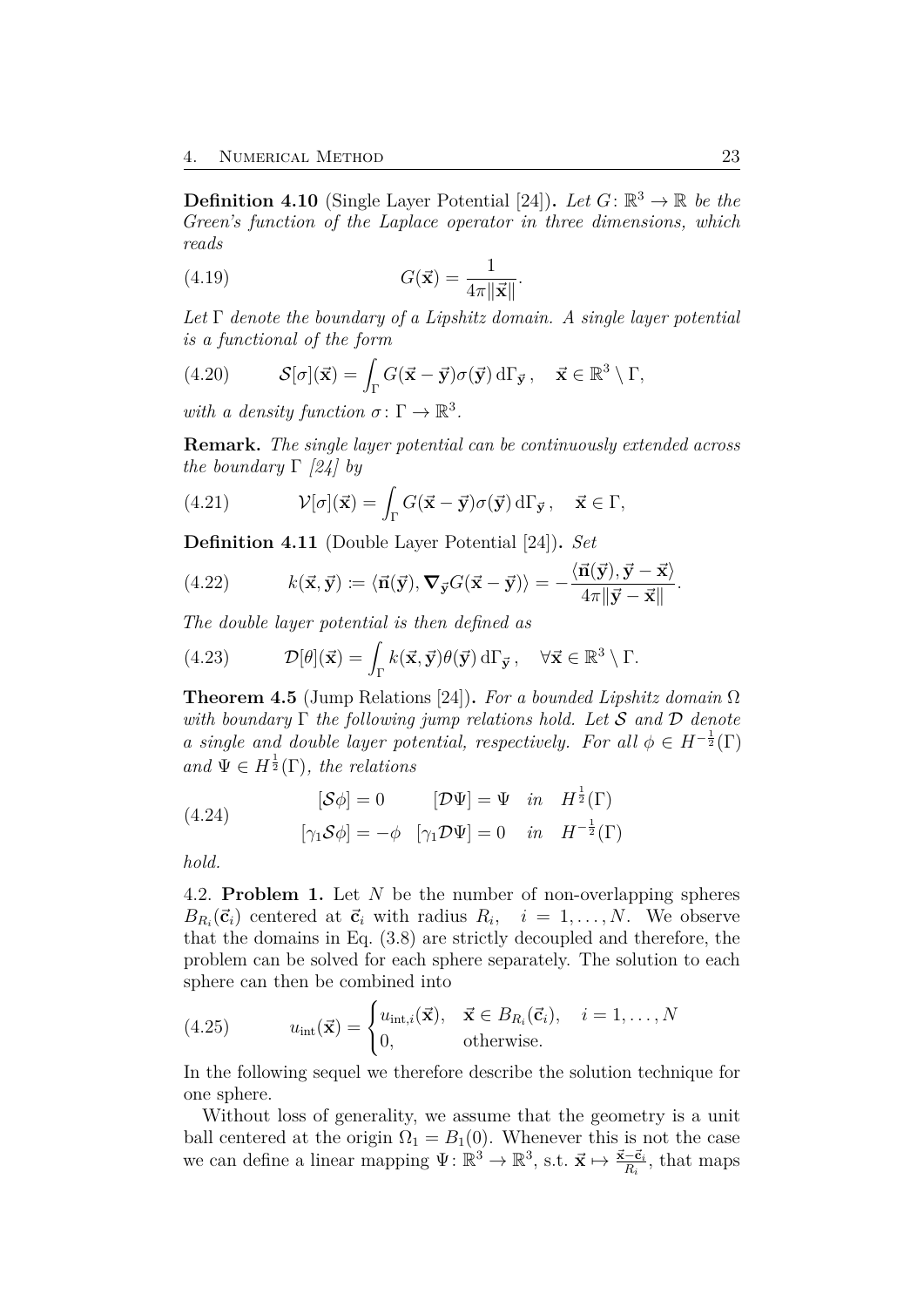<span id="page-29-4"></span>the ball with center  $\vec{c}$  and radius  $R_i$  onto  $B_1(0)$ . Since the domain is a ball, it is natural to use spherical coordinates which we define as  $(r, \theta, \phi) \in [0, \infty) \times [0, \pi] \times [0, 2\pi]$ . Following the authors of Quan, Stamm, and Maday [\[21\]](#page-55-4) we take as the solution ansatz a spherical harmonics expansion and define the subspace

(4.26) 
$$
\mathcal{V}_{N,\ell_{\max}} = \text{span}\left\{r(1-r)P_i'(2r-1)\mathcal{Y}_\ell^m(\theta,\varphi)\Big| i=1,\ldots,N,\quad \ell=0,\ldots,\ell_{\max},\quad |m|\leq \ell\right\} \subset H_0^1.
$$

Here, *N* denotes the highest order of the first derivative of Legendre polynomials  $P'_i$  that discretize the radial part and  $\ell_{\text{max}}$  denote the highest degree of the real spherical harmonics  $\mathcal{Y}_{\ell}^m$  that discretize the spherical part.

Let  $[u_{\text{int}}]_{i,\ell,m} \in \mathbb{R}, \quad i = 1, \ldots, N, \quad \ell = 0, \ldots, \ell_{\text{max}}, \quad |m| \leq \ell$  be a coefficient and  $z_i$ :  $[0, 1] \to \mathbb{R}$  with  $z_i(r) = r(1 - r)P'_i(2r - 1)$  the radial part of the functions in  $\mathcal V$ . The solution ansatz then reads

(4.27) 
$$
u_{\text{int}}(r,\theta,\varphi) \approx \sum_{i=1}^{N} \sum_{\ell=0}^{\ell_{\text{max}}} \sum_{m=-\ell}^{\ell} [u_{\text{int}}]_{i,\ell,m} z_i(r) \mathcal{Y}_{\ell}^{m}(\theta,\varphi).
$$

Inserting this ansatz together with the test functions  $z_{i'}(r)\mathcal{Y}_{\ell'}^{m'}(\theta,\varphi) \in$  $\mathcal{V}_{N,\ell_{\text{max}}}$  into the weak formulation Eq. [\(3.26\)](#page-22-3) yields

<span id="page-29-0"></span>
$$
(4.28) \sum_{i=1}^{N} \sum_{\ell=0}^{\ell_{\text{max}}} \sum_{m=-\ell}^{\ell} [u_{\text{int}}]_{i,\ell,m} \int_{B_1(0)} z_i(r) \mathcal{Y}_{\ell}^m(\theta,\varphi) z_{i'}(r) \mathcal{Y}_{\ell'}^{m'}(\theta,\varphi) dV
$$
  

$$
= \int_{B_1(0)} \left( \nabla \cdot \vec{M}_1(r,\theta,\varphi) \right) z_{i'}(r) \mathcal{Y}_{\ell'}^{m'}(\theta,\varphi) dV, \quad \forall i',\ell',m'.
$$

Henceforth, we drop the function's arguments to shorten the notation. With the introduction of an index

(4.29) 
$$
k = N(\ell^2 + \ell + m) + i, \quad k \in \{1, 2, ..., N(\ell_{\max} + 1)^2\},\
$$

<span id="page-29-3"></span>Eq. [\(4.28\)](#page-29-0) can be recast into matrix form, i.e.

$$
(4.30) \t\t Ax = b,
$$

<span id="page-29-1"></span>with  $A \in \mathbb{R}^{N(\ell_{\max}+1)^2 \times N(\ell_{\max}+1)^2}, x \in \mathbb{R}^{N(\ell_{\max}+1)^2}, \text{ and } b \in \mathbb{R}^{N(\ell_{\max}+1)^2}.$ Note that *A* is a matrix with entries

(4.31) 
$$
A_{k,k'} = \int_{B_1(0)} \left\langle \mathbf{\nabla} z_i \mathcal{Y}_\ell^m, \mathbf{\nabla} z_{i'} \mathcal{Y}_{\ell'}^{m'} \right\rangle dV.
$$

<span id="page-29-2"></span>The entries of *b* are computed through

(4.32) 
$$
b_{k'} = \int_{B_1(0)} \left( \mathbf{\nabla} \cdot \mathbf{\vec{M}}_1 \right) z_{i'} \mathcal{Y}_{\ell'}^{m'} dV,
$$

and after solving the linear system of equation we obtain the coefficients

$$
(4.33) \t\t x_k = [u_{int}]_{i,\ell,m}.
$$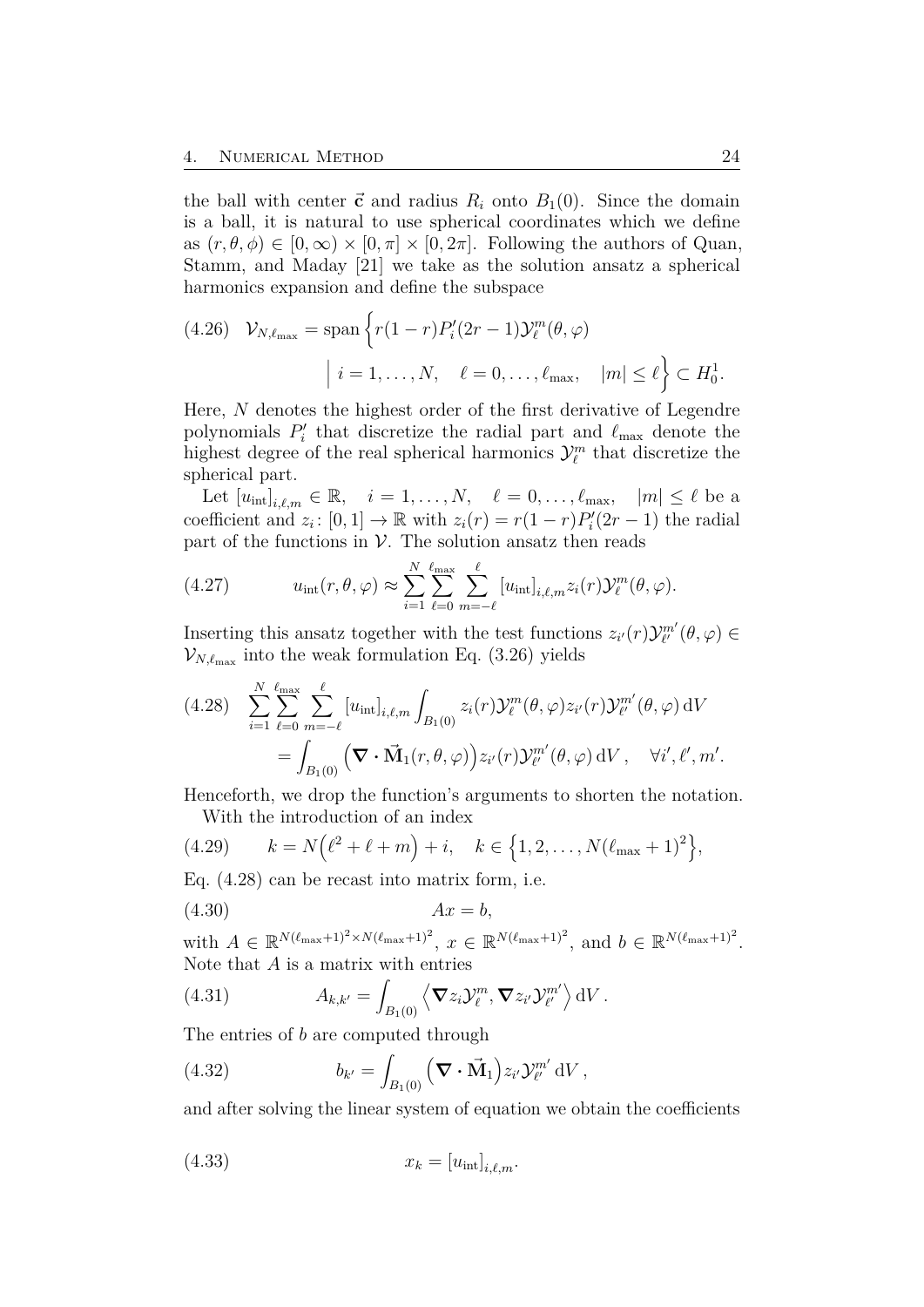It remains to compute the integrals in Eqs. [\(4.31\)](#page-29-1) and [\(4.32\)](#page-29-2). For the latter integral we construct a tensorized quadrature rule by combining the Gauß-Lebedev quadrature for the spherical part with the Gauß-Legendre quadrature for the radial part of the functions. Therefore, we evaluate for each  $i', \ell', m'$ 

(4.34) 
$$
\int_{B_1(0)} (\nabla \cdot \vec{M}_1) z_{i'} \mathcal{Y}_{\ell'}^{m'} dV
$$
  

$$
\approx \sum_{i=1}^{M_{\text{leg}}} \sum_{j=1}^{M_{\text{leb}}} w_i^{\text{leg}} w_j^{\text{leb}} (\nabla \cdot \vec{M}_1(r_i, \theta_j, \varphi_j)) z_{i'}(r_i) \mathcal{Y}_{\ell'}^{m'}(\theta_j, \varphi_j).
$$

In order to compute the integral in Eq. [\(4.31\)](#page-29-1) we first utilize some orthogonality properties of the spherical harmonics and the Legendre polynomials. Therefore, we multiply out the integrand and separate the radial from the spherical functions, i.e.

(4.35)  
\n
$$
\int_{B_1(0)} \left\langle \nabla z_i \mathcal{Y}_\ell^m, \nabla z_{i'} \mathcal{Y}_{\ell'}^{m'} \right\rangle dV = \int_0^1 \left\langle \nabla z_i, \nabla z_{i'} \right\rangle \int_{\mathbb{S}^2} \mathcal{Y}_\ell^m \mathcal{Y}_{\ell'}^{m'} dS dr \n+ \int_0^1 z_i z_{i'} \int_{\mathbb{S}^2} \left\langle \nabla \mathcal{Y}_\ell^m, \nabla \mathcal{Y}_{\ell'}^{m'} \right\rangle dS dr.
$$

Together with the orthonormality condition Eq. [\(4.6\)](#page-25-0) and the identity Eq.  $(4.5)$  we get

(4.36) 
$$
\int_{B_1(0)} \left\langle \nabla z_i \mathcal{Y}_\ell^m, \nabla z_{i'} \mathcal{Y}_{\ell'}^{m'} \right\rangle dV = \int_0^1 \left\langle \nabla z_i, \nabla z_{i'} \right\rangle \delta_{\ell \ell'} \delta_{mm'} d\mathbf{r} + \frac{\ell(\ell+1)}{r^2} \int_0^1 z_i z_{i'} d\mathbf{r} \, \delta_{\ell \ell'} \delta_{mm'}.
$$

With the substitution  $\zeta = 2r - 1$  we finally use the identity Eq. [\(4.2\)](#page-24-3) and apply the orthogonality property of the Legendre polynomials in Eq.  $(4.3)$  to get

$$
(4.37) \quad \int_{B_1(0)} \left\langle \mathbf{\nabla} z_i \mathcal{Y}_{\ell}^m, \mathbf{\nabla} z_{i'} \mathcal{Y}_{\ell'}^{m'} \right\rangle dV = \frac{i^2 (i+1)^2}{4(2i+1)} \delta_{ii'} \delta_{\ell \ell'} \delta_{mm'} + \frac{\ell(\ell+1)}{r^2} \int_0^1 z_i z_{i'} \, dr \, \delta_{\ell \ell'} \delta_{mm'}.
$$

Therefore, the computation of the matrix *A* reduces to

$$
(4.38) \qquad A_{kk'} = \frac{i^2(i+1)^2}{4(2i+1)} \delta_{ii'} \delta_{\ell\ell'} \delta_{mm'} + \frac{\ell(\ell+1)}{r^2} \int_0^1 z_i z_{i'} \, dr \, \delta_{\ell\ell'} \delta_{mm'},
$$

and therefore, we get a block-diagonal matrix. Blocks w.r.t. radial index i and diagonal w.r.t. the angular indices  $\ell$ , and  $m$ . The integral is again evaluated using the Gauß-Legendre quadrature, i.e.

(4.39) 
$$
\int_0^1 z_i(r) z_{i'}(r) dr \approx \sum_{j=1}^{M_{\text{leg}}} w_j z_i(r_j) z_{i'}(r_j),
$$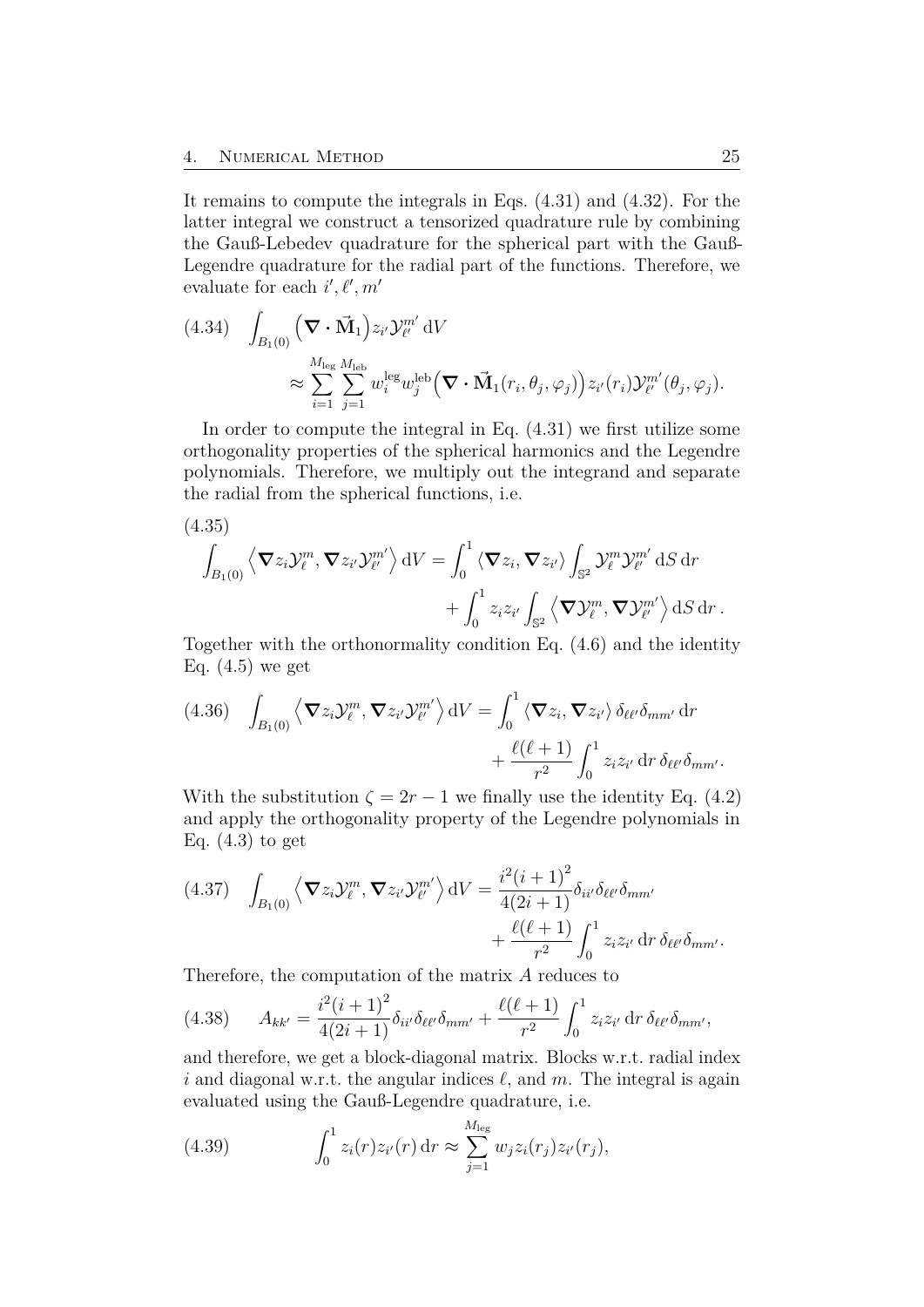<span id="page-31-2"></span>with the quadrature weights  $w_j$  and points  $r_j$ .

<span id="page-31-1"></span>After solving the Eq.  $(4.30)$  for *x*, the solution to Eq.  $(3.8)$  is given by

(4.40) 
$$
u_{\text{int}}(r,\theta,\varphi) = \sum_{i=1}^{N} \sum_{\ell=0}^{\ell_{\text{max}}} \sum_{m=-\ell}^{\ell} [u_{\text{int}}]_{i,\ell,m} z_i(r) \mathcal{Y}_{\ell}^{m}(\theta,\varphi).
$$

We also need the derivative in direction of the outward pointing unit normal, which for the ball in spherical coordinates is just the derivative w.r.t. the radius, i.e.  $\partial_{\vec{n}} \cdot |_{\Omega_1} = \partial_r \cdot |_{\Omega_1} = \frac{\partial}{\partial r} \cdot |_{\Omega_1}$ . Applied to Eq. [\(4.40\)](#page-31-1) this results in

(4.41) 
$$
\partial_r u_{\text{int}}(r,\theta,\varphi) = \sum_{i=1}^N \sum_{\ell=0}^{\ell_{\text{max}}} \sum_{m=-\ell}^{\ell} [u_{\text{int}}]_{i,\ell,m} \partial_r z_i(r) \mathcal{Y}_\ell^m(\theta,\varphi),
$$

with

(4.42) 
$$
\partial_r z_i(r) = (-2r+1)P'_i(2r-1) + (r-r^2)P_i(2r-1)2.
$$

<span id="page-31-0"></span>4.3. **Problem 2.** Following the monograph "Boundary Element Methods" of Sauter and Schwab [\[24,](#page-55-3) Section 3.4.1.3] the solution of a transmission problem of the form

(4.43) 
$$
\Delta u_{\text{ext}} = 0, \text{ in } \Omega_1
$$

$$
\Delta u_{\text{ext}} = 0, \text{ in } \Omega_0 \cup \Omega_2
$$

$$
[u_{\text{ext}}] = g_D, \text{ on } \Gamma_1
$$

$$
[\gamma_1 u_{\text{ext}}] = g_N, \text{ on } \Gamma_1,
$$

is given by

$$
(4.44) \t\t uext = SgN + DgD.
$$

In view of Eq. [\(3.9\)](#page-20-1) we are dealing with a zero Dirichlet jump condition, i.e.  $g_D = 0$ , and the Neumann jump condition  $g_N$  is known. In our case, the boundary is actually composed of multiple spheres. Considering *N* spheres, we now denote by  $\Gamma_{1,i}, i = 1, \ldots, N$  and  $\sigma_i, i = 1, \ldots, N$ the boundary and the Neumann jump condition of the *i*-th ball. The solution therefore reads

(4.45) 
$$
u_{\text{ext}}(\vec{\mathbf{x}}) = \mathcal{S}(\vec{\mathbf{x}}) = \sum_{i=1}^{N} \int_{\Gamma_{1,i}} \frac{\sigma_i(\vec{\mathbf{y}})}{4\pi \|\vec{\mathbf{y}} - \vec{\mathbf{x}}\|} d\vec{\mathbf{y}}, \quad \vec{\mathbf{x}} \in \mathbb{R}^3,
$$

with

(4.46) 
$$
\sigma_i(\vec{\mathbf{y}}) = -(\vec{\mathbf{M}}_{1,i}(\vec{\mathbf{y}}) - \vec{\mathbf{M}}_2(\vec{\mathbf{y}})) \cdot \vec{\mathbf{n}}_i(\vec{\mathbf{y}}) - \partial_{\vec{\mathbf{n}}_i} u_{\text{int},i}(\vec{\mathbf{y}})\Big|_{\Omega_{1,i}}.
$$

For each sphere, an integral of the form

(4.47) 
$$
\int_{\Gamma_{1,i}} \frac{\sigma_i(\vec{\mathbf{y}})}{4\pi \|\vec{\mathbf{y}} - \vec{\mathbf{x}}\|} d\vec{\mathbf{y}}
$$

therefore has to be evaluated.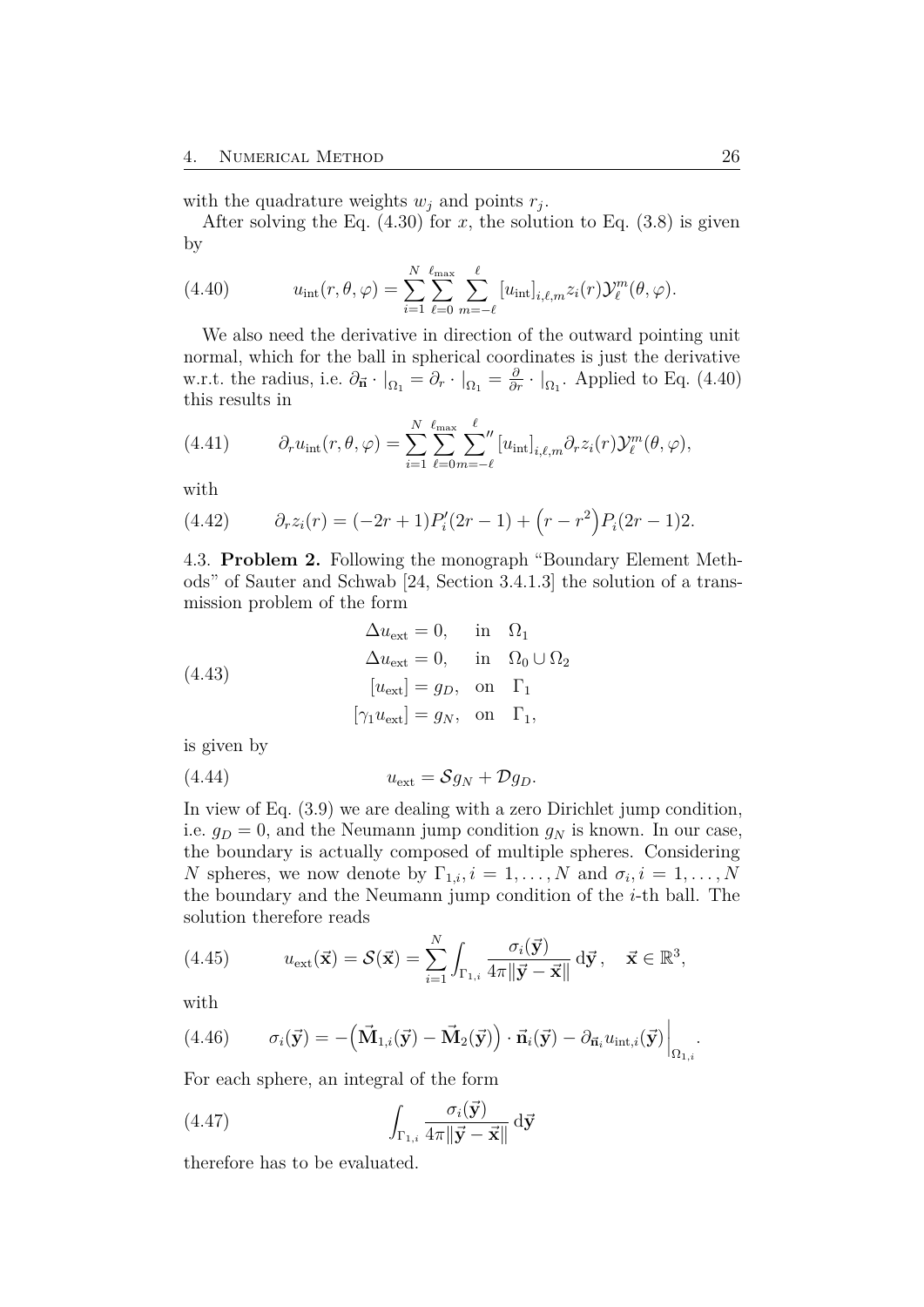<span id="page-32-3"></span>In the following paragraphs, we explain the evaluation for a unit sphere. Hence, the actual evaluation point  $\vec{x}$  needs to be scaled onto the unit sphere. Therefore, we define the mapping  $\Psi_i: \mathbb{R}^3 \to \mathbb{R}^3$ ,  $\vec{x} \mapsto$  $(\vec{x}-\vec{c}_i)$  $\frac{-\mathbf{c}_i}{R_i}$ , with  $\vec{\mathbf{c}}_i$  denoting the *i*-th ball's center. Let us define

(4.48) 
$$
\vec{\hat{\mathbf{y}}} := \Psi_i(\vec{\mathbf{y}}) = \frac{\vec{\mathbf{y}} - \vec{\mathbf{c}}_i}{R_i}
$$

and

(4.49) 
$$
\vec{\mathbf{x}} := \Psi_i(\vec{\mathbf{x}}) = \frac{\vec{\mathbf{x}} - \vec{\mathbf{c}}_i}{R_i},
$$

such that

(4.50) 
$$
\hat{\sigma}_i\left(\vec{\hat{\mathbf{y}}}\right) := \sigma_i\left(R_i\vec{\hat{\mathbf{y}}} + \vec{\mathbf{c}}_i\right)
$$

<span id="page-32-2"></span>Therefore, we get

(4.51) 
$$
\int_{\Gamma_{1,i}} \frac{\sigma_i(\vec{\mathbf{y}})}{4\pi \|\vec{\mathbf{y}} - \vec{\mathbf{x}}\|} d\vec{\mathbf{y}} = \int_{\mathbb{S}^2} \frac{\hat{\sigma}_i(\vec{\hat{\mathbf{y}}})}{4\pi \|\vec{\hat{\mathbf{y}}} - \vec{\hat{\mathbf{x}}}\|} d\vec{\hat{\mathbf{y}}}
$$

Let  $\hat{\sigma}_i \in L^2(\mathbb{S}^2)$  and  $(1, \theta, \phi)$  be the spherical coordinates of  $\vec{\hat{y}}$ . Then, we expand the function in terms of spherical harmonics and truncate at  $\ell_{\text{max}}$ , i.e.

<span id="page-32-0"></span>
$$
(4.52) \qquad \sigma_i\left(R_i\vec{\hat{\mathbf{y}}}+\vec{\mathbf{c}}_i\right)=\hat{\sigma}_i\left(\vec{\hat{\mathbf{y}}}\right) \approx \sum_{\ell=0}^{\ell_{\max}}\sum_{m=-\ell}^{\ell} \left[\sigma_i\right]_{\ell}^m \mathcal{Y}_{\ell}^m(\theta,\varphi), \quad \vec{\hat{\mathbf{y}}} \in \mathbb{S}^2.
$$

The coefficients  $[\sigma_i]_{\ell}^m$  $\binom{m}{\ell}$  are obtained through

(4.53) 
$$
[\sigma_i]_{\ell}^m = \int_{\mathbb{S}^2} \hat{\sigma}_i(\vec{s}) \mathcal{Y}_{\ell}^m(\vec{s}) \, d\vec{s} = \int_{\mathbb{S}^2} \sigma_i (R_i \vec{s} + \vec{c}_i) \mathcal{Y}_{\ell}^m(\vec{s}) \, d\vec{s}.
$$

The efficient approximation of this integral is done using the Gauß-Lebedev quadrature scheme as initially introduced by Lebedev and Laikov [\[18\]](#page-54-6).

Let now  $(r_{\vec{s}}^i, \theta_{\vec{s}}^i, \varphi_{\vec{s}}^i)$  and  $(r_{\vec{y}}, \theta_{\vec{y}}, \varphi_{\vec{y}})$  denote the spherical coordinates of  $\vec{\hat{\mathbf{x}}}$  and  $\vec{\hat{\mathbf{y}}}$ , respectively. Since we are dealing with an integral over the sphere's surface, we can expand  $\frac{1}{\|\mathbf{v}\|}$  $\left\| \vec{y} - \vec{\hat{x}} \right\|_2^{\dot{ }}$ expansion around the sphere's center using Theorems [4.3](#page-26-0) and [4.4,](#page-26-1) and by means of a multipole obtain after a truncation at  $\ell_{\text{max}}$ 

<span id="page-32-1"></span>(4.54) 
$$
\frac{1}{\left\|\vec{y} - \vec{\hat{\mathbf{x}}}\right\|} \approx \sum_{\ell=0}^{\ell_{\text{max}}} \sum_{m=-\ell}^{\ell} \frac{4\pi}{2\ell+1} c(r_{\vec{\mathbf{x}}}^{i}) \mathcal{Y}_{\ell}^{m}(\theta_{\vec{\mathbf{y}}}, \varphi_{\vec{\mathbf{y}}}) \mathcal{Y}_{\ell}^{m}(\theta_{\vec{\mathbf{x}}}^{i}, \varphi_{\vec{\mathbf{x}}}^{i}),
$$

with

(4.55) 
$$
c\left(r_{\tilde{\mathbf{x}}}^{i}\right) = \begin{cases} \frac{1}{r_{\tilde{\mathbf{x}}}^{i\ell+1}}, & \text{if } r_{\tilde{\mathbf{x}}}^{i} > 1\\ 1, & \text{if } r_{\tilde{\mathbf{x}}}^{i} = 1\\ r_{\tilde{\mathbf{x}}}^{i\ell}, & \text{if } r_{\tilde{\mathbf{x}}}^{i} < 1. \end{cases}
$$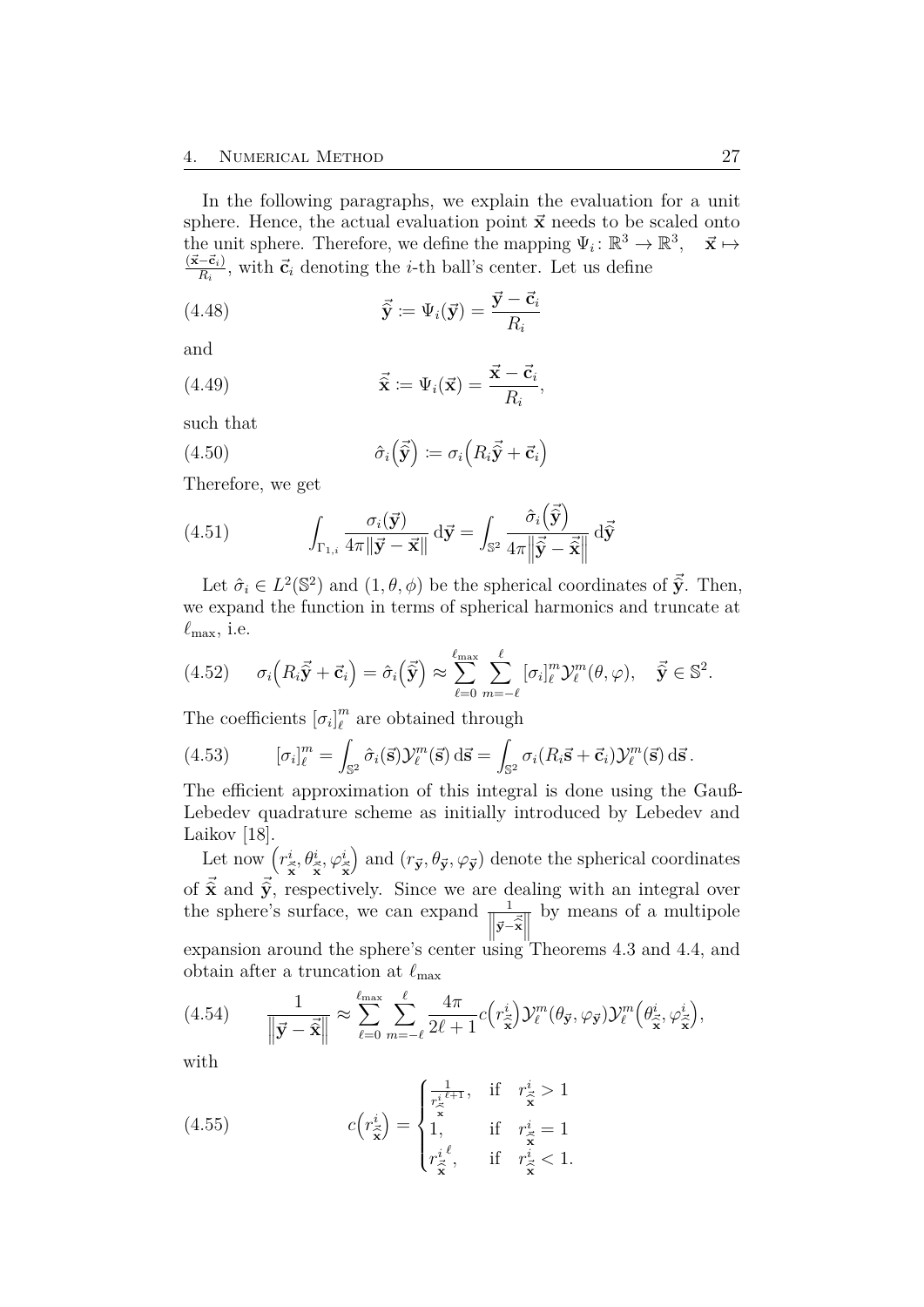Inserting Eqs.  $(4.52)$  and  $(4.54)$  into Eq.  $(4.51)$  yields

(4.56) 
$$
\int_{\Gamma_{1,i}} \frac{\sigma_i(\vec{y})}{4\pi \|\vec{y} - \vec{x}\|} d\vec{y} \n= \int_{\mathbb{S}^2} \frac{\hat{\sigma}_i(\vec{y})}{4\pi \|\vec{y} - \vec{\hat{x}}\|} d\vec{y} \approx \int_{\mathbb{S}^2} \sum_{\ell=0}^{\ell_{\text{max}}} \sum_{m=-\ell}^{\ell} [\sigma_i]_{\ell}^m \mathcal{Y}_{\ell}^m(\theta_{\vec{y}}, \varphi_{\vec{y}}) \n\cdot \sum_{\ell'=0}^{\ell'_{\text{max}}} \sum_{m'=-\ell'}^{\ell'} \frac{\mathcal{Y}_{\ell'}^m(\theta_{\vec{y}}, \varphi_{\vec{y}})}{2\ell' + 1} c(r_{\vec{x}}^i) \mathcal{Y}_{\ell'}^{m'}(\theta_{\vec{x}}^i, \varphi_{\vec{x}}^i) d\theta_{\vec{y}} d\varphi_{\vec{y}}.
$$

Rewriting the equation yields

$$
(4.57) \quad \int_{\Gamma_{1,i}} \frac{\sigma_i(\vec{\mathbf{y}})}{4\pi \|\vec{\mathbf{y}} - \vec{\mathbf{x}}\|} d\vec{\mathbf{y}} \approx \sum_{\ell=0}^{\ell_{\text{max}}} \sum_{m=-\ell}^{\ell} [\sigma_i]_{\ell}^m \sum_{\ell'=0}^{\ell'_{\text{max}}} \sum_{m'=-\ell'}^{\ell'} \frac{\mathcal{Y}_{\ell'}^{m'} \left(\theta_{\vec{\mathbf{x}}}^i, \varphi_{\vec{\mathbf{x}}}^i\right)}{2\ell' + 1} \\ \cdot c \left(r_{\vec{\mathbf{x}}}^i\right) \int_{\mathbb{S}^2} \mathcal{Y}_{\ell}^m (\theta_{\vec{\mathbf{y}}}, \varphi_{\vec{\mathbf{y}}}) \mathcal{Y}_{\ell'}^{m'} (\theta_{\vec{\mathbf{y}}}, \varphi_{\vec{\mathbf{y}}}) d\theta_{\vec{\mathbf{y}}} d\varphi_{\vec{\mathbf{y}}},
$$

and we can again use the spherical harmonics orthogonality to get

$$
(4.58) \qquad \int_{\Gamma_{1,i}} \frac{\sigma_i(\vec{\mathbf{y}})}{4\pi \|\vec{\mathbf{y}} - \vec{\mathbf{x}}\|} d\vec{\mathbf{y}} \approx \sum_{\ell=0}^{\ell_{\text{max}}} \sum_{m=-\ell}^{\ell} [\sigma_i]_{\ell}^m \frac{c(r_{\vec{\mathbf{x}}}^i)}{2\ell+1} \mathcal{Y}_{\ell}^m(\theta_{\vec{\mathbf{x}}}^i, \varphi_{\vec{\mathbf{x}}}^i)
$$

We can now evaluate the potential for multiple spheres through

<span id="page-33-0"></span> $\mathcal{L}$ 

(4.59)  

$$
u_{\text{ext}}(\vec{\mathbf{x}}) \approx \sum_{\ell=0}^{\ell_{\text{max}}} \sum_{m=-\ell}^{\ell} \sum_{i=1}^{N} [\sigma_i]_{\ell}^{m} \frac{c(r_{\vec{\mathbf{x}}}^{i})}{2\ell+1} \mathcal{Y}_{\ell}^{m}(\theta_{\vec{\mathbf{x}}}^{i}, \varphi_{\vec{\mathbf{x}}}^{i})
$$

$$
= \sum_{\ell=0}^{\ell_{\text{max}}} \sum_{m=-\ell}^{\ell} [\Phi_i]_{\ell}^{m} c(r_{\vec{\mathbf{x}}}^{i}) \mathcal{Y}_{\ell}^{m}(\theta_{\vec{\mathbf{x}}}^{i}, \varphi_{\vec{\mathbf{x}}}^{i}),
$$

with the so called multipole moment  $[\Phi]_{\ell}^m \in \mathbb{R}$  defined as

(4.60) 
$$
[\Phi_i]_{\ell}^m = \sum_{i=1}^N \frac{[\sigma_i]_{\ell}^m}{2\ell + 1}.
$$

However, we might want to evaluate the potential at multiple points  $\vec{\mathbf{x}}_j, \quad j = 1, \dots, M$ , i.e.

(4.61) 
$$
u_{\text{ext}}(\vec{\mathbf{x}}_j) = \mathcal{S}(\vec{\mathbf{x}}_j) = \sum_{i=1}^N \int_{\Gamma_{1,i}} \frac{\sigma_i(\vec{\mathbf{y}})}{4\pi \|\vec{\mathbf{y}} - \vec{\mathbf{x}}_j\|} d\vec{\mathbf{y}}, \quad \forall j = 1, ..., M.
$$

With the multipole moment from Eq. [\(4.60\)](#page-33-0) we can approximate this (4.62) *` `*

$$
u_{\text{ext}}(\vec{\mathbf{x}}_j) \approx \sum_{\ell=0}^{\ell_{\text{max}}}\sum_{m=-\ell}^{\ell} [\Phi]_{\ell}^m c\left(r_{\vec{\mathbf{x}}_j}^i\right) \mathcal{Y}_{\ell}^m\left(\theta_{\vec{\mathbf{x}}_j}^i, \varphi_{\vec{\mathbf{x}}_j}^i\right), \quad \forall j=1,\ldots,M,
$$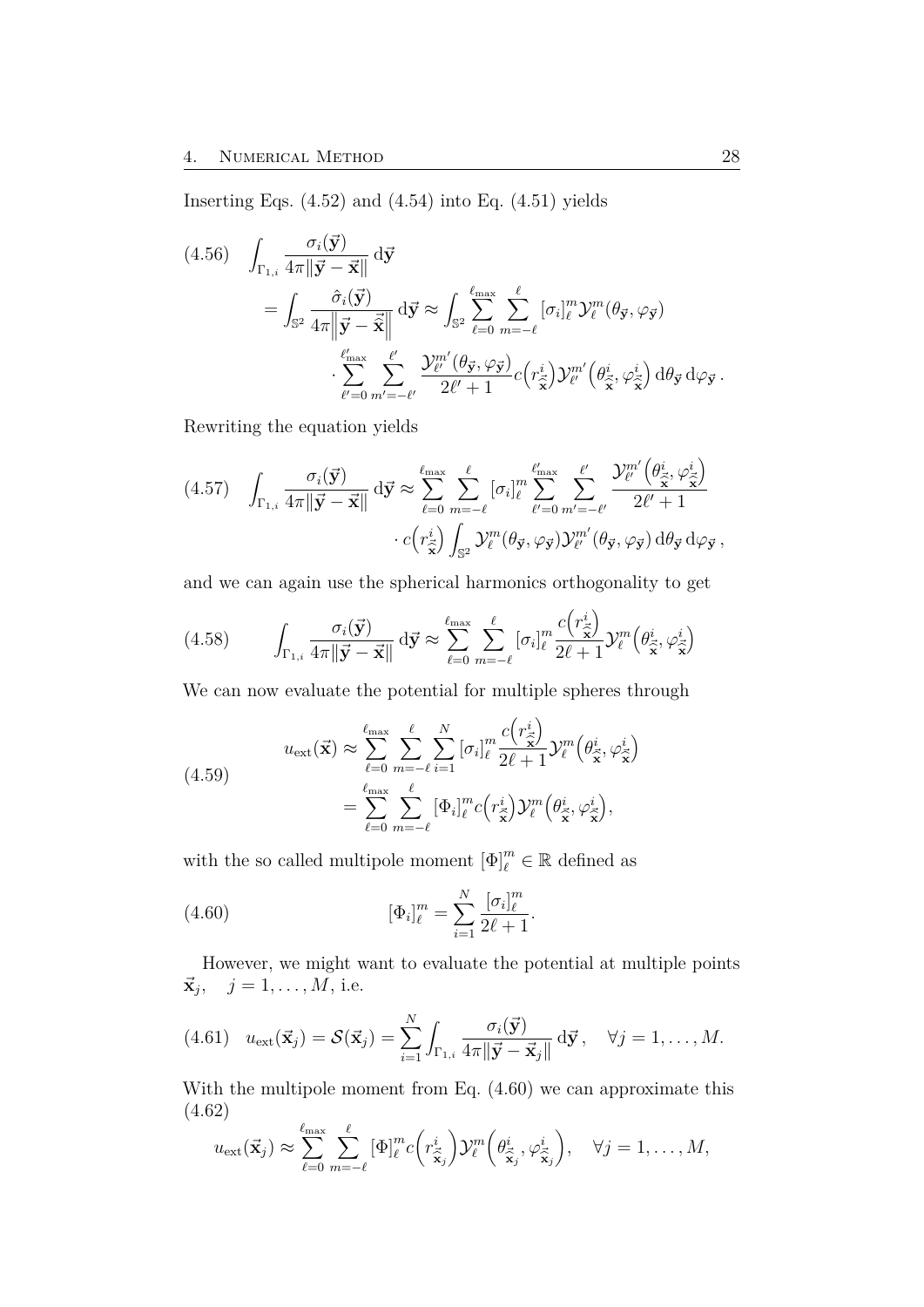<span id="page-34-1"></span>which expands to (4.63)

$$
u_{\text{ext}}(\vec{\mathbf{x}}_j) \approx \sum_{\ell=0}^{\ell_{\text{max}}} \sum_{m=-\ell}^{\ell} [\Phi]_{\ell}^m \frac{1}{r_{\vec{\mathbf{x}}_j}^i \ell+1} \mathcal{Y}_{\ell}^m(\theta_{\vec{\mathbf{x}}_j}^i, \varphi_{\vec{\mathbf{x}}_j}^i), \quad \forall j=1,\ldots,M,
$$

if  $\vec{\mathbf{x}}_j > \vec{\mathbf{y}}_i$ ,  $i = 1, \ldots, N$ .

Obviously, the computational cost would lie in  $\mathcal{O}(NM)$ . And exactly in this case, the fast multipole method (FMM) by Greengard and Rokhlin [\[10\]](#page-53-8) excels. With this method it is possible to reduce the computational cost up to  $\mathcal{O}(N)$  (see [A](#page-56-0)ppendix A for a sketch of the FMM). The *Matlab* code developed during this Thesis utilizes the *ScalFMM* library from Blanchard et al. [\[6\]](#page-53-9).

<span id="page-34-0"></span>4.4. **Problem 3.** In order to solve Eq. [\(3.6\)](#page-19-1) a *spectral collocation method* is implemented. Therefore, we discretize the Laplacian using a differentiation matrix, valid for the Chebyshev polynomials, according to Mason and Handscomb [\[20\]](#page-55-5). Let *N* denote the total degree of Chebyshev polynomials and  $y_k \in [-1, 1]$  the  $N + 1$  extrema. The differentiation matrix  $D \in \mathbb{R}^{(N+1)\times(N+1)}$  can then be computed by

$$
d_{j,k} = \frac{(-1)^{k-j}}{y_j - y_k}, \qquad 0 < j \neq k < N
$$
  
\n
$$
d_{k,k} = -\frac{1}{2} \frac{y_k}{1 - y_N^2}, \qquad 0 < k < N
$$
  
\n
$$
d_{0,k} = 2 \frac{(-1)^k}{1 - y_k}, \qquad 0 < k < N
$$
  
\n
$$
d_{k,0} = \frac{1}{2} \frac{(-1)^k}{1 - y_k}, \qquad 0 < k < N
$$
  
\n
$$
d_{k,N} = \frac{1}{2} \frac{(-1)^{N-k}}{1 + y_k}, \qquad 0 < k < N
$$
  
\n
$$
d_{N,k} = -2 \frac{(-1)^{N-k}}{1 + y_k}, \qquad 0 < k < N
$$
  
\n
$$
d_{0,0} = \frac{1}{6} \left(1 + 2N^2\right)
$$
  
\n
$$
d_{N,N} = -\frac{1}{6} \left(1 + 2N^2\right)
$$
  
\n
$$
d_{0,N} = \frac{1}{2} (-1)^N
$$
  
\n
$$
d_{N,0} = -\frac{1}{2} (-1)^N,
$$

where  $d_{i,j}$  denote the entries of  $D$ .

In order to enforce the homogeneous Dirichlet boundary condition, the first and last row and column of *D* are removed and the nodal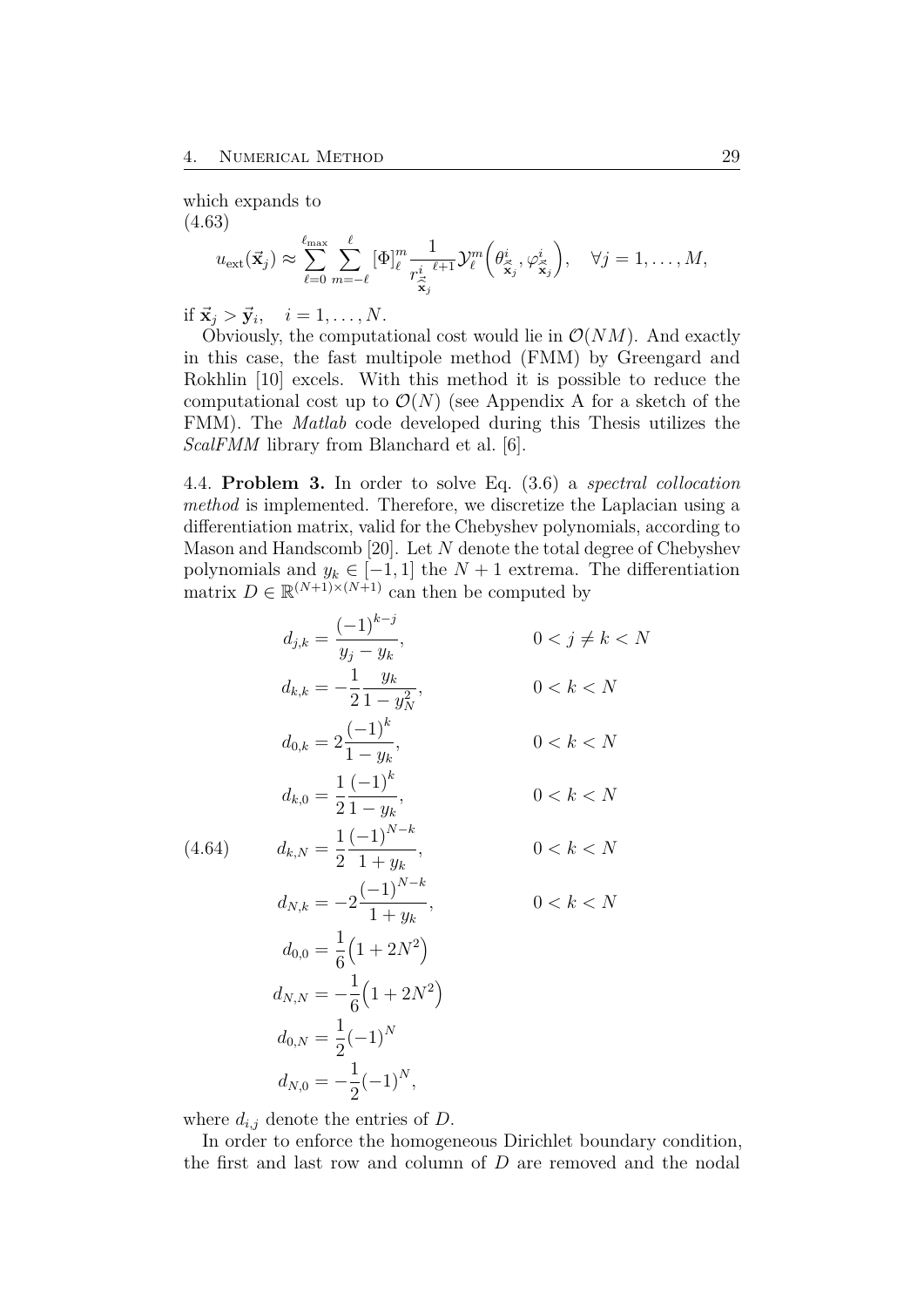values of the solution are imposed directly to be zero. Therefore, we obtain a new matrix  $D' \in \mathbb{R}^{(N-1)\times(N-1)}$ . With this representation we can formulate the discrete Laplacian  $\tilde{L} \in \mathbb{R}^{(N-1)^3 \times (N-1)^3}$  in three dimensions as

(4.65) 
$$
\tilde{L} = (I \otimes I) \otimes D'^2 + (I \otimes D'^2) \otimes I + (D'^2 \otimes I) \otimes I,
$$

using the Kronecker tensor product  $\otimes$  and the identity matrix *I*. Let  $\tilde{f} \in \mathbb{R}^{(N-1)^3}$  with  $\tilde{f} := \nabla \cdot \vec{M}_2(\vec{y}_{klm})$  be the right-hand side of Eq. [\(3.6\)](#page-19-1) evaluated at the tensorized grid of extrema of the Chebyshev polynomials of first kind, i.e.  $\vec{y}_{klm} = (y_k, y_l, y_m)^T$ ,  $k, l, m = 1, ..., N - 1$ . Notice, that these are only the inner extrema. Now,  $v_{\text{int}}$  can be approximated at these inner extrema by just solving the system of linear equations

$$
(4.66)\qquad \qquad \tilde{L}\tilde{v}'_{\rm int} = \tilde{f}.
$$

Here,  $\tilde{v}'_{\text{int}}$  denotes the approximation of  $v_{\text{int}}$  at the grid of inner extrema.

Now, the boundary condition is enforced. Since in Eq. [\(3.6\)](#page-19-1) the Dirichlet boundary is zero, we set

(4.67) 
$$
\left[\tilde{v}_{\text{int}}\right]_{k,l,m} = \begin{cases} 0, & \text{if } k = 0 \vee l = 0 \vee m = 0 \\ 0, & \text{if } k = N \vee l = N \vee m = N \\ \left[\tilde{v}_{\text{int}}'\right]_{k,l,m}, & \text{otherwise,} \end{cases}
$$

with  $\tilde{v}_{\text{int}} \in \mathbb{R}^{(N+1)^3}$ . However, we are also interested in the solution at intermediate points. Therefore, we use the interpolation formula stated in Definition [4.8,](#page-27-0) which in three dimensions, i.e.  $\vec{\mathbf{x}} = (x_1, x_2, x_3)^T$ , extends to

(4.68) 
$$
p_N(\vec{\mathbf{x}}) = \sum_{i=0}^N \sum_{j=0}^N \sum_{k=0}^N c_{i,j,k} T_i(x_1) T_j(x_2) T_k(x_3),
$$

<span id="page-35-0"></span>with the coefficients

(4.69) 
$$
c_{i,j,k} = \frac{8}{N^3} \sum_{p=0}^{N} \sum_{q=0}^{N} \sum_{r=0}^{N} \left[ \tilde{v}_{int} \right]_{p,q,r} T_i(y_p) T_j(y_q) T_k(y_r).
$$

In order to solve [Problem 4](#page-36-0) we also need to be able to compute the derivative in direction of the outward pointing unit normal. With the coefficients from Eq. [\(4.69\)](#page-35-0), the gradient  $\nabla = \begin{pmatrix} \frac{d}{dx} \\ \frac{1}{dx} \end{pmatrix}$  $\frac{\mathrm{d}}{\mathrm{d}x_1}$ ,  $\frac{\mathrm{d}}{\mathrm{d}x_2}$  $\frac{\mathrm{d}}{\mathrm{d}x_2}$ ,  $\frac{\mathrm{d}}{\mathrm{d}x}$  $dx_3$  $T$  reads

<span id="page-35-1"></span>
$$
\frac{\mathrm{d}}{\mathrm{d}x_1} p_N(\vec{\mathbf{x}}) = \sum_{i=0}^N \sum_{j=0}^N \sum_{k=0}^N c_{i,j,k} \frac{\mathrm{d}}{\mathrm{d}x_1} T_i(x_1) T_j(x_2) T_k(x_3)
$$
\n
$$
(4.70) \qquad \frac{\mathrm{d}}{\mathrm{d}x_2} p_N(\vec{\mathbf{x}}) = \sum_{i=0}^N \sum_{j=0}^N \sum_{k=0}^N c_{i,j,k} T_i(x_1) \frac{\mathrm{d}}{\mathrm{d}x_2} T_j(x_2) T_k(x_3)
$$
\n
$$
\frac{\mathrm{d}}{\mathrm{d}x_3} p_N(\vec{\mathbf{x}}) = \sum_{i=0}^N \sum_{j=0}^N \sum_{k=0}^N c_{i,j,k} T_i(x_1) T_j(x_2) \frac{\mathrm{d}}{\mathrm{d}x_3} T_k(x_3),
$$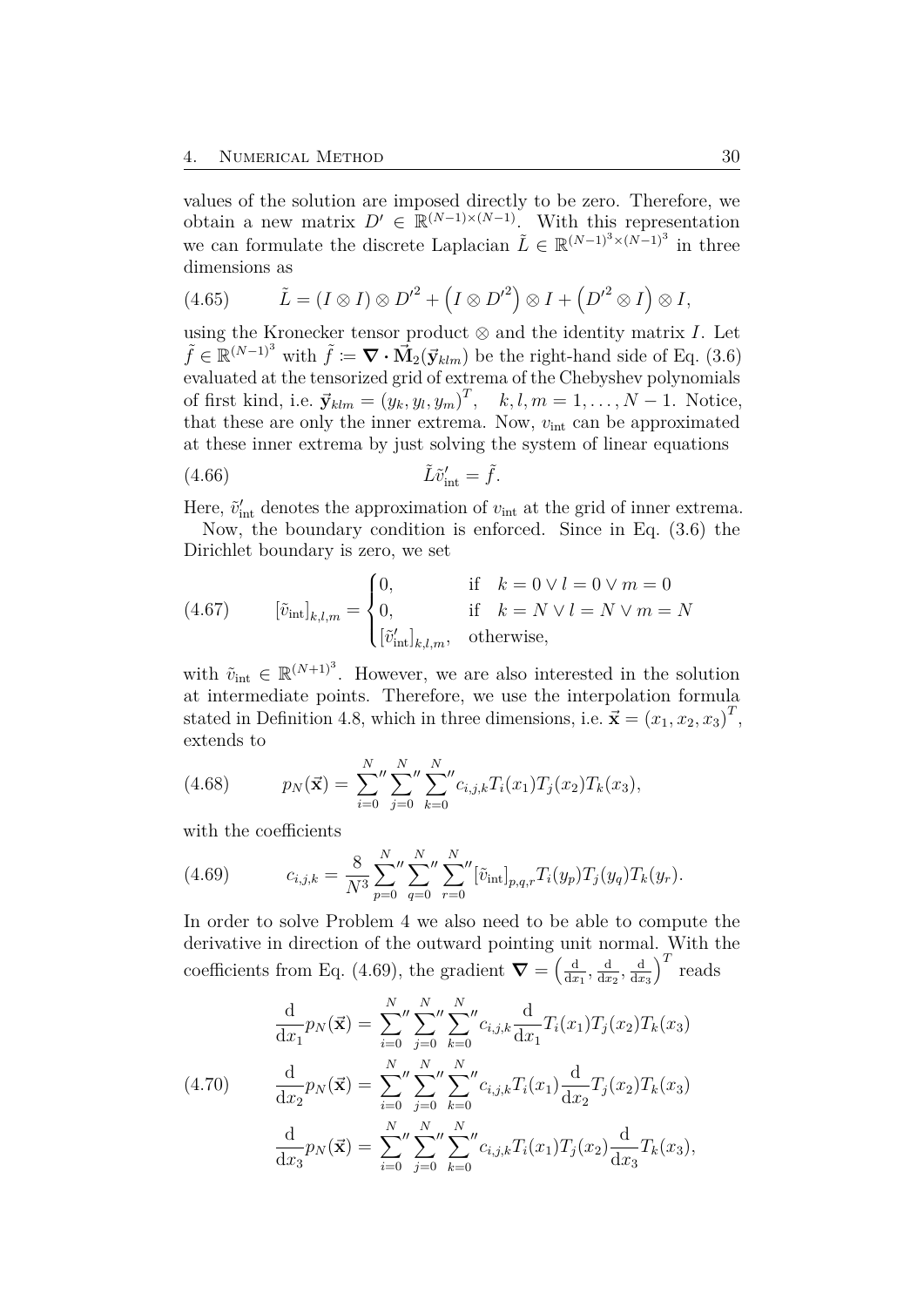<span id="page-36-2"></span>with the derivative of the Chebyshev polynomials as given in Definition [4.9.](#page-27-1) So finally, we can solve [Problem 3,](#page-34-0) i.e.

$$
(4.71) \t vint(\vec{\mathbf{x}}) = p_n(\vec{\mathbf{x}}),
$$

and compute its gradient  $\nabla v_{\text{int}}$  through Eq. [\(4.70\)](#page-35-1).

<span id="page-36-0"></span>4.5. **Problem 4.** We have already stated that Eq. [\(3.7\)](#page-19-3) is a transmission problem and has an exact solution given by the single layer potential

(4.72) 
$$
v_{\text{ext}}(\vec{\mathbf{x}}) = \mathcal{S}[\sigma](\vec{\mathbf{x}}) = \int_{\Gamma_2} \frac{\sigma(\vec{\mathbf{y}})}{4\pi \|\vec{\mathbf{y}} - \vec{\mathbf{x}}\|} d\vec{\mathbf{y}},
$$

with  $\sigma(\vec{y})$  being defined as

(4.73) 
$$
\sigma(\vec{\mathbf{y}}) = -(\vec{\mathbf{M}}_2(\vec{\mathbf{y}}) \cdot \vec{\mathbf{n}}(\vec{\mathbf{y}})) - \partial_{\vec{\mathbf{n}}} v_{\text{int}}(\vec{\mathbf{y}})\Big|_{\Omega_2}.
$$

Here,  $\partial_{\vec{n}}v_{\text{int}}|_{\Omega_2}$  is the gradient from Section [4.4](#page-34-0) multiplied by the outward pointing unit normal and evaluated from the inside of the domain  $\Omega_2$ . If we separate the cuboid's six faces, the integral reads

(4.74) 
$$
\int_{\Gamma_2} \frac{\sigma(\vec{\mathbf{y}})}{4\pi \|\vec{\mathbf{y}} - \vec{\mathbf{x}}\|} d\vec{\mathbf{y}} = \sum_{i=1}^6 \int_{\Gamma_{2,i}} \frac{\sigma(\vec{\mathbf{y}})}{4\pi \|\vec{\mathbf{y}} - \vec{\mathbf{x}}\|} d\vec{\mathbf{y}},
$$

with  $\Gamma_{2,i}$  being the *i*-th face. This equation has a singular integrand at  $\vec{x} = \vec{y}$ , i.e. if we want to compute the potential on one of the cuboid's faces, the usual Gaussian quadrature scheme cannot be applied. In this case, we need to subtract the singularity.

Assume that the evaluation point  $\vec{x}$  does not lie on a face of the cuboid. Then for  $i = 1, \ldots, 6$  the integral is computed using the usual Gauß-Legendre quadrature rule, i.e.

(4.75) 
$$
\int_{\Gamma_{2,i}} \frac{\sigma(\vec{\mathbf{y}})}{\|\vec{\mathbf{y}} - \vec{\mathbf{x}}\|} d\vec{\mathbf{y}} \approx \sum_{i=1}^N \sum_{j=1}^M w_{ij} \frac{\sigma(\vec{\mathbf{y}}_{ij})}{\|\vec{\mathbf{y}}_{ij} - \vec{\mathbf{x}}\|}.
$$

Here,  $w_{ij}$  and  $\vec{y}_{ij}$  are the tensorized Gauß-Legendre quadrature weights and points on the cuboid's face, respectively.

Now, assume an evaluation on one of the cuboid's faces. We are interested in solving an integral equation of the form

(4.76) 
$$
F(\vec{\mathbf{x}}) = \int_{\Gamma_{2,i}} \frac{f(\vec{\mathbf{y}})}{\|\vec{\mathbf{y}} - \vec{\mathbf{x}}\|} d\vec{\mathbf{y}}.
$$

Adding zero intelligently as in Acton [\[2\]](#page-53-10) yields

<span id="page-36-1"></span>(4.77) 
$$
F(\vec{\mathbf{x}}) = \int_{\Gamma_{2,i}} \frac{f(\vec{\mathbf{y}}) - f(\vec{\mathbf{x}}) + f(\vec{\mathbf{x}})}{\|\vec{\mathbf{y}} - \vec{\mathbf{x}}\|} d\vec{\mathbf{y}}
$$

$$
= \int_{\Gamma_{2,i}} \frac{f(\vec{\mathbf{y}}) - f(\vec{\mathbf{x}})}{\|\vec{\mathbf{y}} - \vec{\mathbf{x}}\|} d\vec{\mathbf{y}} + \int_{\Gamma_{2,i}} \frac{f(\vec{\mathbf{x}})}{\|\vec{\mathbf{y}} - \vec{\mathbf{x}}\|} d\vec{\mathbf{y}}
$$

$$
= \int_{\Gamma_{2,i}} \frac{f(\vec{\mathbf{y}}) - f(\vec{\mathbf{x}})}{\|\vec{\mathbf{y}} - \vec{\mathbf{x}}\|} d\vec{\mathbf{y}} + f(\vec{\mathbf{x}}) \int_{\Gamma_{2,i}} \frac{1}{\|\vec{\mathbf{y}} - \vec{\mathbf{x}}\|} d\vec{\mathbf{y}}.
$$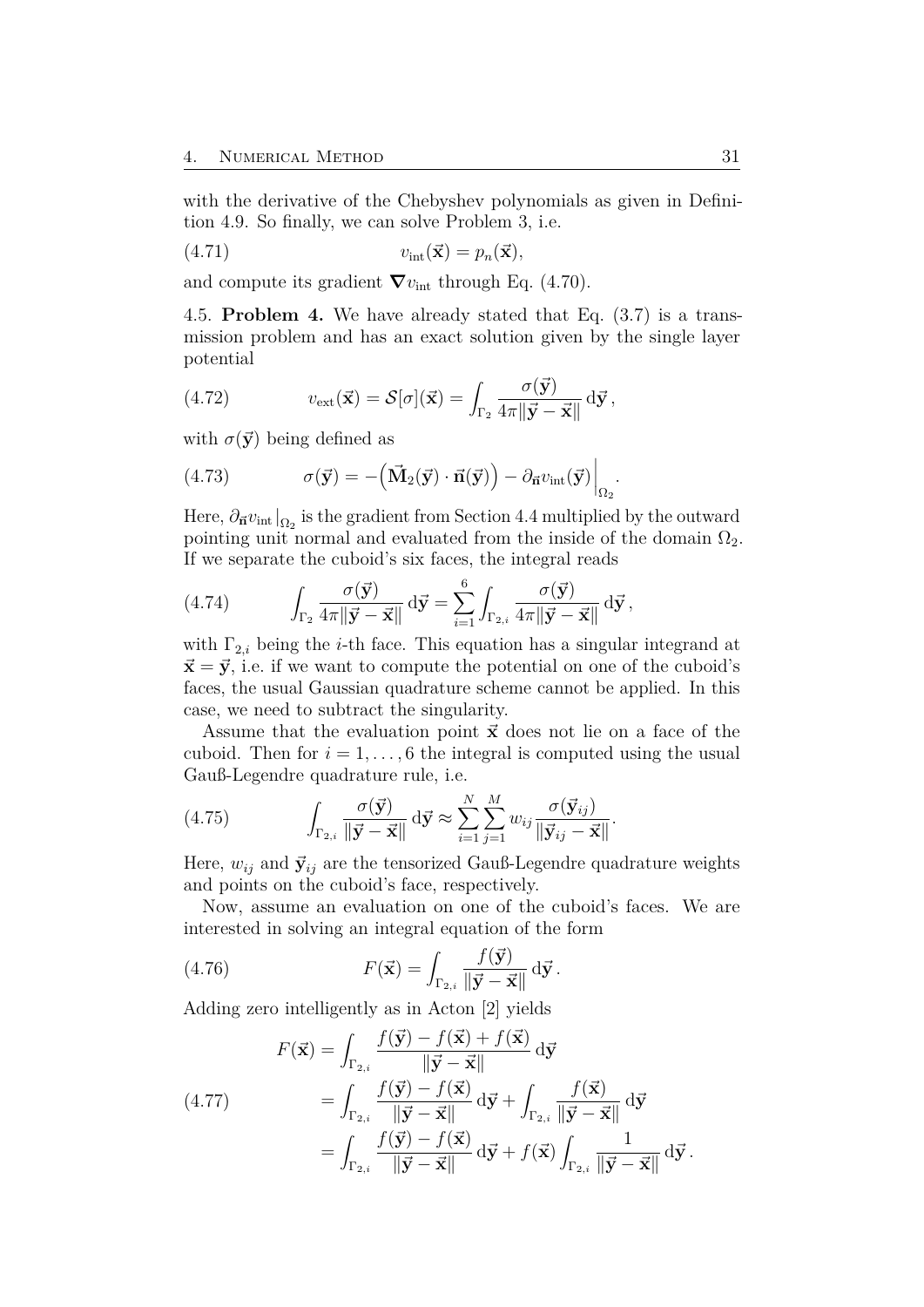<span id="page-37-0"></span>The second integral needs to be solved analytically. Writing out the norm, we obtain

(4.78) 
$$
\int_{\Gamma_{2,i}} \frac{1}{\|\vec{y} - \vec{x}\|} d\vec{y} = \int_{\Gamma_{2,i}} \frac{1}{\sqrt{(y_1 - x_1)^2 + (y_2 - x_2)^2 + (y_3 - x_3)^2}} d\vec{y}.
$$

Here, we denote  $\vec{x} = (x_1, x_2, x_3)^T$  and similarly we denote  $\vec{y}$ . When we use the fact that we only need to treat the singularity if the evaluation point  $\vec{x}$  lies on the cuboid's boundary, i.e. at least one of the coordinates are equal, this integral reduces to

(4.79) 
$$
\int_{\Gamma_{2,i}} \frac{1}{\|\vec{y} - \vec{x}\|} d\vec{y} = \int_{\Gamma_{2,i}} \frac{1}{\sqrt{(y_1 - x_1)^2 + (y_2 - x_2)^2}} d\vec{y}.
$$

W.l.o.g. we have assumed that  $x_3 = y_3$ . Now, the second integral can be computed analytically, e.g. using Mathematica [\[26\]](#page-55-6),

$$
(4.80) \quad \int_{\Gamma_{2,i}} \frac{1}{\|\vec{y} - \vec{x}\|} d\vec{y} = -y_2
$$
  
+  $(y_2 - x_2) \log \left( \sqrt{y_1^2 - 2y_1 x_1 + y_2^2 - 2y_2 x_2 + x_1^2 + x_2^2} + y_1 - x_1 \right)$   
+  $(y_1 - x_1) \log \left( \sqrt{y_1^2 - 2y_1 x_1 + y_2^2 - 2y_2 x_2 + x_1^2 + x_2^2} + y_2 - x_2 \right) \Big|_{\underline{y}_1}^{\overline{y}_1} \Big|_{\underline{y}_2}^{\overline{y}_2},$ 

where  $\underline{y}_1$  and  $\overline{y}_1$  denote the integral limits of  $y_1$  and the limits for  $y_2$ are represented analogously. The first integral in Eq. [\(4.77\)](#page-36-1) is evaluated using a usual Gaussian quadrature rule, i.e.

(4.81) 
$$
\int_{\Gamma_{2,i}} \frac{f(\vec{\mathbf{y}}) - f(\vec{\mathbf{x}})}{\|\vec{\mathbf{y}} - \vec{\mathbf{x}}\|} d\vec{\mathbf{y}} \approx \sum_{i=1}^N \sum_{j=1}^M w_{ij} \frac{f(\vec{\mathbf{y}}_{ij}) - f(\vec{\mathbf{x}})}{\|\vec{\mathbf{y}}_{ij} - \vec{\mathbf{x}}\|}.
$$

Here,  $w_{ij}$  and  $\vec{y}_{ij}$  are the tensorized Gauß-Legendre quadrature weights and points on the cuboid's face, respectively. If  $\vec{y}_{ij} = \vec{x}$ , we substitute

(4.82) 
$$
\frac{f(\vec{\mathbf{y}}_{ij}) - f(\vec{\mathbf{x}})}{\|\vec{\mathbf{y}}_{ij} - \vec{\mathbf{x}}\|} = 0
$$

using the rule of l'Hôpital.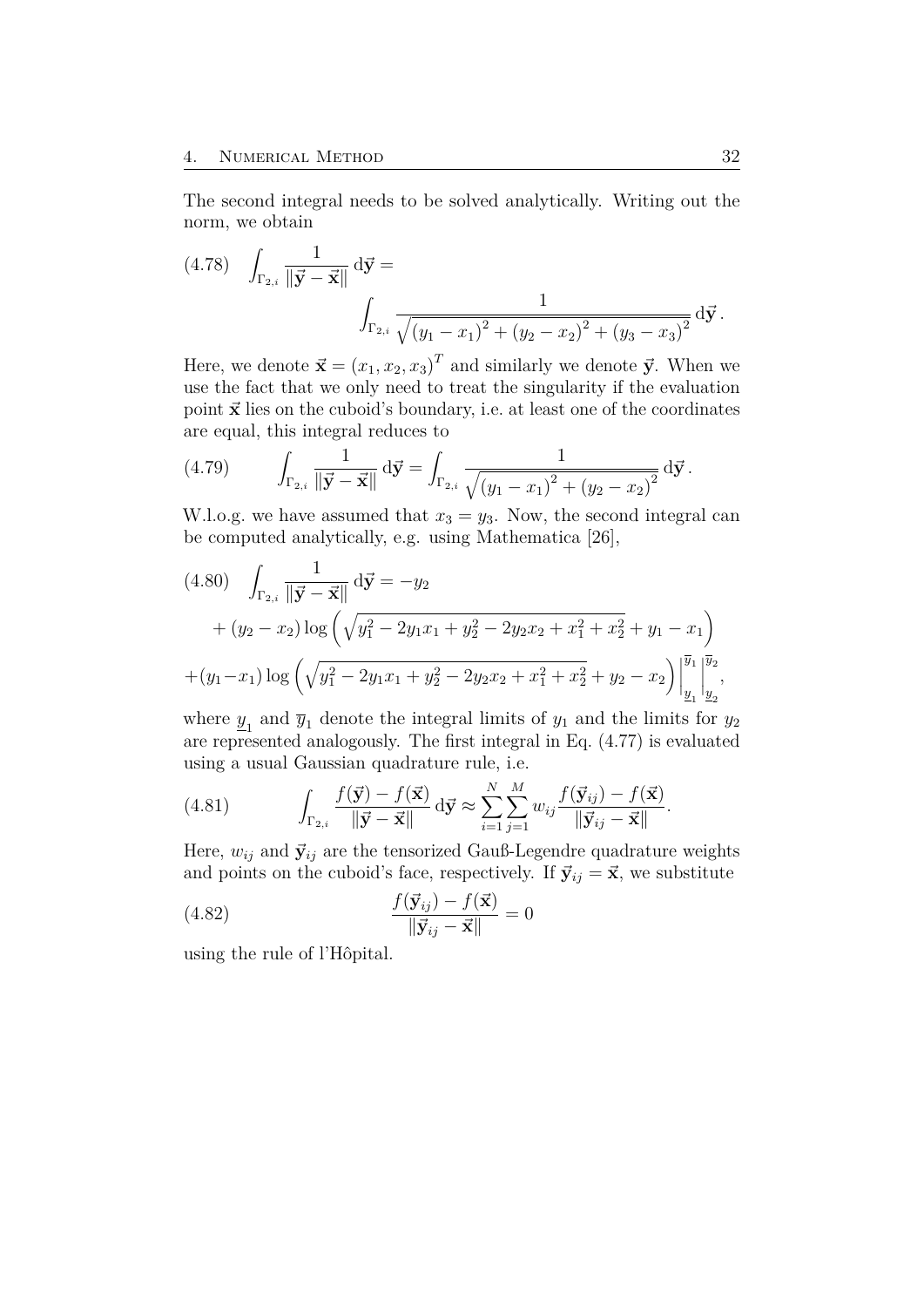<span id="page-38-2"></span>

| Description        | Value                                                         | Unit  |
|--------------------|---------------------------------------------------------------|-------|
| Memory Size        |                                                               | [GiB] |
| Memory Clocking    | 1600                                                          | [MHz] |
| Processor Type     | $\mbox{Intel}^{\circledast}$ Core<br>$\mbox{TM}$ i<br>5–3230M |       |
| Processor Clocking | 2.60                                                          | [GHz] |
| OS                 | Linux                                                         |       |

Table 1. Details of the Computer

<span id="page-38-3"></span>Table 2. Set-Up Interior Dirichlet Problem in a Cube

| Description                      | Quantity         | Value              |
|----------------------------------|------------------|--------------------|
| Width                            | $\boldsymbol{x}$ | $[-1, 1]$          |
| Depth                            | Y                | $[-1, 1]$          |
| Height                           | $\mathcal{Z}$    | [0, 2]             |
| Collocation Points per Dimension | N                | [1, 20]            |
| CGS Tolerance                    | t.o1             | $1 \times 10^{-6}$ |

#### 5. Numerical Results

<span id="page-38-0"></span>We are interested in the relative errors as well as run times w.r.t. degrees of freedom and number of quadrature points. First, we present the results for the four different solvers. Then we show a test case that combines all the solvers into a scalar magnetic potential (SMP) solver.

All the computations were conducted on a machine with the settings displayed in Table [1.](#page-38-2) The results are averaged over 10 runs. Let *u* denote an exact solution and  $\tilde{u}$  its approximation. The relative error reads

(5.1) 
$$
e_{\text{rel}} = \frac{\|u - \tilde{u}\|}{\|u\|},
$$

with  $\|\cdot\|$  being either the  $L^1$ -,  $L^2$ -, or  $L^{\infty}$ -norm. If the exact solution could not be provided, we compare the approximation to another approximation with finer resolution.

<span id="page-38-1"></span>5.1. **Interior Dirichlet Problem in a Cube.** In this constructed example we are looking at a cube  $\Omega_{\text{mag}} := [-1, 1] \times [-1, 1] \times [0, 2]$  with boundary  $\Gamma_{\text{mag}} = \partial \Omega_{\text{mag}}$ . In the cube, the Poisson problem

(5.2) 
$$
\Delta v_{\text{int}} = f, \text{ in } \Omega_{\text{mag}}
$$

$$
v_{\text{int}} = 0, \text{ on } \Gamma_{\text{mag}}.
$$

is solved. The Poisson data is given by

(5.3) 
$$
f(x, y, z) = -1200\pi^2 \sin(2\pi x) \sin(2\pi y) \sin(2\pi z),
$$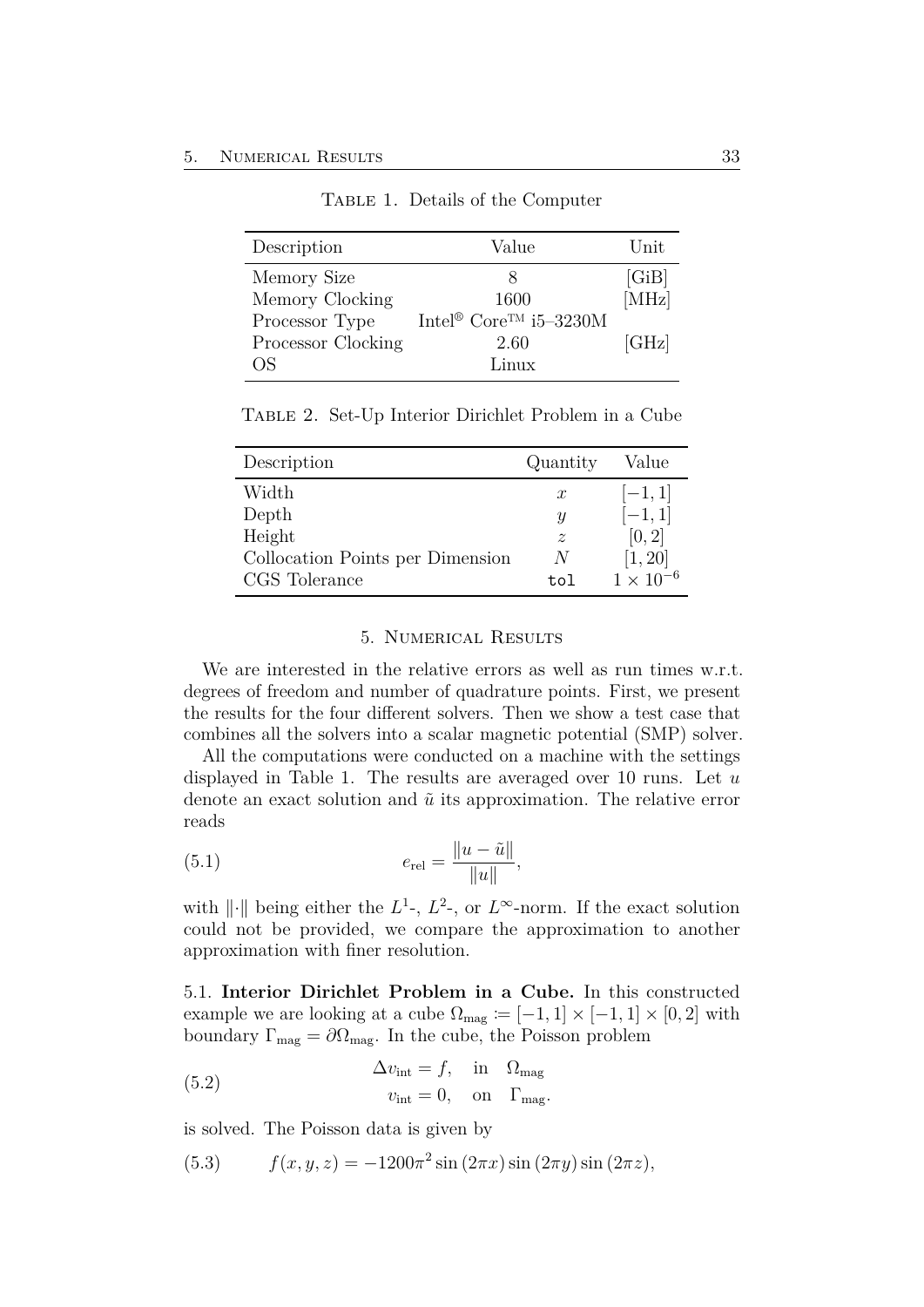<span id="page-39-0"></span>

such that the exact solution reads

(5.4) 
$$
v_{\text{int, exact}}(x, y, z) = 100 \sin (2\pi x) \sin (2\pi y) \sin (2\pi z).
$$

Since we are also interested in the derivative in direction to the outward pointing unit normal, the gradient is computed. The exact gradient reads

(5.5) 
$$
\nabla v_{\text{int, exact}} = \begin{pmatrix} 200\pi \cos(2\pi x) \sin(2\pi y) \sin(2\pi z) \\ 200\pi \sin(2\pi x) \cos(2\pi y) \sin(2\pi z) \\ 200\pi \sin(2\pi y) \sin(2\pi x) \cos(2\pi z) \end{pmatrix}.
$$

We increase the number of collocation points used in the spectral collocation method from 1 to 20 and look at the error as well as the run times.

In Fig. [8](#page-39-0) we see exponential convergence in the solution w.r.t. the number of collocation points. Same holds for the computation of the gradient, as can be seen in Fig. [9.](#page-40-0) The run time grows exponentially w.r.t. the number of collocation points (see Fig. [10\)](#page-40-1).

The convergence rate in the collocation method is exactly as expected and shows the algorithm's advantages over, e.g., the finite element method. The runtime of *Matlab*'s cgs solver grows with a factor of *N*<sup>4</sup>*.*<sup>4</sup> , but most of the time in the collocation method is spent assembling the system matrix and computing the interpolation's coefficients. Latter could be implemented more efficiently by exploiting the Chebyshev polynomial's multiplication rules. Now if we look at Fig. [11,](#page-41-1) the number of iterations until convergence of the cgs solver is linearly correlated with the number of collocation points. Additionally, it requires less iteration than the size of the matrix.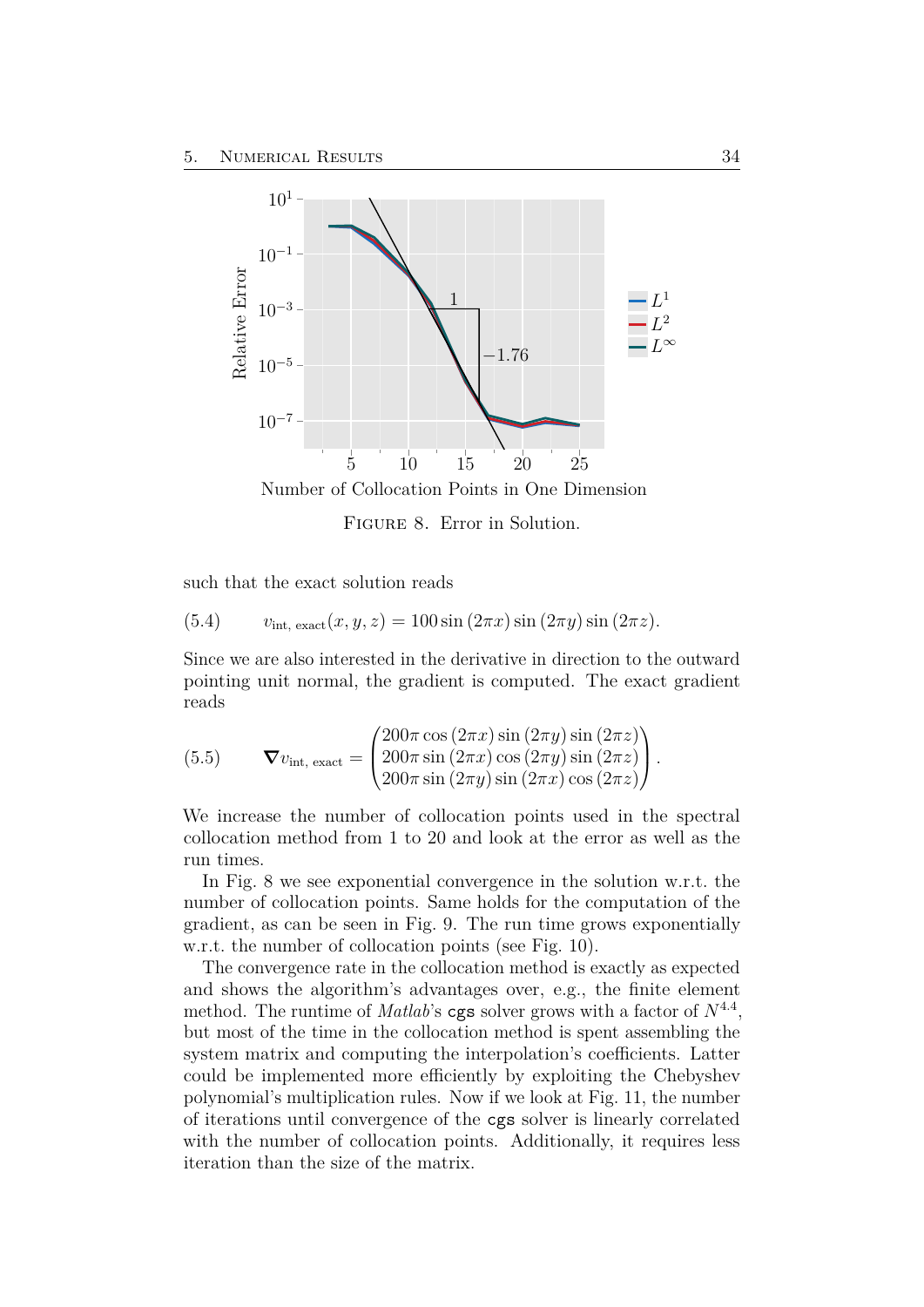<span id="page-40-0"></span>

<span id="page-40-1"></span>Number of Collocation Points in One Dimension

Now we set the exact solution to Eq. [\(3.6\)](#page-19-1) to

(5.6)  $v_{\text{int. exact}}(x, y, z) = \sin(2\pi ax) \sin(2\pi ay) \sin(2\pi az)$ .

Therefore, the right-hand side reads

(5.7)  $f(x, y, z) = -12\pi^2 a^2 \sin(2\pi ax) \sin(2\pi ay) \sin(2\pi az)$ .

In Fig. [12](#page-41-2) we can observe that the oscillation of the solution is related to the number of collocation points in the following way. The higher the oscillation rate, the more points are needed to represent the solution. One can also see, that if we double the wave number *k* we do not need to double the number of collocation points. However, this observation

Figure 10. Run Time of the complete Spectral Collocation Method (SCM) and *Matlab*'s cgs Solver (CGS).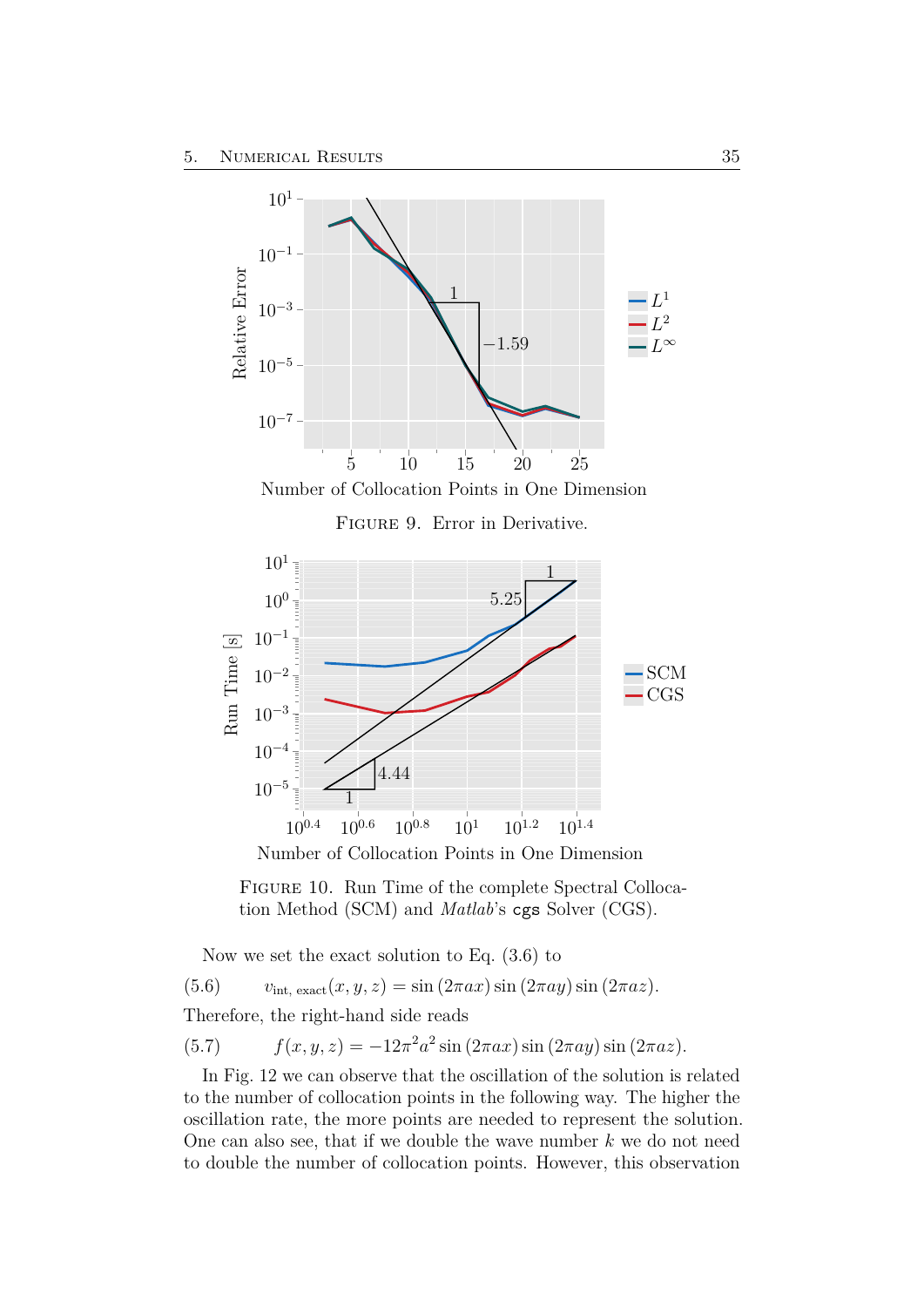<span id="page-41-1"></span>



Figure 11. Iterations of the CGS Solver.

<span id="page-41-2"></span>

Figure 12. Error in Parameterized Solution.

is only really clear for  $k = 1$  and  $k = 2$ . The trend continues for  $k = 3$ , but it would be preferable to validate this statement for higher wave numbers as well.

<span id="page-41-0"></span>5.2. **Homogeneously Magnetized Cube.** We are now analysing the quadrature rule in the single layer potential computation for the unit cube  $(x, y, z) \in [-0.5, 0.5] \times [-0.5, 0.5] \times [0, 1]$ . The cube is homogeneously magnetized  $\vec{M}_2 = (0, 0, 1)^T$ , effectively shutting off the solver for the Eq. [\(3.6\)](#page-19-1), since  $\nabla \vec{M}_2 = 0$ . In Table [3](#page-42-2) the initial values are shown. We evaluate the scalar magnetic potential generated by the cube at 30 points  $\vec{p} = (0, 0, -3.1)^T, \ldots, (0, 0, 3.1)^T$ . Since the exact solution is not known, a reference solution is computed with 40 quadrature points.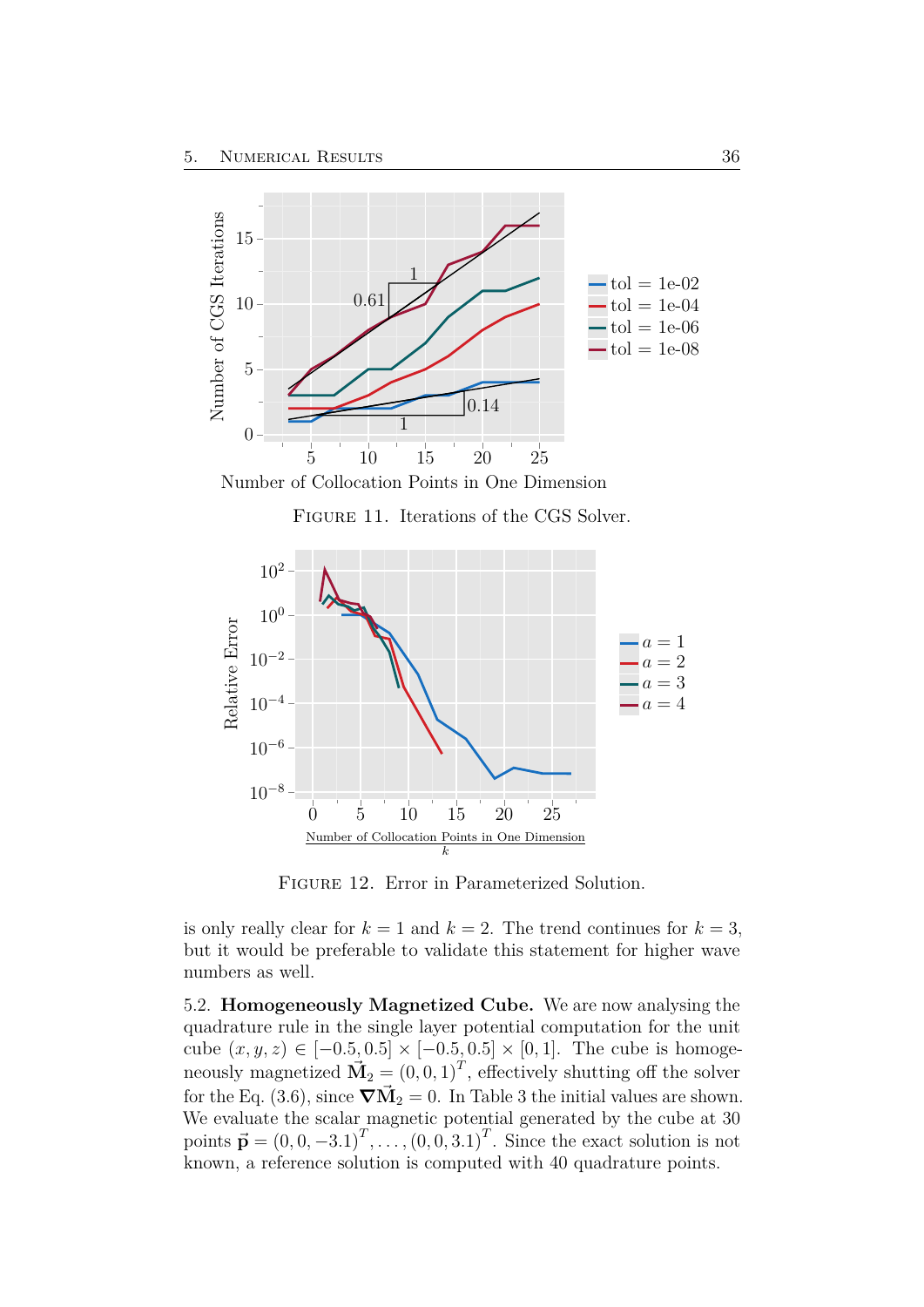| Description                | Quantity         | Value                                     |
|----------------------------|------------------|-------------------------------------------|
| Width                      | $\boldsymbol{x}$ | $[-0.5, 0.5]$                             |
| Depth                      | $\boldsymbol{y}$ | $[-0.5, 0.5]$                             |
| Height                     | $\boldsymbol{z}$ | [0, 1]                                    |
| Magnetization              | $\vec{M}$        | $(0,0,1)^T$                               |
| Poisson Data               |                  |                                           |
| Neumann BC                 | g                | $\vec{\mathbf{M}} \cdot \vec{\mathbf{n}}$ |
| Gaussian Quadrature Points |                  | [1, 30]                                   |

<span id="page-42-3"></span><span id="page-42-2"></span>Table 3. Set-Up Homogeneously Magnetized Unit Cube

<span id="page-42-1"></span>

Figure 13. Error w.r.t. Number of Quadrature Points.

In Fig. [13](#page-42-1) a exponential convergence rate is observed. However, as can be seen in Figs. [15](#page-43-1)[–17,](#page-44-1) the convergence rate gets slower the closer we evaluate the potential at the boundary. In Fig. [14](#page-43-0) we again see slightly more than quadratic growth in the run time w.r.t. the number of quadrature points.

The run times are again as expected. The interesting part, however, is the bad convergence rate we see when evaluating near a boundary. In literature this is a known problem [see, e.g., [15\]](#page-54-7) and a lot of modified quadrature rules are developed in order to overcome this scenario [see, e.g., [11,](#page-54-8) [15,](#page-54-7) [22\]](#page-55-7).

<span id="page-42-0"></span>5.3. **Inhomogeneously Magnetized Sphere.** In this example we have implemented a test case from Kaliche [\[14\]](#page-54-4), namely, the inhomogeneously magnetized sphere. In Table [4](#page-45-2) the geometry, the right-hand sides, and the boundary conditions are stated. The exact solution as well as the solver defaults are shown in Listing [1.](#page-60-1) Since Kaliche [\[14\]](#page-54-4) provides an exact solution, we can validate the solver for the spheres.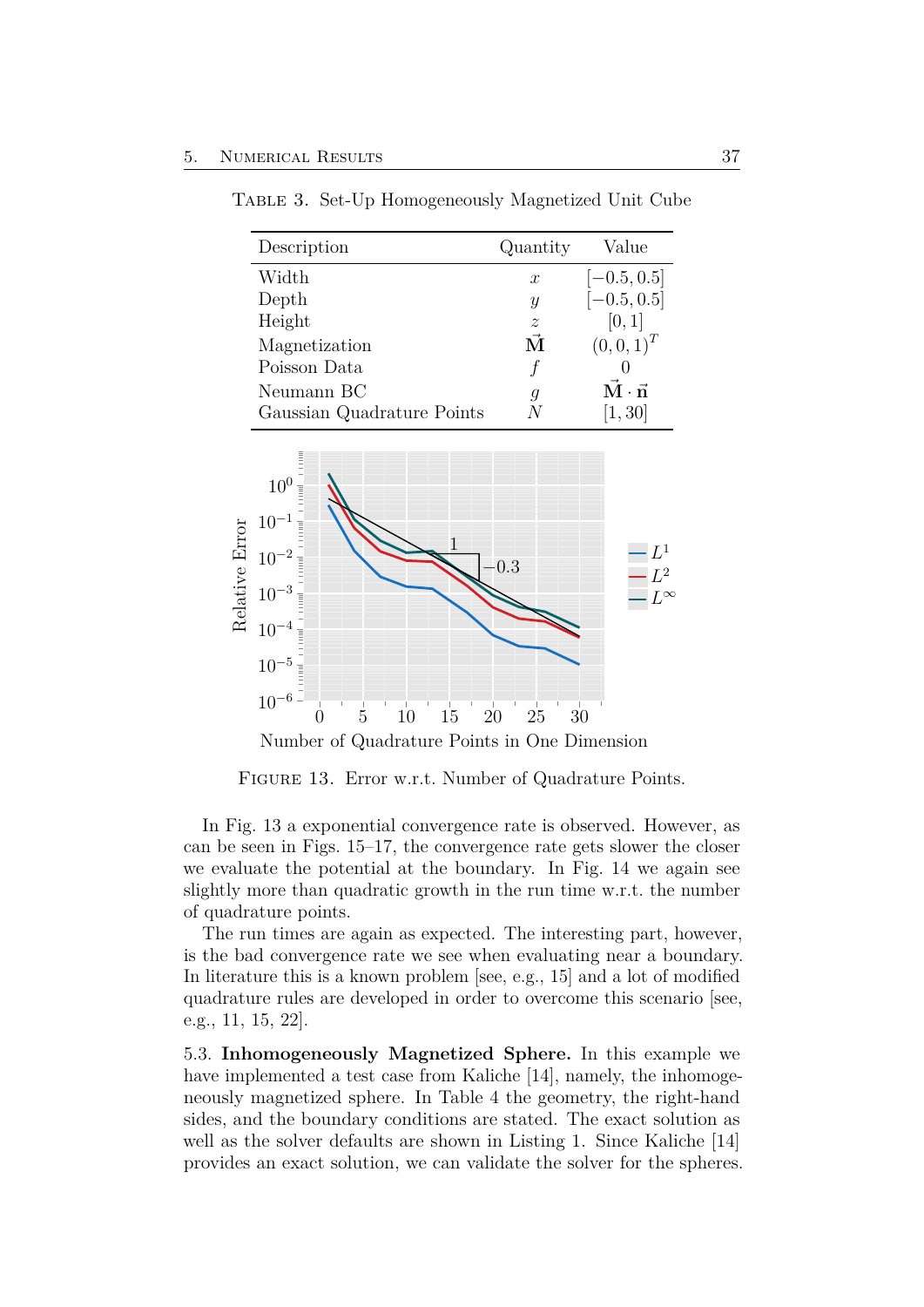<span id="page-43-0"></span>

Number of Quadrature Points in One Dimension

Figure 14. Run Time w.r.t. Number of Quadrature Points.

<span id="page-43-1"></span>

Figure 15. Error w.r.t. Number of Quadrature Points (Far).

First, we increase the number of radial quadrature points while the order of the Lebedev quadrature rule is fixed at 23. We then increase the quadrature rule's order from 3 to 23 for the angles while fixing the number of radial quadrature points at 60.

<span id="page-43-2"></span>As can be seen in Fig. [18,](#page-45-0) the convergence rate is linear. In Fig. [19](#page-45-1) it can be observed, that the Lebedev quadrature evaluates an integral over the sphere's surface exactly for 11 quadrature points. First, the Lebedev quadrature error dominates, then the quadrature rule evaluates the integral exactly, but now the radial error dominates and increasing the number of Lebedev points cannot increase the precision.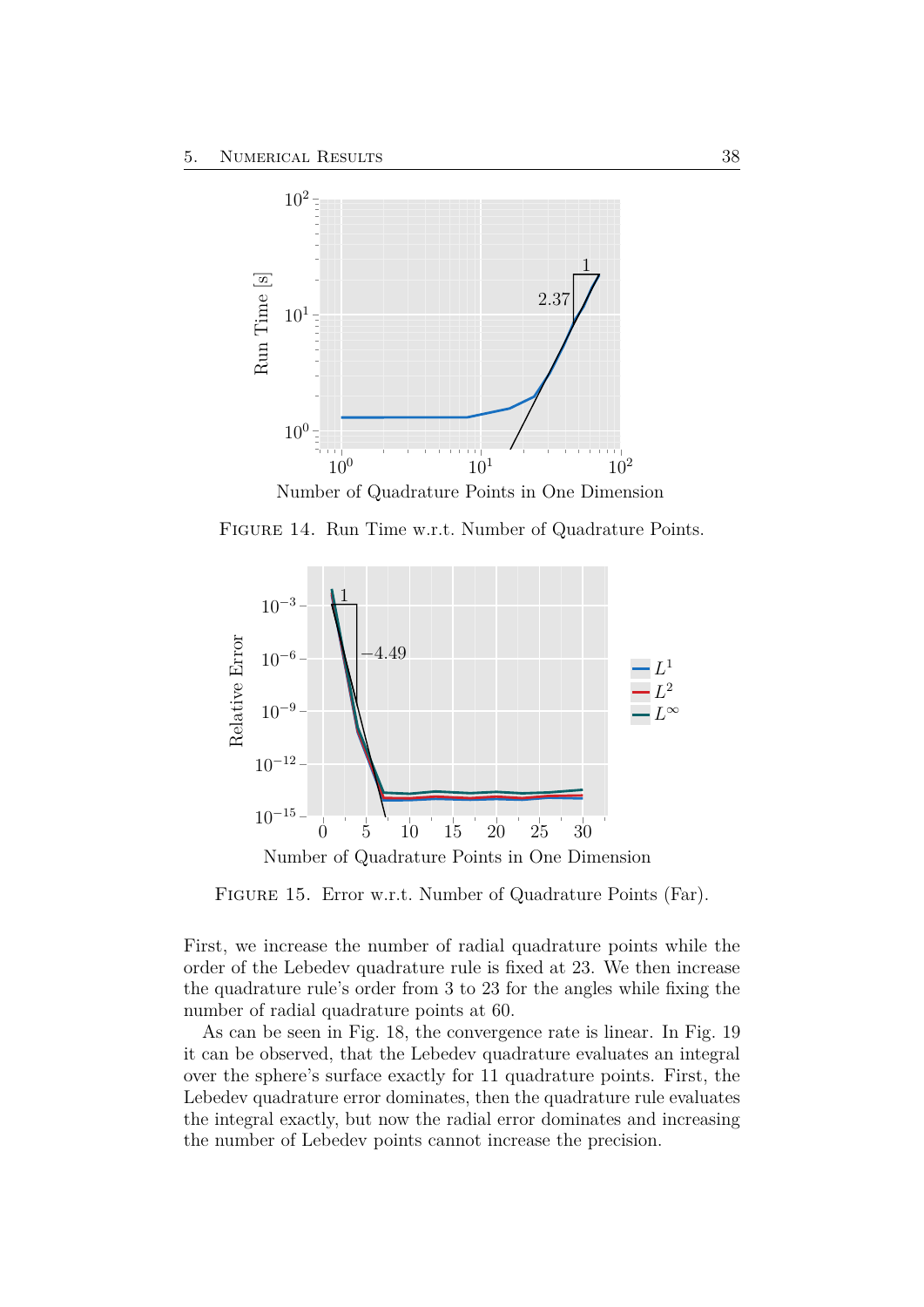<span id="page-44-0"></span>

Figure 16. Error w.r.t. Number of Quadrature Points (Near).

<span id="page-44-1"></span>

FIGURE 17. Error w.r.t. Number of Quadrature Points (On).

5.3.1. *Parallelization of the Interior Dirichlet Solver.* The mathematical setting in this example is the same as in Section [5.3.](#page-42-0) The geometric set-up, however, is different. Since we want to look at the scaling w.r.t. the number of spheres, we read the values for the centers and radii of non-overlapping spheres from a file (see Listing [2\)](#page-61-0). The radial number of quadrature points is fixed to 10, the spherical harmonics series is truncated at 5. We consider up to 1000 spheres and compare *Matlab*'s **for**-loop with *Matlab*'s **parfor**-loop. The parpool consists of 2 workers.

In Fig. [20](#page-46-1) we can see good parallelization.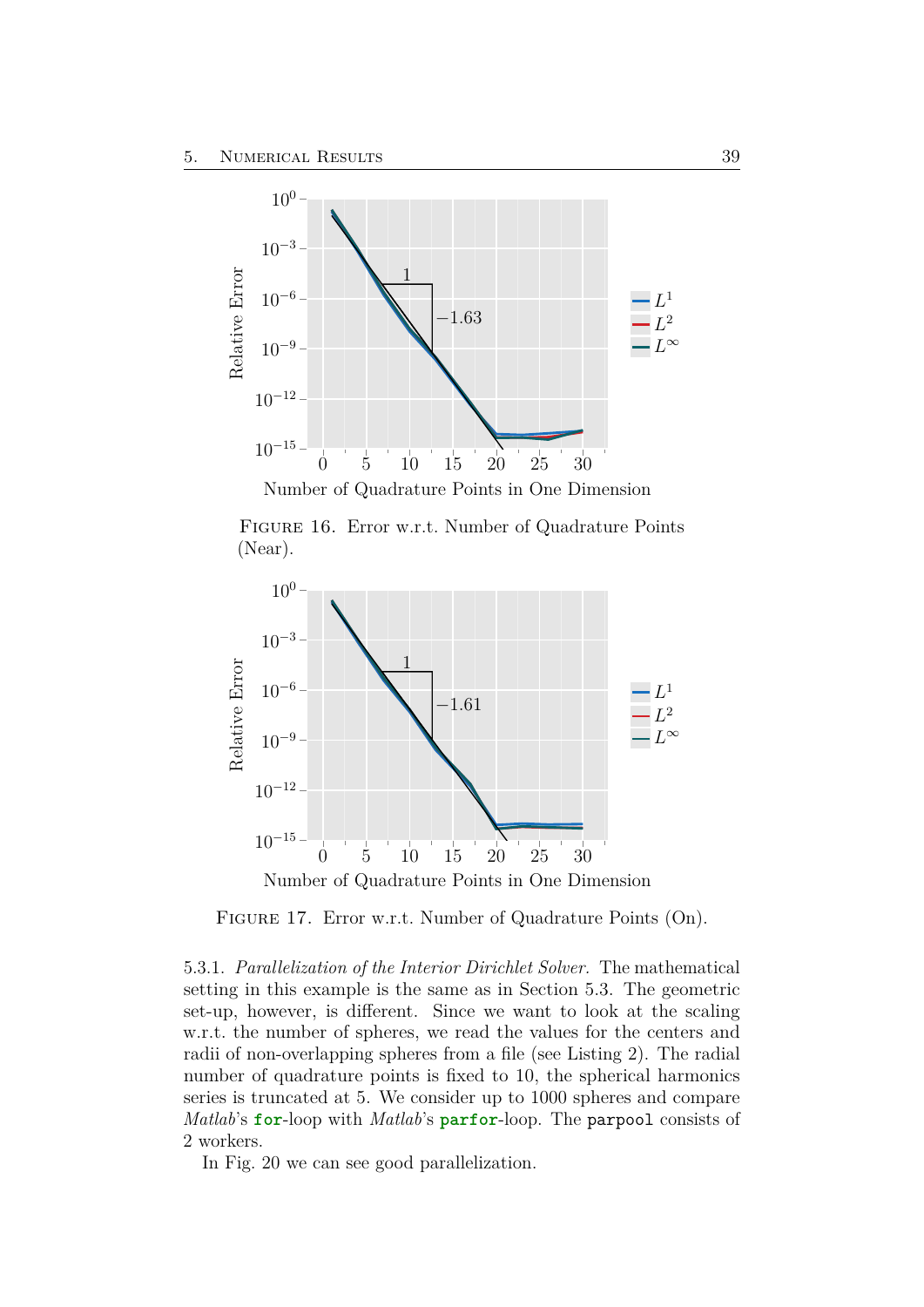<span id="page-45-2"></span>

| Description                    | Quantity           | Value                                                                |
|--------------------------------|--------------------|----------------------------------------------------------------------|
| Radius                         | R                  | 0.5                                                                  |
| Center                         | $\mathcal{C}$      | $(0,0,0)^T$                                                          |
| Magnetization                  | $\vec{\mathbf{M}}$ | $\left(\sin\left(\theta\right),\cos\left(\theta\right),0\right)^{T}$ |
| Poisson Data                   |                    | $2\cos\theta/r$                                                      |
| Neumann BC                     | g                  |                                                                      |
| Spherical Harmonics Truncation | $\ell_{\rm max}$   | 5                                                                    |
| Radial Discretization          | М                  | 60                                                                   |
| Lebedev Quadrature Orders      | ( )                | $\{3, 5, \ldots, 23\}$                                               |

Table 4. Set-Up Inhomogeneously Magnetized Sphere

<span id="page-45-0"></span>

Number of Radial Quadrature Points

Figure 18. Error w.r.t. Radial Quadrature Points.

<span id="page-45-1"></span>

Figure 19. Error w.r.t. Order of Lebedev Quadrature.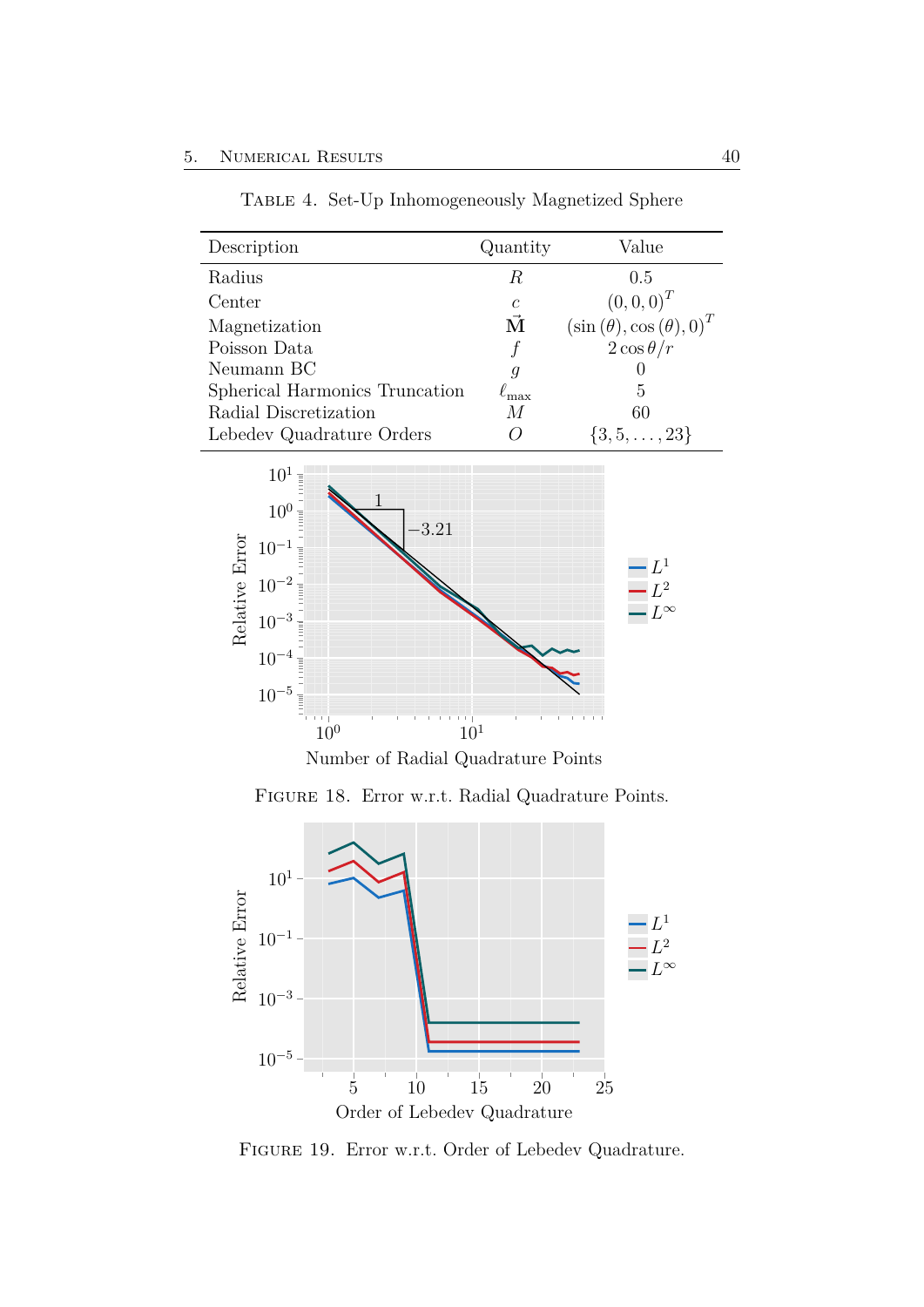<span id="page-46-1"></span>

Figure 20. Run Time w.r.t. Number of Spheres. The serial and parallel versions of the interior Dirichlet problem (IDP) solver of Eq. [\(3.8\)](#page-19-2) has been timed. For the parallelization, *Matlab*'s **parfor**-loop construct was used and a parallel pool of 2 workers has been set up. This corresponds to running the code on 2 CPU cores.

Since the problem is completely separated, this is exactly what we expected. The overhead is the usual copying and communications overhead.

5.3.2. *Run Time of the Fast Multipole Method.* In this test case, we look at the run time behavior of the fast multipole method (FMM) w.r.t. the number of spheres. The set-up is equal to the one in Section [5.3.1.](#page-43-2) Except that we now evaluate the potential at  $\vec{p} = (-4, 0, 0)^T, \dots, (4, 0, 0)^T$ . First, the number of spheres is increased and the potential is evaluated at just one point. Then, the number of spheres is set to 1000 and the number of query points is increased from 0 to 1000. Last but not least, we increase both, the number of spheres and the number of evaluation points, at the same rate and at the same time.

In Fig. [21](#page-47-0) we see a linear behavior of the run time w.r.t. the number of spheres. The plot int Fig. [22](#page-47-1) shows a slight increase in computation time while increasing the number of evaluation points up to 1000. Increasing the number of spheres and the number of query points at the same time also shows a linear increase in run time (see Fig. [23\)](#page-48-0).

<span id="page-46-0"></span>In essence, this behavior is as expected, because the FMM speeds up the computation of N spheres at M query points from  $\mathcal{O}(NM)$  to  $\mathcal{O}(N)$ .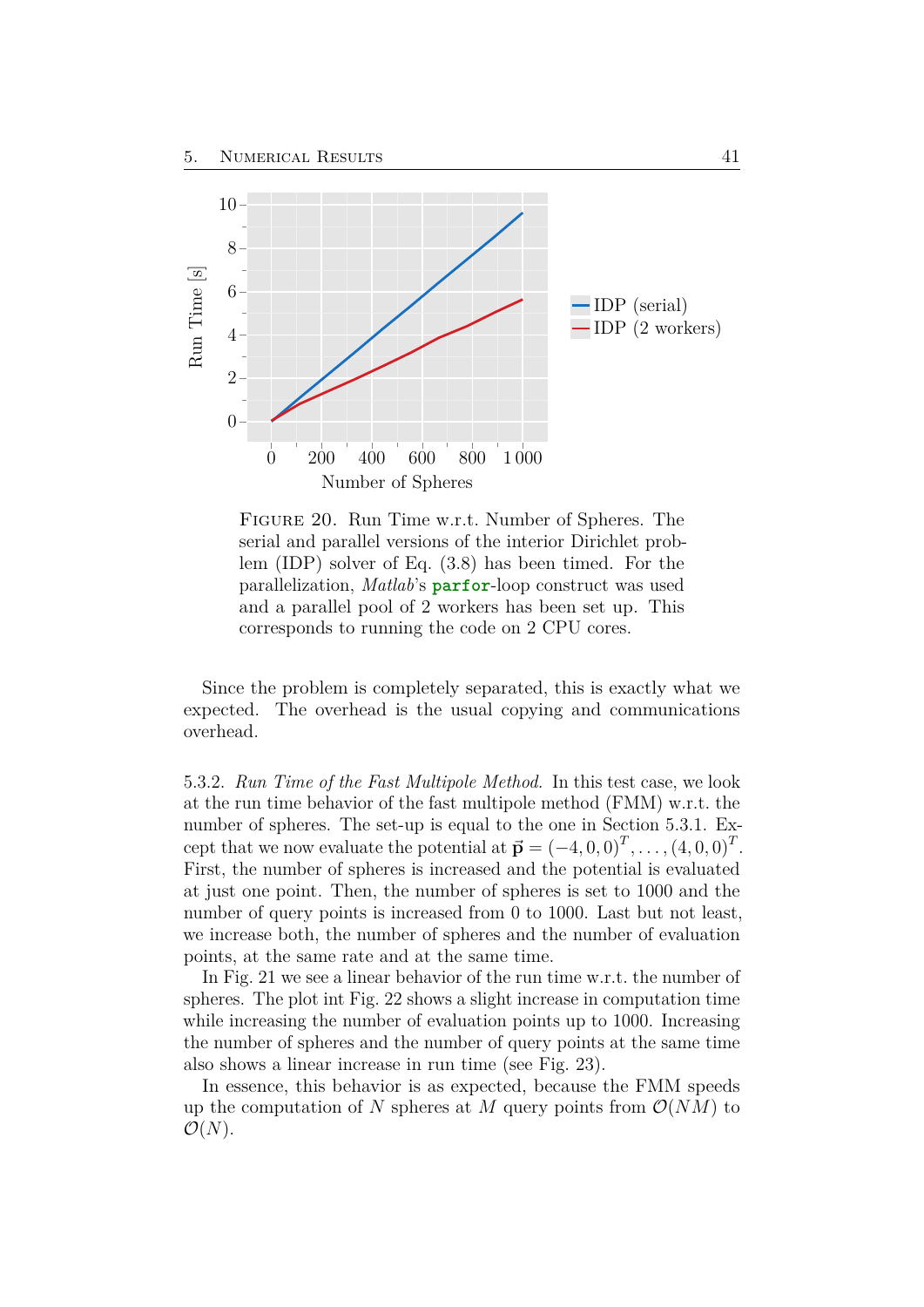<span id="page-47-0"></span>

Figure 21. Run Time w.r.t. Number of Spheres. Here, the interior Dirichlet problem (IDP) solver of Eq. [\(3.8\)](#page-19-2) as well as the transmission problem (TP) solver for Eq. [\(3.9\)](#page-20-1) is shown. The number of spheres is increased and the number of evaluation points is fixed at 1.

<span id="page-47-1"></span>

Figure 22. Run Time w.r.t. Number of Query Points. Again, the solvers for the interior Dirichlet problem (IDP) and the transmission problem (TP) are displayed, but now the number of evaluation points is increased while holding the number of spheres fixed at 1000.

5.4. **Scalar Magnetic Potential of a Magnonic Crystal.** Hitherto, we have analysed the four subproblems in the scalar magnetic potential solver.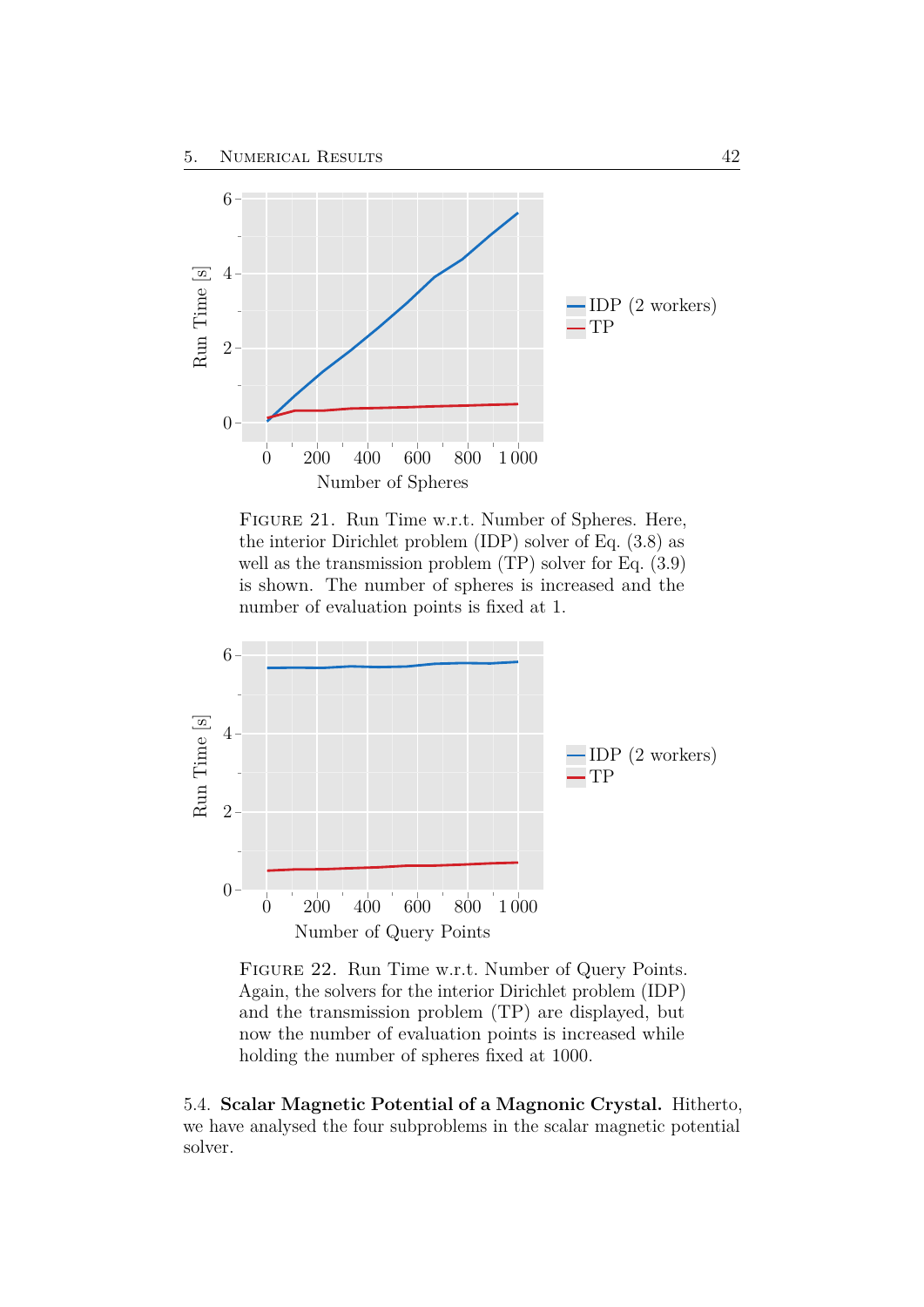<span id="page-48-0"></span>

Figure 23. Run Time w.r.t. Number of Spheres and Query Points. This time, both the number of points and the number of spheres are increased simultaneously and the transmission problem (TP) and the interior Dirichlet problem (IDP) solvers are compared.

| Description                    | Quantity         | Value                    |
|--------------------------------|------------------|--------------------------|
| Dimension of the Cube          | (x, y, z)        | $[-50, 50]$ <sup>3</sup> |
| Cut through the Cube           | $\boldsymbol{y}$ | 5                        |
| Radius of Spheres              | R                | $2*rand(1000)$           |
| Sphere Center Generator        | х                | $linspace(-45, 45, 10)$  |
| Centers                        | $\vec{c}$        | meshgrid(x, x, x)        |
| Radius of Zoomed-In Sphere     | $R^{\prime}$     | 1.5                      |
| Center of Zoomed-In Sphere     | $\vec{c}'$       | (5, 5, 5)                |
| Spherical Harmonics Truncation | $\ell_{\rm max}$ | 5                        |
| Spectral Collocation Points    | N                | 15                       |
| Radial Discretization          |                  | 10                       |

<span id="page-48-1"></span>Table 5. Set-Up Homogeneously Magnetized Magnonic Crystal

5.4.1. *Homogeneously Magnetized Magnonic Crystal.* Now, we set up a more realistic test case and present the results. The geometrical set-up is described in Table [5.](#page-48-1) We present three different settings w.r.t. the magnetization: (1) The spheres' magnetization is stronger than the cube's magnetization. (2) Both magnetizations are equal. (3) The cube's magnetization is stronger than the spheres' magnetization. Notice, that the following results are not averaged over 10 runs.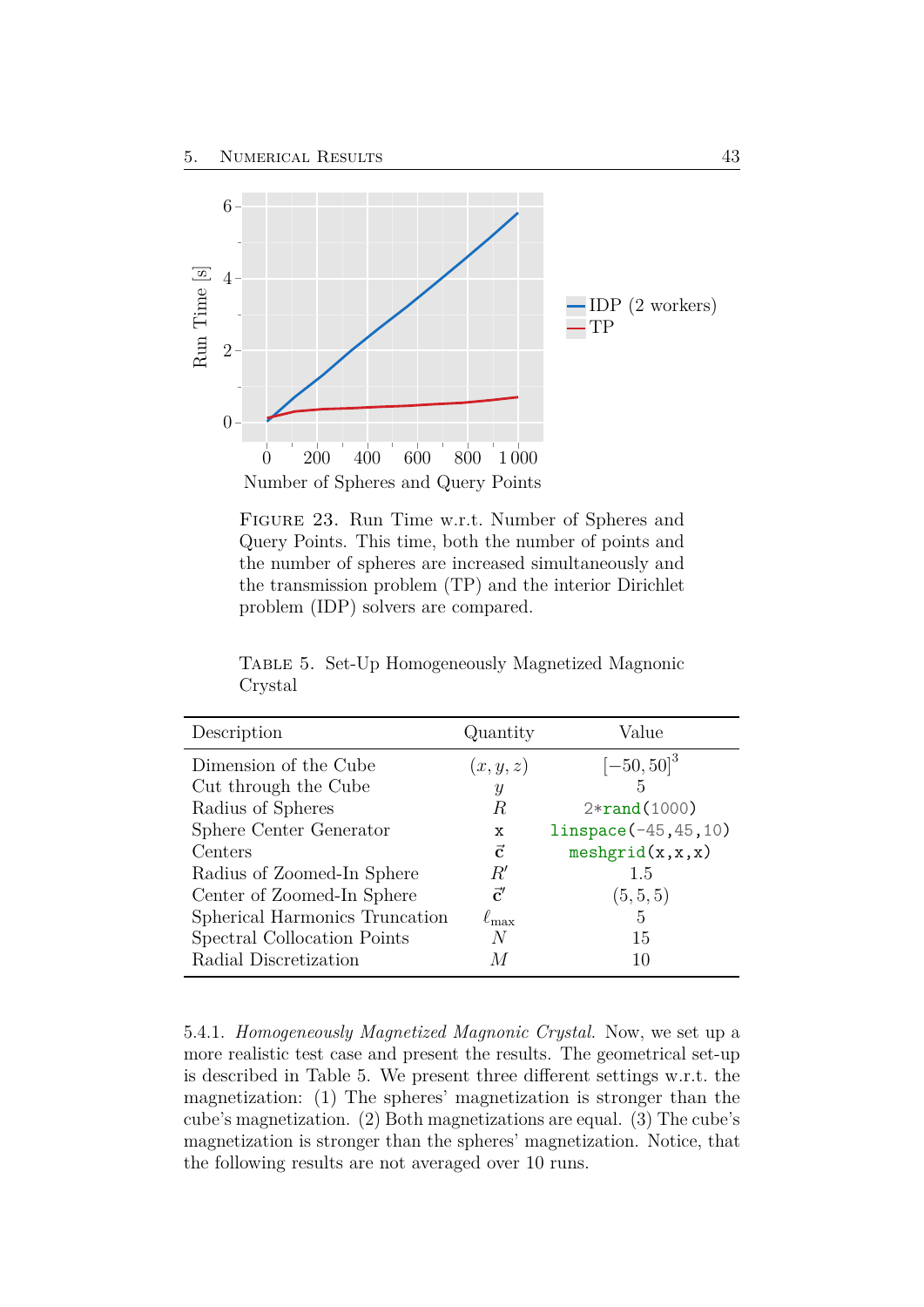<span id="page-49-0"></span>

Figure 24. Homogeneously Magnetized Magnonic Crystal. In the left column a cut through the crystal is visualized. The right column shows a magnification of one of the embedded spheres, that can be seen in the left plot. From top to bottom the magnetization of the cube and the spheres changes. In the top row, the spheres' magnetization is larger than the cube's one. The row in the middle visualizes an equal magnetization of the cube and the spherical inclusions. The last row pictures a crystal in which the spheres are less magnetized than the cube.

In the first case, the cube's magnetization is set to  $\vec{M}_2(x, y, z) =$  $(0,0,2)^T$ . Therefore, the Poisson data is  $f(x,y,z) = 0$  and the Neumann boundary is  $g(x, y, z) = \vec{M}_2(x, y, z) \cdot \vec{n}(x, y, z)$ . The spheres are magnetized with  $\vec{M}_1(x, y, z) = (0, 0, 48)^T$ . The Poisson data for the sphere is therefore  $f(r, \theta, \varphi) = 0$  and the Neumann boundary reads  $q(r, \theta, \varphi) = 50r \cos \theta$ .

In Fig. [24a](#page-49-0) the scalar magnetic potential is shown. It is quite homogeneous on the outside of the cube, but exhibits perturbations inside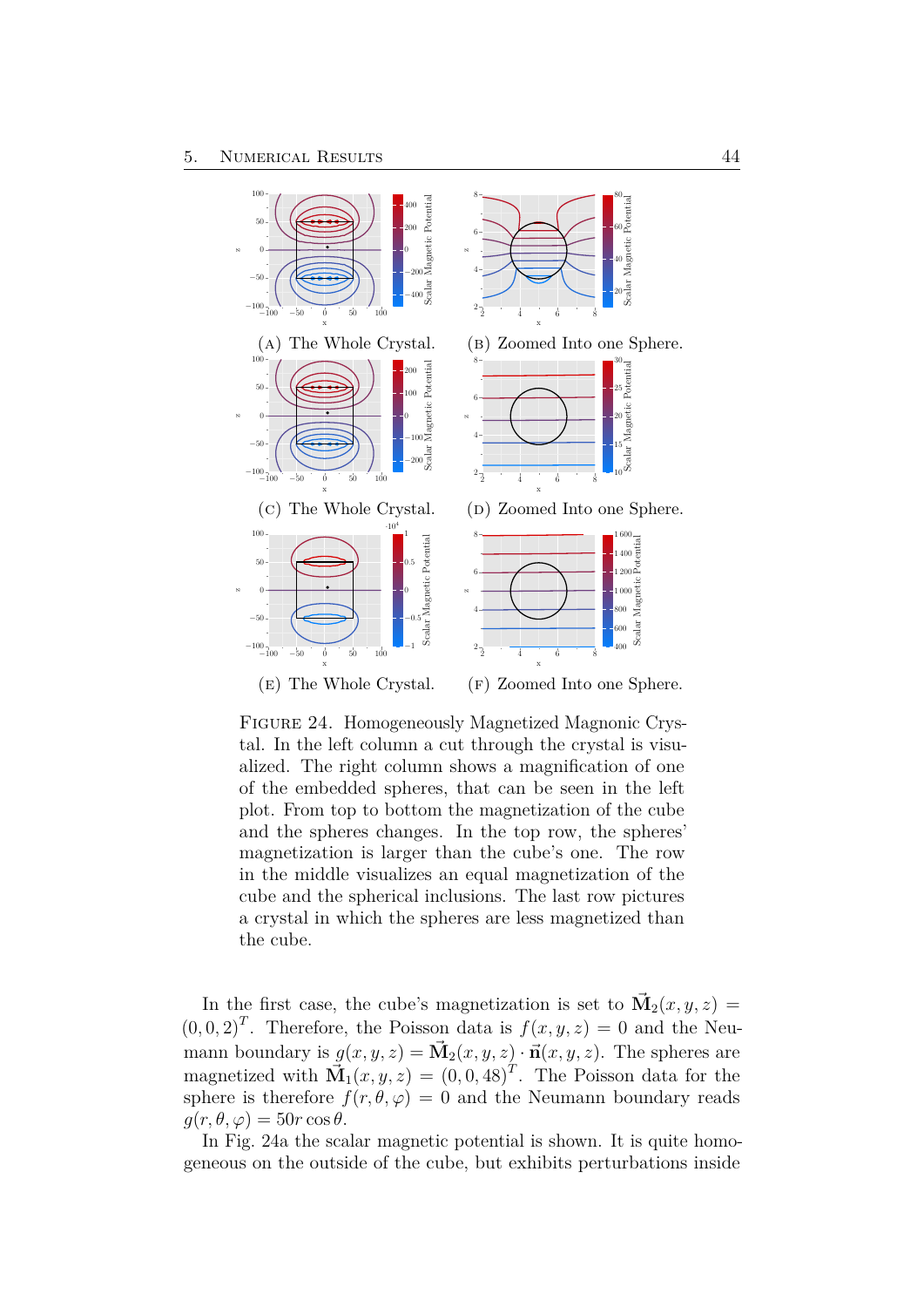| Description                    | Quantity         | Value                    |
|--------------------------------|------------------|--------------------------|
| Dimension of the Cube          | (x, y, z)        | $[-50, 50]$ <sup>3</sup> |
| Cut through the Cube           | Y                | 5                        |
| Radius of Spheres              | R                | $2*rand(1000)$           |
| Sphere Center Generator        | х                | $linspace(-45, 45, 10)$  |
| Centers                        | $\vec{c}$        | meshgrid(x, x, x)        |
| Radius of Zoomed-In Sphere     | $R^{\prime}$     | 1.5                      |
| Center of Zoomed-In Sphere     | $\vec{c}'$       | (5, 5, 5)                |
| Spherical Harmonics Truncation | $\ell_{\rm max}$ | 10                       |
| Spectral Collocation Points    | N                | 15                       |
| Radial Discretization          |                  | 10                       |
|                                |                  |                          |

<span id="page-50-0"></span>Table 6. Set-Up Inhomogeneously Magnetized Magnonic Crystal

the cube. In Fig. [24b](#page-49-0) a spherical inclusion is displayed in more detailed. Here we can see the distortions of the equipotential lines.

The distortions in the equipotential lines are generated by the spheres which can be observed in the zoomed-in plot. The asymmetry in the spherical inclusion's potential is due to the positioning w.r.t. the cube.

Now if we set both potentials equal, i.e.  $\vec{M}_1 = \vec{M}_2 = (0, 0, 1)^T$ , the Poisson data and Neumann boundary of Eqs. [\(3.8\)](#page-19-2) and [\(3.9\)](#page-20-1) vanish.

It can be observed in Figs. [24c](#page-49-0) and [24d](#page-49-0) that the spheres don't interact with the cube's magnetization.

Since in the equations for the spherical domain the right-hand sides are zero, no data can be generated by the solver. This makes sense, both mathematically and physically, because we are basically looking at a magnetic cube without spherical inclusions.

In our last test case we set the cube's magnetization to  $\vec{M}_2 = (0, 0, 48)$ and the spheres' magnetization to (0*,* 0*,* 2). Therefore, we get for the spheres' Poisson data  $f = 0$  and for the Neumann boundary  $g(r, \theta, \varphi)$ 2*r* cos *θ*.

The results in Figs. [24e](#page-49-0) and [24f](#page-49-0) look similar to the results in Figs. [24c](#page-49-0) and [24d.](#page-49-0) However, the potential is two magnitudes higher. Since magnetism is a very strong force, the spherical inclusions just don't have a significant contribution to the cube's potential.

5.4.2. *Inhomogeneously Magnetized Magnonic Crystal.* This test case is designed such that every solver contributes to the overall simulation. The setup is shown in Table [6.](#page-50-0) We define the cube's magnetization to be  $\vec{M}_2 = (\sin \theta, \cos \theta, 0)^T$  and the sphere's magnetization to  $\vec{M}_1 =$  $(0,0,0)^T$ . For the two problems describing the cubic domain, this yields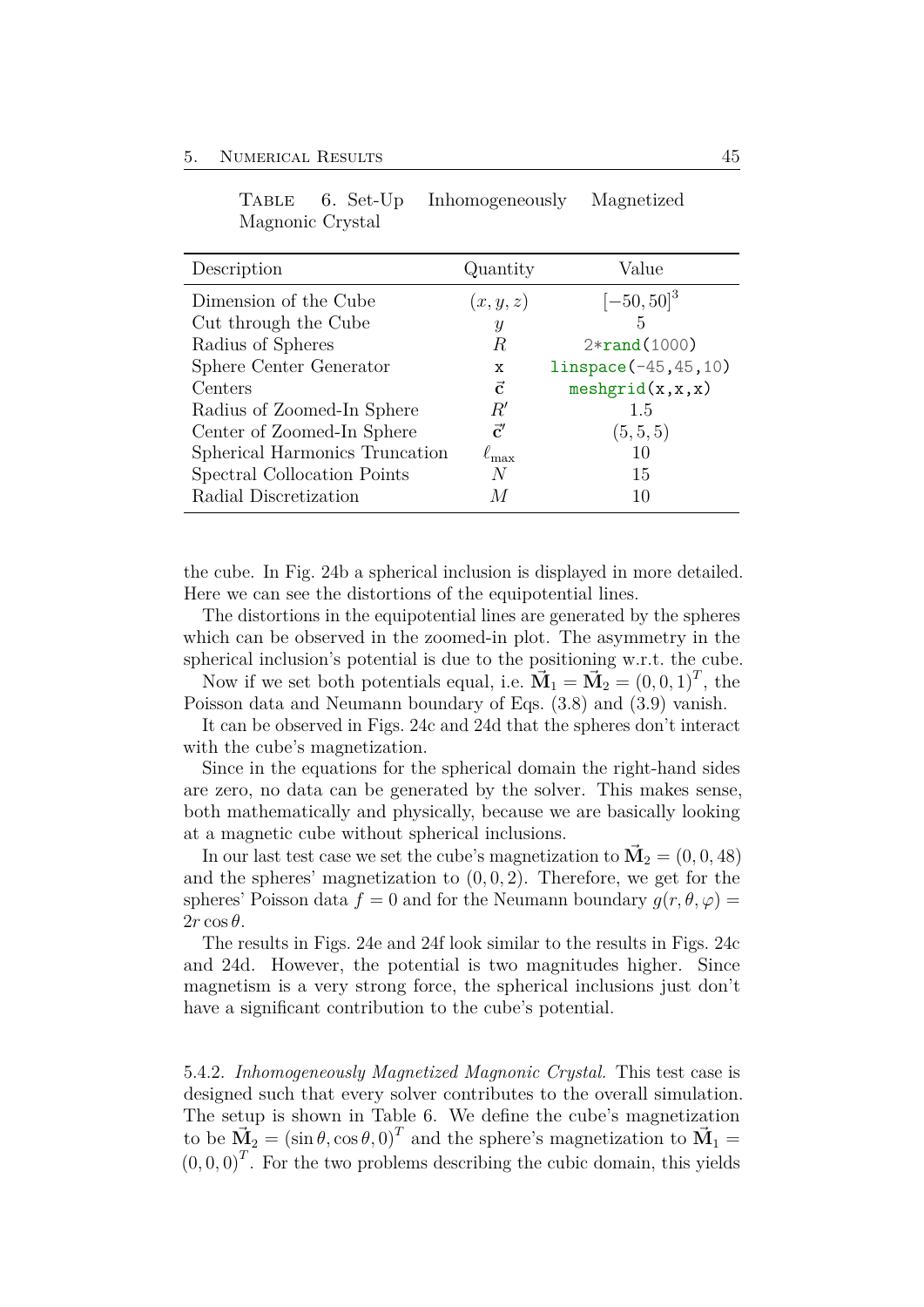<span id="page-51-0"></span>

Figure 25. Inhomogeneously Magnetized Magnonic Crystal. Again in the left column a cut through the magnonic crystal is visualized and in the right column, it is zoomed into a sphere. From top to bottom, the magnetization is successively increased.

the Poisson data

$$
f(x,y,z) = \frac{xz^2}{\sqrt{\frac{x^2}{x^2+y^2+z^2} + \frac{y^2}{x^2+y^2+z^2}} (x^2+y^2+z^2)^2} - \frac{yz}{(x^2+y^2+z^2)^{\frac{3}{2}}}
$$

and the Neumann boundary data  $g = -(\vec{M}_2 \cdot \vec{n})$ . And the Neumann boundary data for the spherical inclusions then reads  $g = 0$ . The Poisson data of the spherical inclusions is first set to  $f = \frac{20 \cos \theta}{r}$  $\frac{\cos \theta}{r}$ , then increased to  $f = \frac{200 \cos \theta}{r}$  $\frac{\cos \theta}{r}$  and in a last step defined as  $f = \frac{2000 \cos \theta}{r}$  $rac{\theta \cos \theta}{r}$ .

In Figs. [25a–25f](#page-51-0) it can be seen, that the higher the difference in the magnetization of the spherical inclusions w.r.t. the cubic carrier material, the more artifacts arise in the scalar magnetic potential.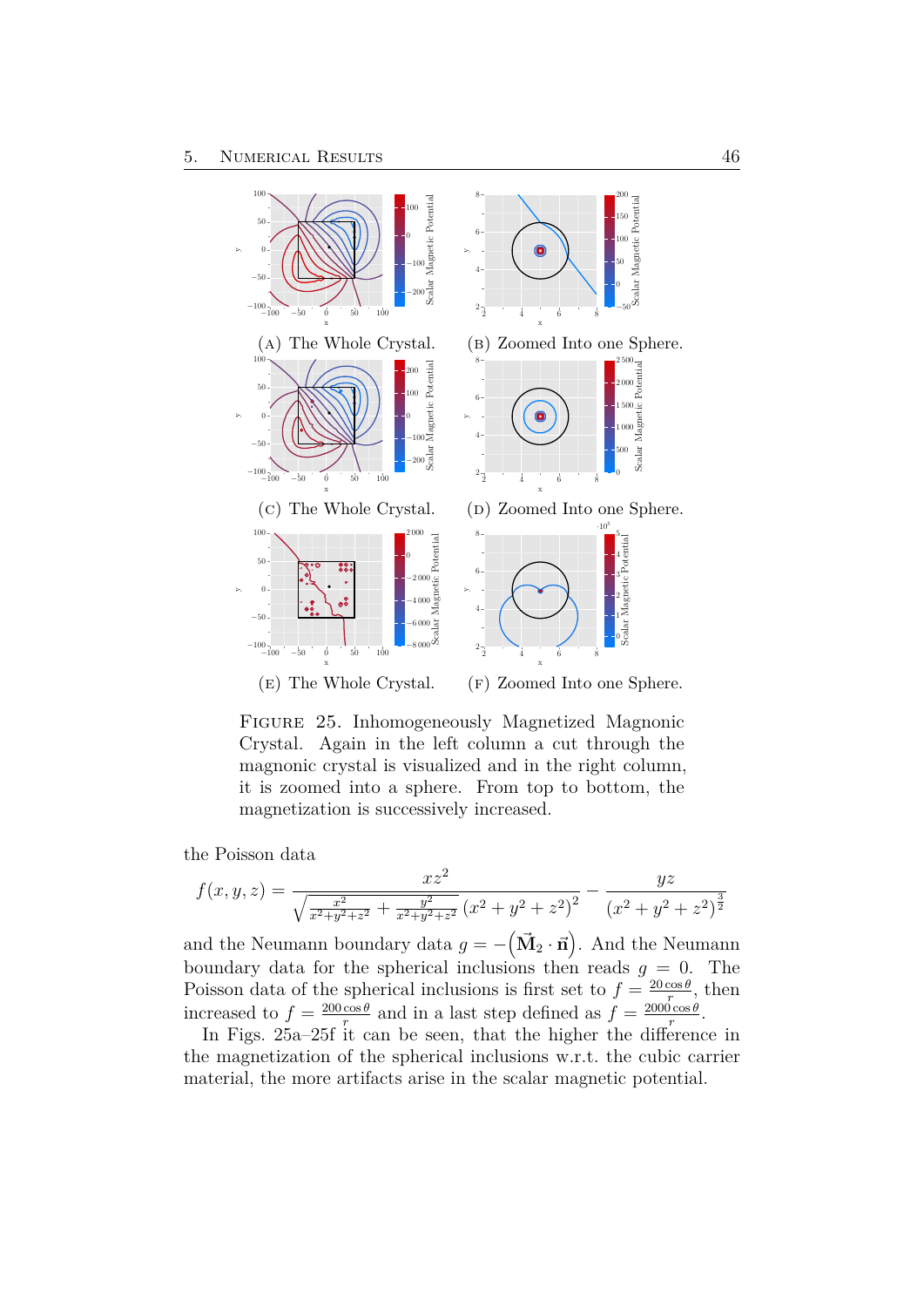#### 6. Conclusion

<span id="page-52-0"></span>Micromagnetic simulations are an important tool in the study of magnonic crystals and their applications. The simulations are timeconsuming, but at the same time it is of great interest to look at longer time scales and with high accuracy. Obviously, this contradicts the time-consuming nature of those simulations. The need for efficient and accurate algorithms is therefore natural.

In this Thesis, such an algorithm has been developed for the computation of the scalar magnetic potential (SMP) of multiple spheres embedded in a cubic carrier material. After stating the mathematical description of such a magnonic crystal, the transmission problem has been decoupled into two subproblems describing the spherical inclusions and two subproblems describing the cubic domain. For these problems, the variational formulation have been derived and their well-posedness have been stated. A spectral collocation method was implemented and a single layer potential was solved in order to describe the SMP of the cuboid. For the spherical inclusions, the properties of the spherical harmonics were exploited and the fast multipole method (FMM) has been incorporated.

The resulting SMP solver shows promising accuracy and efficiency. The potential of a magnonic crystal consisting of 1000 spherical inclusions could be computed within 4 s. However, at the time of writing, it is assumed that the evaluation points do not lie at one of the spheres' centers. It has been shown that the computation of the Eq. [\(3.8\)](#page-19-2) for multiple spheres could be accelerated using more CPU cores. The solver for Eq. [\(3.6\)](#page-19-1) should be reconsidered, though. With the currently implemented spectral collocation method a lot of time is spent computing the discrete Laplace operator using the Kronecker tensor product and the interpolation coefficients and can be avoided.

In future research, a spectral Galerkin method could be implemented, which directly computes the coefficients of an expansion in basis functions and therefore, the interpolation would be obsolete. Another possibility would be the incorporation of the Kronecker delta product into the solver of the linear system. This would also reduce the amount of memory tremendously. Since in the current implementation of the FMM the evaluation of the potential within a source region is not considered, a correction term was added to yield a correct solution. This is both time consuming and unnecessary from a mathematical point of view. It is therefore of interest to incorporate the evaluation within source regions into the FMM algorithm. Finally, the comparison to other existing solvers would be beneficial. One could either write a complete Landau-Lifshitz-Gilbert (LLG) solver or incorporate the SMP solver in an existing micromagnetic simulation in order to compare the algorithm to other methods.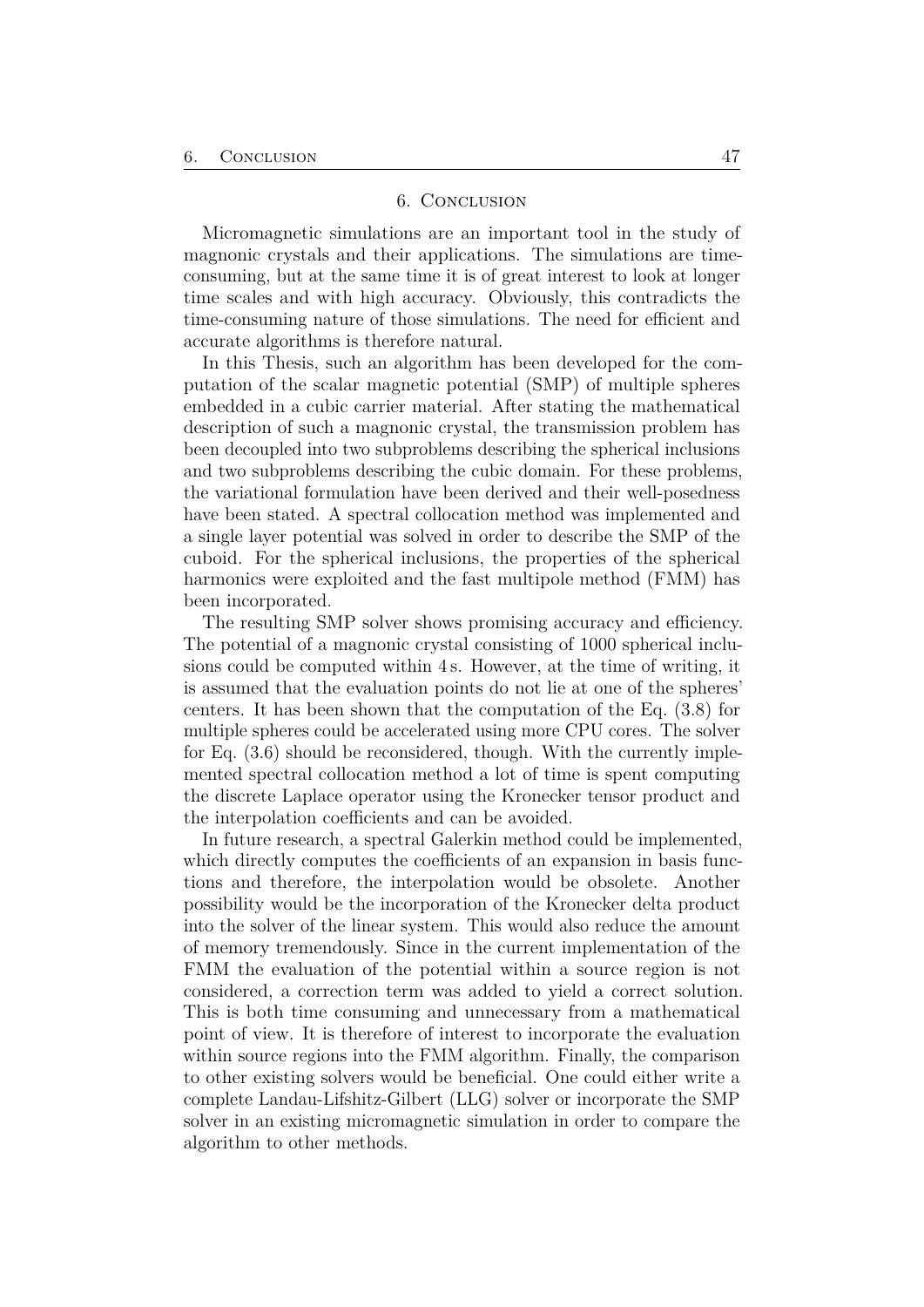#### <span id="page-53-0"></span>**REFERENCES**

- <span id="page-53-3"></span>[1] C. W. Abert. "Discrete Mathematical Concepts in Micromagnetic Computations". PhD thesis. Hamburg: Staats- und Universitätsbibliothek Hamburg, Nov. 14, 2013. URL: [http://ediss.sub.uni](http://ediss.sub.uni-hamburg.de/volltexte/2013/6458)[hamburg.de/volltexte/2013/6458](http://ediss.sub.uni-hamburg.de/volltexte/2013/6458) (cit. on pp. [2,](#page-7-3) [4–](#page-9-3)[6,](#page-11-1) [9\)](#page-14-1).
- <span id="page-53-10"></span>[2] F. S. Acton. *Numerical methods that work*. Washington, D.C: Mathematical Association of America, 1990. 549 pp. ISBN: 978-0-88385-450-1 (cit. on p. [31\)](#page-36-2).
- <span id="page-53-4"></span>[3] C. H. Back. "Minimum Field Strength in Precessional Magnetization Reversal". In: *Science* 285.5429 (Aug. 6, 1999), pp. 864–867. issn: 00368075, 10959203. doi: [10.1126/science.285.5429.864](https://doi.org/10.1126/science.285.5429.864). url: [http://www.sciencemag.org/cgi/doi/10.1126/science.](http://www.sciencemag.org/cgi/doi/10.1126/science.285.5429.864) [285.5429.864](http://www.sciencemag.org/cgi/doi/10.1126/science.285.5429.864) (visited on 08/29/2017) (cit. on p. [4\)](#page-9-3).
- <span id="page-53-2"></span>[4] C. Bauer and B. Stamm. "Computing the Scalar Magnetic Potential using Spherical Harmonics". CES Seminar Report. RWTH Aachen University, 2017 (cit. on p. [1\)](#page-6-1).
- <span id="page-53-7"></span>[5] R. Beatson and L. Greengard. "A short course on fast multipole methods". In: *Wavelets, multilevel methods, and elliptic PDEs*. Oxford University Press, 1997. URL: [https://nyu.pure.elsevier.](https://nyu.pure.elsevier.com/en/publications/a-short-course-on-fast-multipole-methods) [com/en/publications/a-short-course-on-fast-multipole](https://nyu.pure.elsevier.com/en/publications/a-short-course-on-fast-multipole-methods)[methods](https://nyu.pure.elsevier.com/en/publications/a-short-course-on-fast-multipole-methods) (cit. on pp. [21,](#page-26-2) [VII–](#page-56-1)[IX\)](#page-58-0).
- <span id="page-53-9"></span>[6] P. Blanchard et al. "ScalFMM: A Generic Parallel Fast Multipole Library". In: SIAM Conference on Computational Science and Engineering (SIAM CSE 2015). Mar. 14, 2015. URL: [https://](https://hal.inria.fr/hal-01135253) [hal.inria.fr/hal-01135253](https://hal.inria.fr/hal-01135253) (visited on  $11/05/2017$ ) (cit. on p. [29\)](#page-34-1).
- <span id="page-53-1"></span>[7] M. Bolte et al. "Simulation of micromagnetic phenomena". In: *Proceedings of the 18th European Simulation Conference*. 2004, pp. 407–412. url: [http://scs-europe.net/services/esm2004/](http://scs-europe.net/services/esm2004/pdf/esm-63.pdf) [pdf/esm-63.pdf](http://scs-europe.net/services/esm2004/pdf/esm-63.pdf) (visited on 06/21/2016) (cit. on pp. [1,](#page-6-1) [3,](#page-8-3) [5,](#page-10-4) [6,](#page-11-1) [8\)](#page-13-5).
- <span id="page-53-6"></span>[8] R. Feynman, R. Leighton, and M. Sands. *The Feynman Lectures* on Physics, Volume II. 2013. URL: [http://feynmanlectures.](http://feynmanlectures.caltech.edu/II_toc.html) caltech. edu/II toc. html (visited on  $05/17/2017$ ) (cit. on p. [7\)](#page-12-5).
- <span id="page-53-5"></span>[9] C. J. García-Cervera, Z. Gimbutas, and E. Weinan. "Accurate numerical methods for micromagnetics simulations with general geometries". In: *Journal of Computational Physics* 184.1 (2003), pp. 37-52. URL: http://www.sciencedirect.com/science/ [article/pii/S0021999102000141](http://www.sciencedirect.com/science/article/pii/S0021999102000141) (visited on 05/17/2016) (cit. on pp. [4,](#page-9-3) [5\)](#page-10-4).
- <span id="page-53-8"></span>[10] L. Greengard and V. Rokhlin. "A Fast Algorithm for Particle Simulations". In: *J. Comput. Phys.* 73.2 (Dec. 1987), pp. 325–348. issn: 0021-9991. doi: [10.1016/0021- 9991\(87\)90140- 9](https://doi.org/10.1016/0021-9991(87)90140-9). url: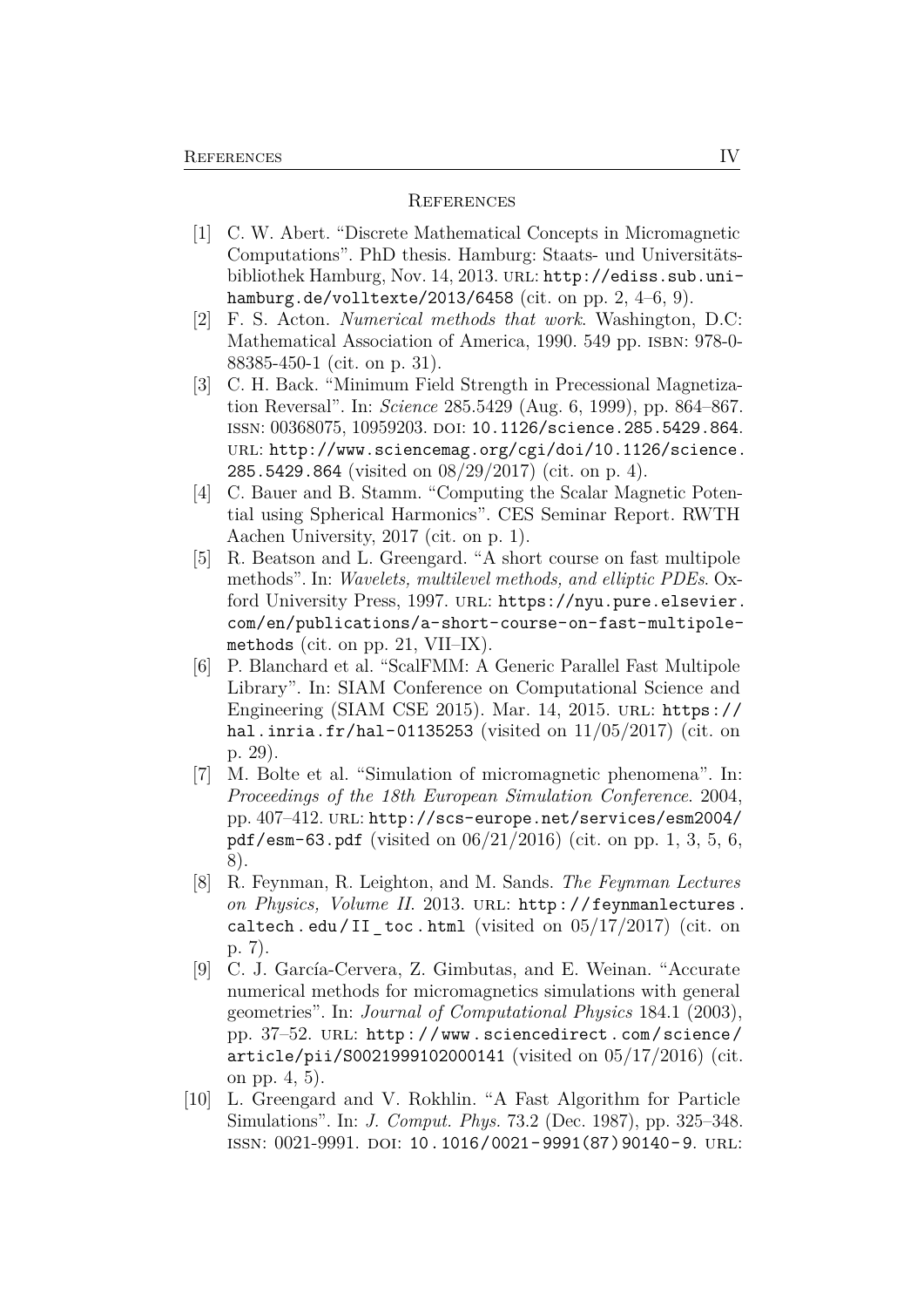[http://dx.doi.org/10.1016/0021-9991\(87\)90140-9](http://dx.doi.org/10.1016/0021-9991(87)90140-9) (visited on  $05/24/2017$  (cit. on pp. [29,](#page-34-1) [X\)](#page-59-0).

- <span id="page-54-8"></span>[11] Y. Gu et al. "A general algorithm for evaluating nearly strongsingular (and beyond) integrals in three-dimensional boundary element analysis". In: *Computational Mechanics* 59.5 (May 1, 2017), pp. 779–793. issn: 0178-7675, 1432-0924. doi: [10.1007/](https://doi.org/10.1007/s00466-016-1372-1) [s00466 - 016 - 1372 - 1](https://doi.org/10.1007/s00466-016-1372-1). url: [https : / / link . springer . com /](https://link.springer.com/article/10.1007/s00466-016-1372-1) [article/10.1007/s00466-016-1372-1](https://link.springer.com/article/10.1007/s00466-016-1372-1) (visited on 11/14/2017) (cit. on p. [37\)](#page-42-3).
- <span id="page-54-3"></span>[12] R. Huber. "Control of Spin Waves on the Nanoscale in One-Dimensional Magnonic Crystals and Atomic Layer Deposition of Metallic Ferromagnets for Second Generation of Nanomaterials". PhD thesis. München: Technische Universität München, Dec. 6, 2013 (cit. on pp. [5,](#page-10-4) [6\)](#page-11-1).
- <span id="page-54-2"></span>[13] D. Jiles. *Introduction to magnetism and magnetic materials*. Third edition. OCLC: ocn909323904. Boca Raton: CRC Press, Taylor & Francis Group, 2016. 588 pp. isbn: 978-1-4822-3887-7 (cit. on pp. [2](#page-7-3)[–4,](#page-9-3) [6,](#page-11-1) [7\)](#page-12-5).
- <span id="page-54-4"></span>[14] K. Kaliche. "Méthode des éléments finis inversés pour des domaines non bornés". PhD thesis. Paris Saclay, 2016. url: [http://www.](http://www.theses.fr/2016SACLV014) [theses.fr/2016SACLV014](http://www.theses.fr/2016SACLV014) (visited on  $05/17/2016$ ) (cit. on pp. [6,](#page-11-1) [37\)](#page-42-3).
- <span id="page-54-7"></span>[15] P. Kolm and V. Rokhlin. "Numerical quadratures for singular and hypersingular integrals". In: *Computers & Mathematics with Applications* 41.3 (Feb. 1, 2001), pp. 327–352. issn: 0898-1221. doi: [10.1016/S0898-1221\(00\)00277-7](https://doi.org/10.1016/S0898-1221(00)00277-7) (cit. on p. [37\)](#page-42-3).
- <span id="page-54-1"></span>[16] M. Krawczyk and D. Grundler. "Review and prospects of magnonic crystals and devices with reprogrammable band structure". In: *Journal of Physics: Condensed Matter* 26.12 (2014), p. 123202. issn: 0953-8984. doi: [10.1088/0953-8984/26/12/123202](https://doi.org/10.1088/0953-8984/26/12/123202). url: [http : / / stacks . iop . org / 0953 - 8984 / 26 / i = 12 / a = 123202](http://stacks.iop.org/0953-8984/26/i=12/a=123202) (visited on 10/31/2016) (cit. on p. [2\)](#page-7-3).
- <span id="page-54-5"></span>[17] U. Langer, ed. *Fast Boundary Element Methods in Engineering and Industrial Applications*. Lecture Notes in Applied and Computational Mechanics Volume 63. Heidelberg: Springer, 2012. 269 pp. isbn: 978-3-642-25669-1 (cit. on p. [8\)](#page-13-5).
- <span id="page-54-6"></span>[18] V. Lebedev and D. Laikov. "A quadrature formula for the sphere of the 131st algebraic order of accuracy". In: Doklady. Mathematics. Vol. 59. MAIK Nauka/Interperiodica, 1999, pp. 477–481 (cit. on p. [27\)](#page-32-3).
- <span id="page-54-0"></span>[19] A. Maksymov and L. Spinu. "Static and dynamic properties of three-dimensional dot-type magnonic crystals". In: *Physica B: Condensed Matter*. 10th International Symposium on Hysteresis Modeling and Micromagnetics (HMM 2015) 486 (Apr. 1, 2016), pp. 177–182. ISSN: 0921-4526. DOI: [10.1016/j.physb.2015.10.](https://doi.org/10.1016/j.physb.2015.10.032)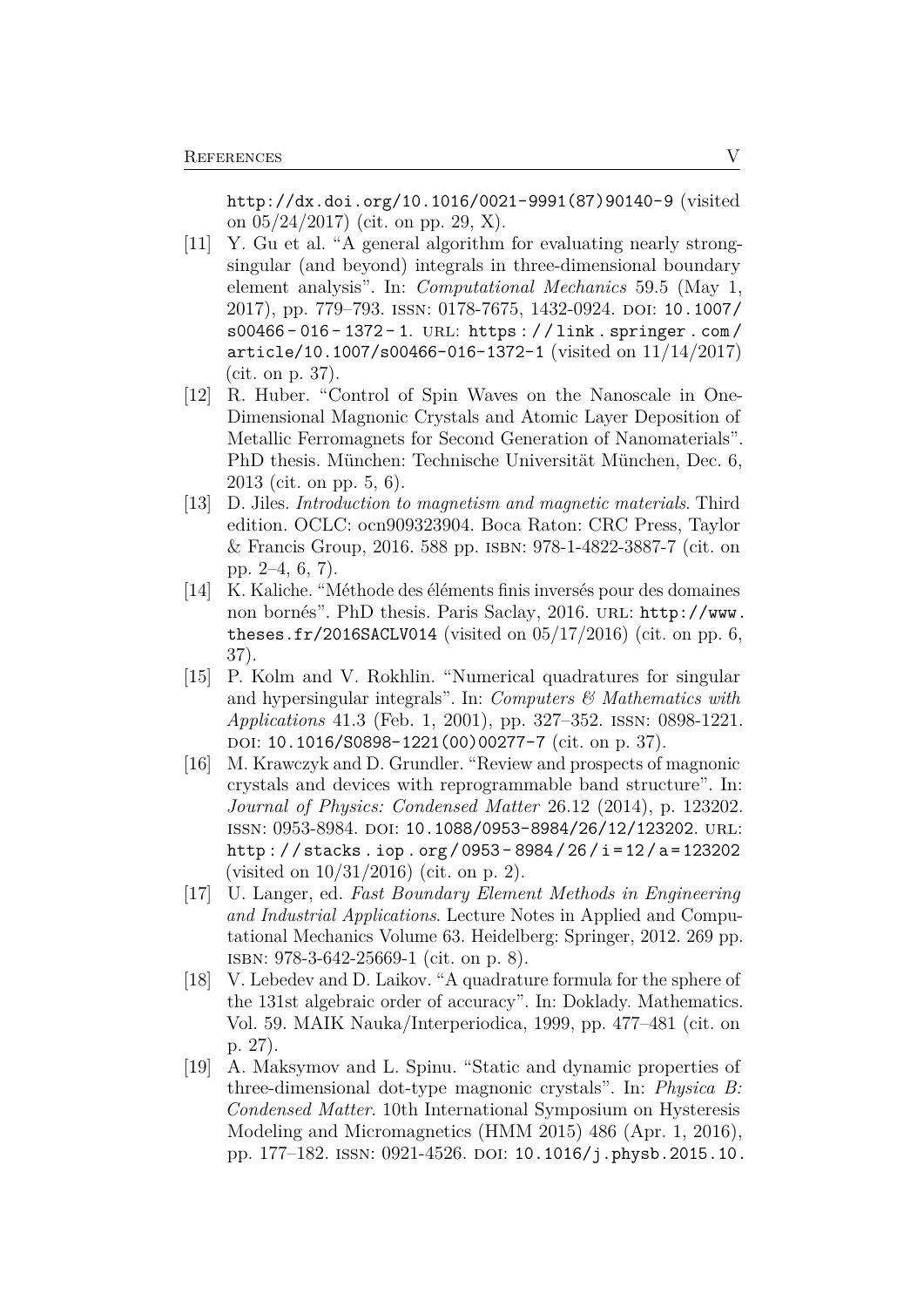[032](https://doi.org/10.1016/j.physb.2015.10.032). URL: [http://www.sciencedirect.com/science/article/](http://www.sciencedirect.com/science/article/pii/S0921452615302982) [pii/S0921452615302982](http://www.sciencedirect.com/science/article/pii/S0921452615302982) (cit. on p. [1\)](#page-6-1).

- <span id="page-55-5"></span>[20] J. C. Mason and D. C. Handscomb. *Chebyshev polynomials*. Boca Raton, Fla: Chapman & Hall/CRC, 2003. 341 pp. ISBN: 978-0-8493-0355-5 (cit. on pp. [21,](#page-26-2) [22,](#page-27-2) [29\)](#page-34-1).
- <span id="page-55-4"></span>[21] C. Quan, B. Stamm, and Y. Maday. "Generalized ddPCM Method for the SES-cavity". In: (Submitted Apr. 2016) (cit. on pp. [19,](#page-24-5) [20,](#page-25-2) [24\)](#page-29-4).
- <span id="page-55-7"></span>[22] M. Rachh, A. Klöckner, and M. O'Neil. "Fast algorithms for Quadrature by Expansion I: Globally valid expansions". In: *Journal of Computational Physics* 345 (Supplement C Sept. 15, 2017), pp. 706–731. ISSN: 0021-9991. DOI: [10.1016/j.jcp.2017.04.062](https://doi.org/10.1016/j.jcp.2017.04.062). url: [http://www.sciencedirect.com/science/article/pii/](http://www.sciencedirect.com/science/article/pii/S0021999117303418) [S0021999117303418](http://www.sciencedirect.com/science/article/pii/S0021999117303418) (visited on 11/14/2017) (cit. on p. [37\)](#page-42-3).
- <span id="page-55-2"></span>[23] M. Reis. *Fundamentals of magnetism*. First edition. Amsterdam: Academic Press, 2013. 264 pp. isbn: 978-0-12-405545-2 (cit. on p. [4\)](#page-9-3).
- <span id="page-55-3"></span>[24] S. A. Sauter and C. Schwab. *Boundary element methods*. Springer Series in Computational Mathematics 39. OCLC: 729934218. Berlin: Springer, 2011. 561 pp. isbn: 978-3-540-68092-5 (cit. on pp. [9,](#page-14-1) [10,](#page-15-1) [13,](#page-18-2) [15–](#page-20-2)[18,](#page-23-1) [23,](#page-28-1) [26\)](#page-31-2).
- <span id="page-55-0"></span>[25] S. A. Wolf et al. "Spintronics: A Spin-Based Electronics Vision for the Future". In: *Science* 294.5546 (Nov. 16, 2001), pp. 1488–1495. ISSN: 0036-8075, 1095-9203. DOI: 10.1126/science.1065389. url: [http://science.sciencemag.org/content/294/5546/](http://science.sciencemag.org/content/294/5546/1488) [1488](http://science.sciencemag.org/content/294/5546/1488) (visited on 06/07/2017) (cit. on p. [1\)](#page-6-1).
- <span id="page-55-6"></span>[26] Wolfram Research, Inc. *Mathematica*. Version 11.2. Champaign, Illinois, 2017 (cit. on p. [32\)](#page-37-0).
- <span id="page-55-1"></span>[27] I. Žutić, J. Fabian, and S. Das Sarma. "Spintronics: Fundamentals and applications". In: *Reviews of Modern Physics* 76.2 (Apr. 23, 2004), pp. 323-410. DOI: [10.1103/RevModPhys.76.323](https://doi.org/10.1103/RevModPhys.76.323). URL: <https://link.aps.org/doi/10.1103/RevModPhys.76.323> (cit. on p. [1\)](#page-6-1).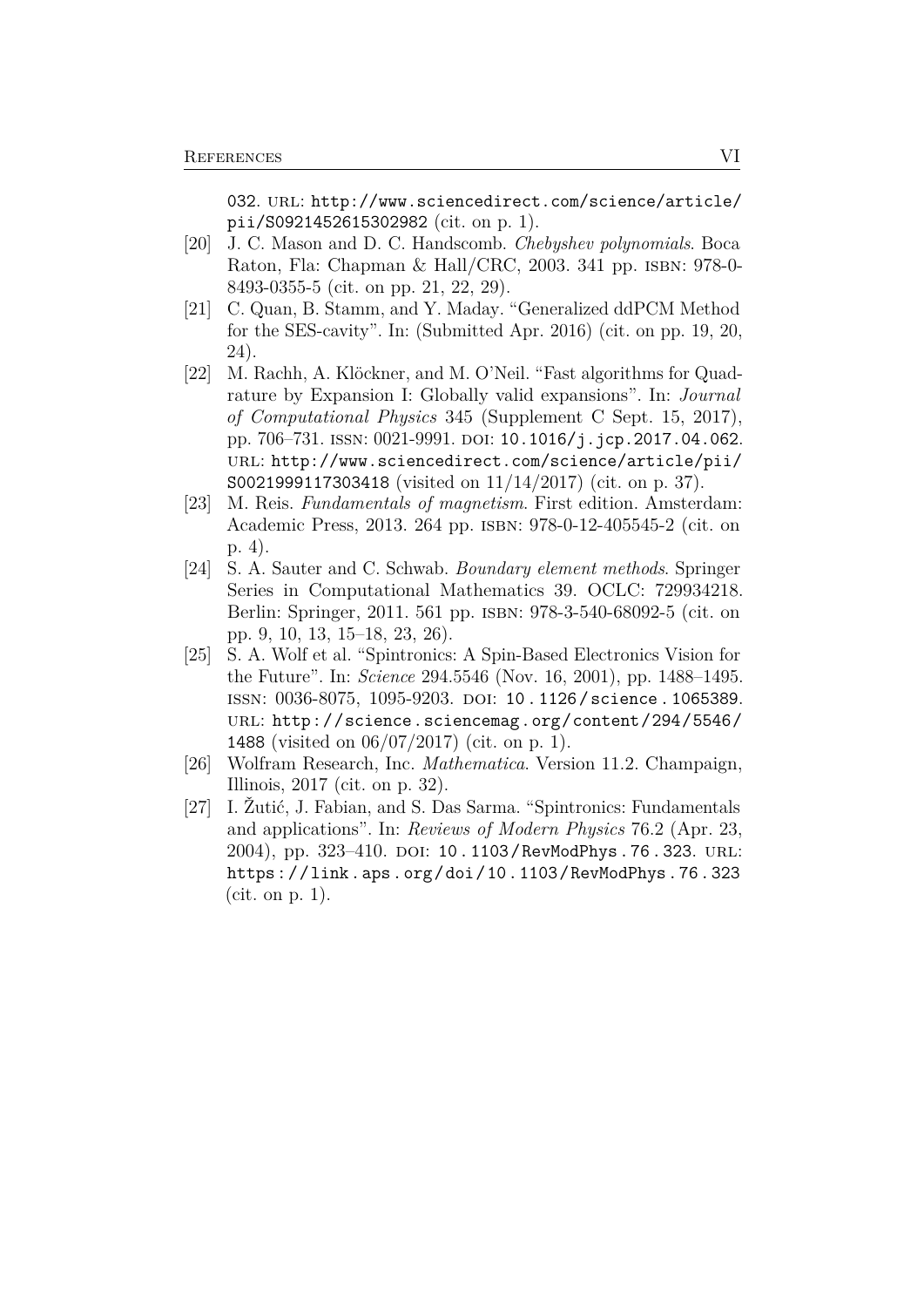#### <span id="page-56-2"></span>Appendix A. Fast Multipole Method

<span id="page-56-1"></span><span id="page-56-0"></span>The fast multipole method (FMM) is a fast way to compute an approximation to either

(A.1) 
$$
u(\vec{\mathbf{x}}) = \int K(\vec{\mathbf{x}}, \vec{\mathbf{y}}) w(\vec{\mathbf{y}}) dy
$$

or

(A.2) 
$$
u(\vec{\mathbf{x}}) = \sum_{i=1}^{N} K(\vec{\mathbf{x}}, \vec{\mathbf{y}}_i) w_i.
$$

The need for such a fast evaluation becomes clear if we want to compute the solution at N points  $\vec{x}_j$ . Without an efficient scheme, the amount of operations needed lies in  $\mathcal{O}(N^2)$ . With the FMM the amount reduces to  $\mathcal{O}(N \log N)$  or even  $\mathcal{O}(N)$  operations [\[5\]](#page-53-7). In our case we want to apply the FMM to the transmission problem Eq. [\(3.9\)](#page-20-1) which corresponds to an equation of the kind of Eq. [\(A.1\)](#page-56-2). The following theorems are needed in order to apply the three dimensional FMM.

<span id="page-56-3"></span>**Theorem A.1** (Addition theorem for Legendre polynomials [\[5\]](#page-53-7))**.** *Let P and Q be points with spherical coordinates*  $(r, \theta, \varphi)$  *and*  $(\rho, \alpha, \beta)$ *, respectively, and let*  $\gamma$  *be the angle between them. Then* 

(A.3) 
$$
P_{\ell}(\cos \gamma) = \sum_{m=-\ell}^{\ell} Y_{\ell}^{-m}(\alpha, \beta) Y_{\ell}^{m}(\theta, \varphi)
$$

Here, the complex spherical harmonics *Y* are defined by the recursion

(A.4) 
$$
Y_{\ell}^{m}(\theta,\varphi) = \sqrt{\frac{(\ell-|m|)!}{(\ell+|m|)!}} P_{\ell}^{|m|}(\cos\theta)e^{im\varphi}.
$$

<span id="page-56-4"></span>**Theorem A.2** (Multipole Expansion [\[5\]](#page-53-7))**.** *The multipole expansion is a result of Theorems [4.3](#page-26-0) and [A.1.](#page-56-3) Suppose that k charges of strengths*

$$
\{q_i, i=1,\ldots,k\}
$$

*are located at the points*

$$
\{Q_i = (\rho_i, \alpha_i, \beta_i), i = 1, \ldots, k\},\
$$

*with*  $|\rho_i| < a$ . Then for any  $P = (r, \theta, \varphi) \in \mathbb{R}^3$  *with*  $r > a$ , the potential *φ*(*P*) *is given by*

(A.5) 
$$
\phi(P) = \sum_{\ell=0}^{\infty} \sum_{m=-\ell}^{\ell} \frac{M_{\ell}^{m}}{r^{\ell+1}} Y_{\ell}^{m}(\theta, \varphi),
$$

*where*

(A.6) 
$$
M_{\ell}^{m} = \sum_{i=1}^{k} q_{i} \rho_{i}^{\ell} Y_{\ell}^{-m} (\alpha_{i}, \beta_{i}).
$$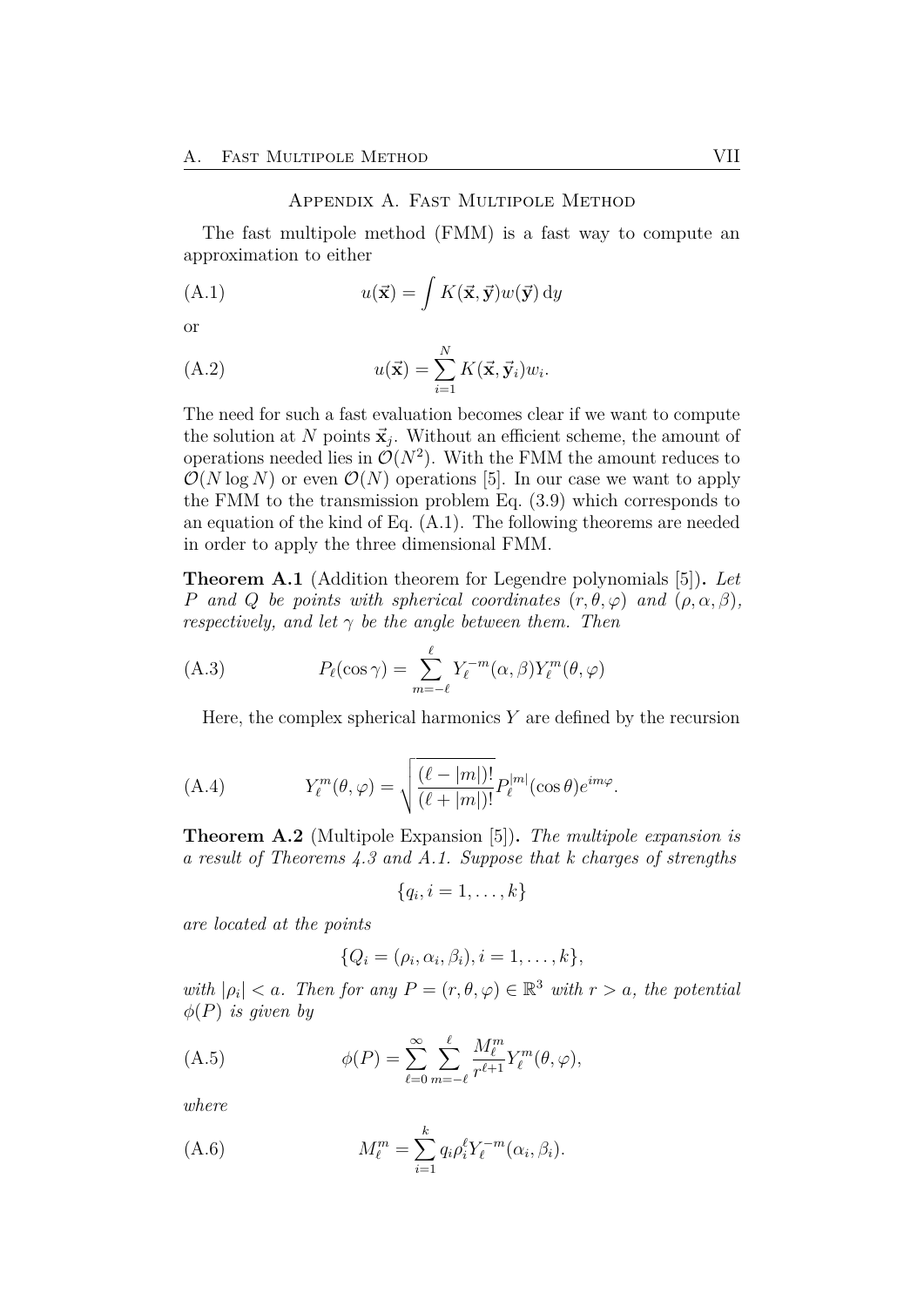*Furthermore, for any*  $p > 1$ *,* 

(A.7) 
$$
\left| \phi(P) - \sum_{\ell=0}^p \sum_{m=-\ell}^{\ell} \frac{M_{\ell}^m}{r^{\ell+1}} Y_{\ell}^m(\theta, \varphi) \right| \leq \frac{A}{r-a} \left(\frac{a}{r}\right)^{p+1},
$$

*where*

(A.8) 
$$
A = \sum_{i=1}^{k} |q_i|.
$$

<span id="page-57-2"></span>**Theorem A.3** (Translation of a multipole expansion [\[5\]](#page-53-7))**.** *Suppose that l charges of strengths q*1*, q*2*, . . . , q<sup>l</sup> are located inside the sphere D of radius a with center at*  $Q = (\rho, \alpha, \beta)$  *and that for points*  $P = (r, \theta, \varphi)$ *outside D, the potential due to these charges is given by the multipole expansion*

<span id="page-57-0"></span>(A.9) 
$$
\Phi(P) = \sum_{\ell=0}^{\infty} \sum_{m=-\ell}^{\ell} \frac{O_{\ell}^{m}}{r'^{n+1}} Y_{\ell}^{m}(\theta', \varphi'),
$$

*where*  $P - Q = (r', \theta', \varphi')$ *. Then for any point*  $P = (r, \theta, \varphi)$  *outside the sphere*  $D_1$  *of radius*  $(a + \rho)$ *,* 

(A.10) 
$$
\Phi(P) = \sum_{j=0}^{\infty} \sum_{k=-j}^{j} \frac{M_j^k}{r^{j+1}} Y_j^k(\theta, \varphi),
$$

*where*

(A.11) 
$$
M_j^k = \sum_{\ell=0}^j \sum_{m=-\ell}^{\ell} \frac{O_{j-\ell}^{k-m} i^{|k|-|m|-|k-m|} A_{\ell}^m A_{j-\ell}^{k-m} \rho^{\ell} Y_{\ell}^{-m}(\alpha, \beta)}{A_j^k}
$$

<span id="page-57-1"></span>*with*  $A_{\ell}^{m}$  *defined by* 

(A.12) 
$$
A_{\ell}^{m} = \frac{(-1)^{\ell}}{\sqrt{(\ell - m)!(\ell + m)!}}.
$$

*Furthermore, for any*  $p \geq 1$ *,* 

(A.13) 
$$
\left| \Phi(P) - \sum_{j=0}^{p} \sum_{k=-j}^{j} \frac{M_j^k}{r^{j+1}} Y_j^k(\theta, \varphi) \right| \le \left( \frac{\sum_{i=1}^{l} |q_i|}{r - (a + \rho)} \right) \left( \frac{a + \rho}{r} \right)^{p+1}.
$$

<span id="page-57-3"></span>**Theorem A.4** (Conversion of a multipole expansion into a local ex-pansion [\[5\]](#page-53-7)). *Suppose that l charges of strengths*  $q_1, q_2, \ldots, q_l$  *are located inside the sphere*  $D_Q$  *of radius a with center at*  $Q = (\rho, \alpha, \beta)$ *, and that*  $\rho > (c+1)a$  *with*  $c > 1$ *. Then the corresponding translated multipole expansion Eq.* [\(A.9\)](#page-57-0) *converges inside the sphere*  $D_0$  *of radius a centered* at the origin. Inside  $D_0$ , the potential due to the charges  $q_i$  is described *by a local expansion*

(A.14) 
$$
\Phi(P) = \sum_{j=0}^{\infty} \sum_{k=j}^{j} L_j^k Y_j^k(\theta, \varphi) r^j,
$$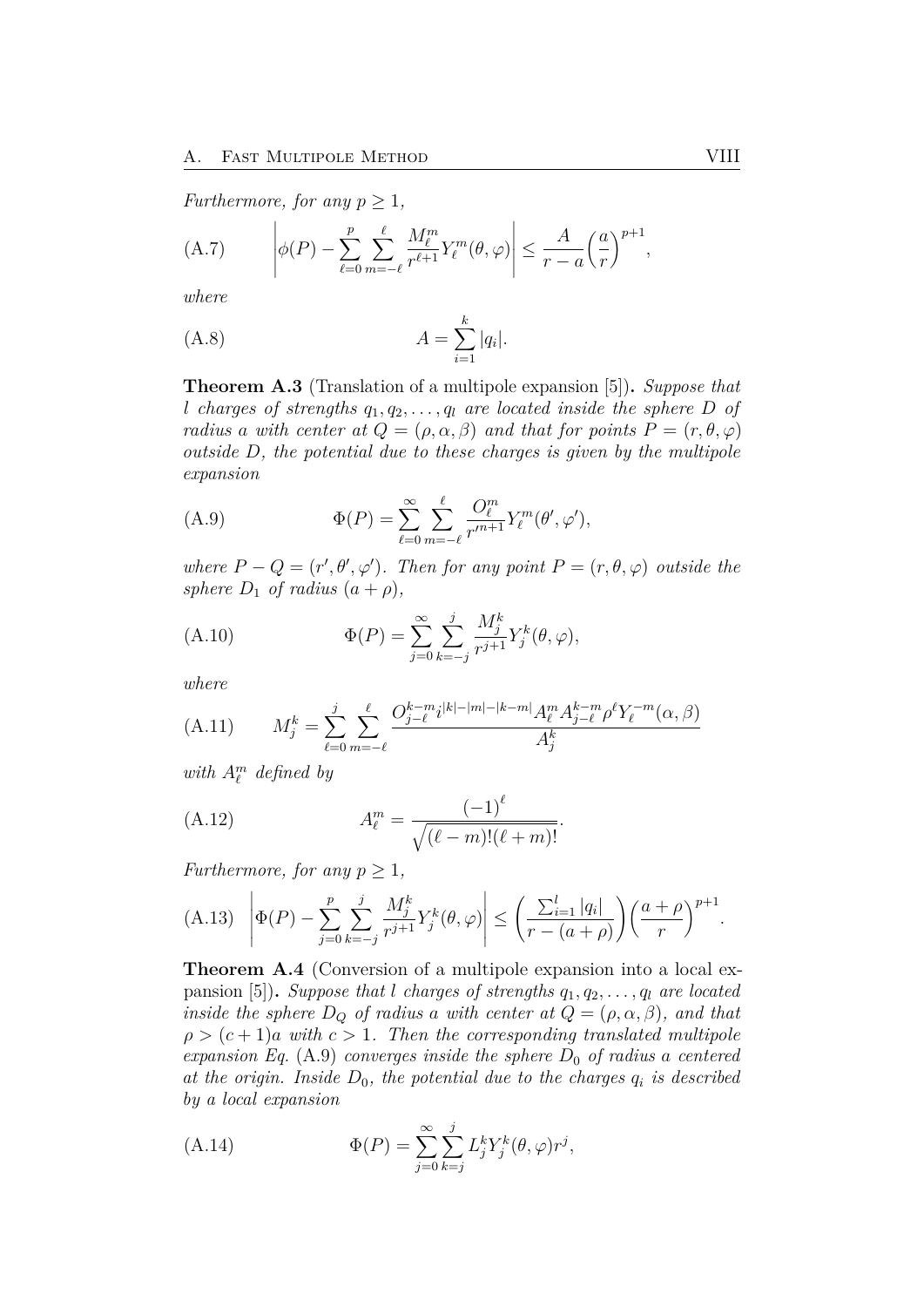<span id="page-58-0"></span>*where*

(A.15) 
$$
L_j^k = \sum_{\ell=0}^{\infty} \sum_{m=-\ell}^{\ell} \frac{O_{\ell}^{m} i^{|k-m|-|k|-|m|} A_{\ell}^m A_j^k Y_{j+\ell}^{m-k}(\alpha, \beta)}{(-1)^{\ell} A_{j+\ell}^{m-k} \rho^{j+\ell+1}}
$$

*with*  $A_r^s$  *defined by Eq.* [\(A.12\)](#page-57-1)*. Furthermore, for any*  $p \geq 1$ *,* 

(A.16) 
$$
\left| \Phi(P) - \sum_{j=0}^p \sum_{k=-j}^j L_j^k Y_j^k(\theta, \varphi) r^{j+1} \right| \le \left( \frac{\sum_{i=1}^l |q_i|}{ca - a} \right) \left( \frac{1}{c} \right)^{p+1}
$$

<span id="page-58-1"></span>**Theorem A.5** (Translation of a local expansion [\[5\]](#page-53-7)). Let  $Q = (\rho, \alpha, \beta)$ *be the origin of a local expansion*

(A.17) 
$$
\Phi(P) = \sum_{\ell=0}^{p} \sum_{m=-\ell}^{\ell} O_{\ell}^{m} Y_{\ell}^{m}(\theta', \varphi') r'^{\ell},
$$

*where*  $P = (r, \theta, \varphi)$  *and*  $P - Q = (r', \theta', \varphi')$ *. Then* 

(A.18) 
$$
\Phi(P) = \sum_{j=0}^{p} \sum_{k=-j}^{j} L_j^k Y_j^k(\theta, \varphi) r^j,
$$

*where*

(A.19) 
$$
L_j^k = \sum_{\ell=j}^p \sum_{m=-\ell}^{\ell} \frac{O_{\ell}^{m} i^{|m| - |m-k| - |k|} A_{\ell-j}^{m-k} A_j^k Y_{\ell-j}^{m-k} (\alpha, \beta) \rho^{\ell-j}}{(-1)^{\ell+j} A_{\ell}^m},
$$

with  $A_r^s$  defined by Eq.  $(A.12)$ *.* 

Additionally, the definition of the following terms is used throughout the description of the FMM.

**Definition A.1** (Nearest neighbors [\[5\]](#page-53-7))**.** *Two boxes are said to be* near neighbors *if they are at the same refinement level and share a boundary point. (A box is a near neighbor of itself.)*

**Definition A.2** (Well separated [\[5\]](#page-53-7))**.** *Two boxes are said to be* well separated *if they are at the same refinement level and are not near neighbors.*

**Definition A.3** (Interaction list [\[5\]](#page-53-7))**.** *With each box i is associated an* interaction list*, consisting of the children of the near neighbors of i's parent which are well separated from box i.*

The algorithm consists of two basic ideas: (1) use the multipole expansion Theorem [A.2](#page-56-4) to compute interactions between well separated boxes for each box in the finest refinement level, (2) compute multipole expansion for parent boxes without reconsidering particles using Theorem [A.3,](#page-57-2) (3) compute a local expansion (see Theorem [A.4\)](#page-57-3) of each box to account for interactions with well separated boxes (starting from level  $l = 2$  downwards), (4) add these contribution to the box's children using Theorem [A.5,](#page-58-1) (5) and compute interactions with particles in the interaction list directly. Now, the algorithm is described in more detail.

*,*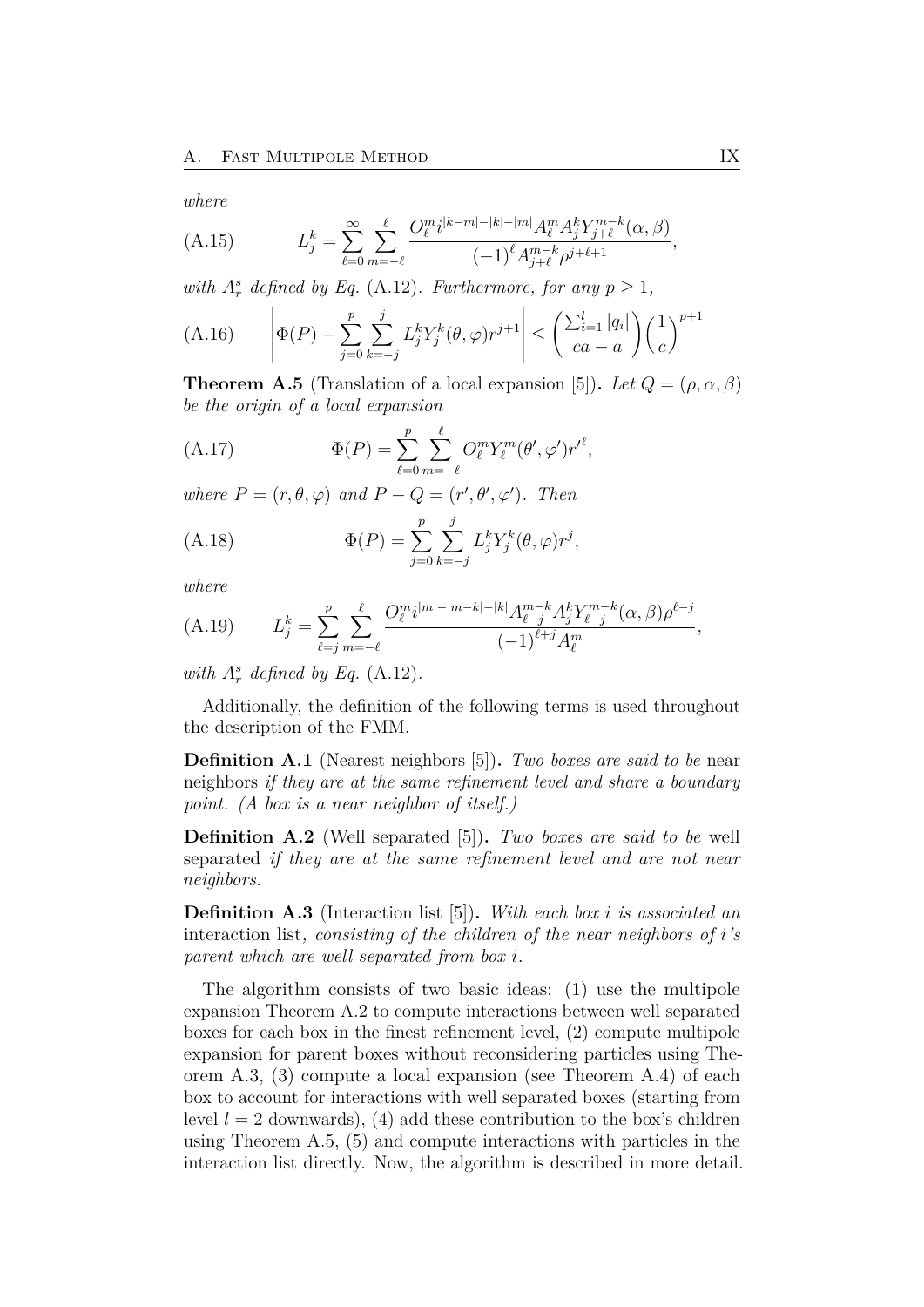<span id="page-59-0"></span>Let the computational domain be a cube. The refinement level of said cube is denoted by  $l = 0$ .

- (1) Initialization
	- (a) Choose the level of refinement  $n \approx \log_8 N$ , s.t. a box in the highest level of refinement  $l = n$  consists of approximately *s* particles
	- (b) Choose precision  $\epsilon$
	- (c) Subdivide the cube into 8 cubes, called children (level  $l+1$ )
	- (d) Subdivide each children until level  $l = n$ , recursively
- <span id="page-59-1"></span>(2) Upward pass
	- (a) Compute multipole expansion (see Theorem [A.2\)](#page-56-4) at grid level  $l = n$  truncating at  $p \approx -\log_2 e$
	- (b) Go to the next coarser level, shift center of child's box expansion to current boxes center (see Theorem [A.3\)](#page-57-2) and add them together
	- (c) Repeat Item [2b](#page-59-1) until level  $n = 0$
- <span id="page-59-2"></span>(3) Downward pass
	- (a) Convert multipole expansion of current level box's interaction list into local expansion using Lemma 2.4 of Greengard and Rokhlin [\[10\]](#page-53-8) and add them to  $\Psi_{l,ib\text{ox}}$
	- (b) Form  $\Psi_{l+1, \text{ibox}}$  using Lemma 2.5 of Greengard and Rokhlin [\[10\]](#page-53-8)
	- (c) Repeat Item [3a](#page-59-2) until level  $l = n 1$
	- (d) Compute interactions at level  $l = n$
	- (e) Evaluate local expansions at particle positions to form  $\phi_{n,\text{ibox}}(\vec{\mathbf{x}}_j)$
	- (f) Compute potential due to nearest neighbors of box at level  $l = n$
	- (g) Add direct and far fields for every particle in box at level  $l = n$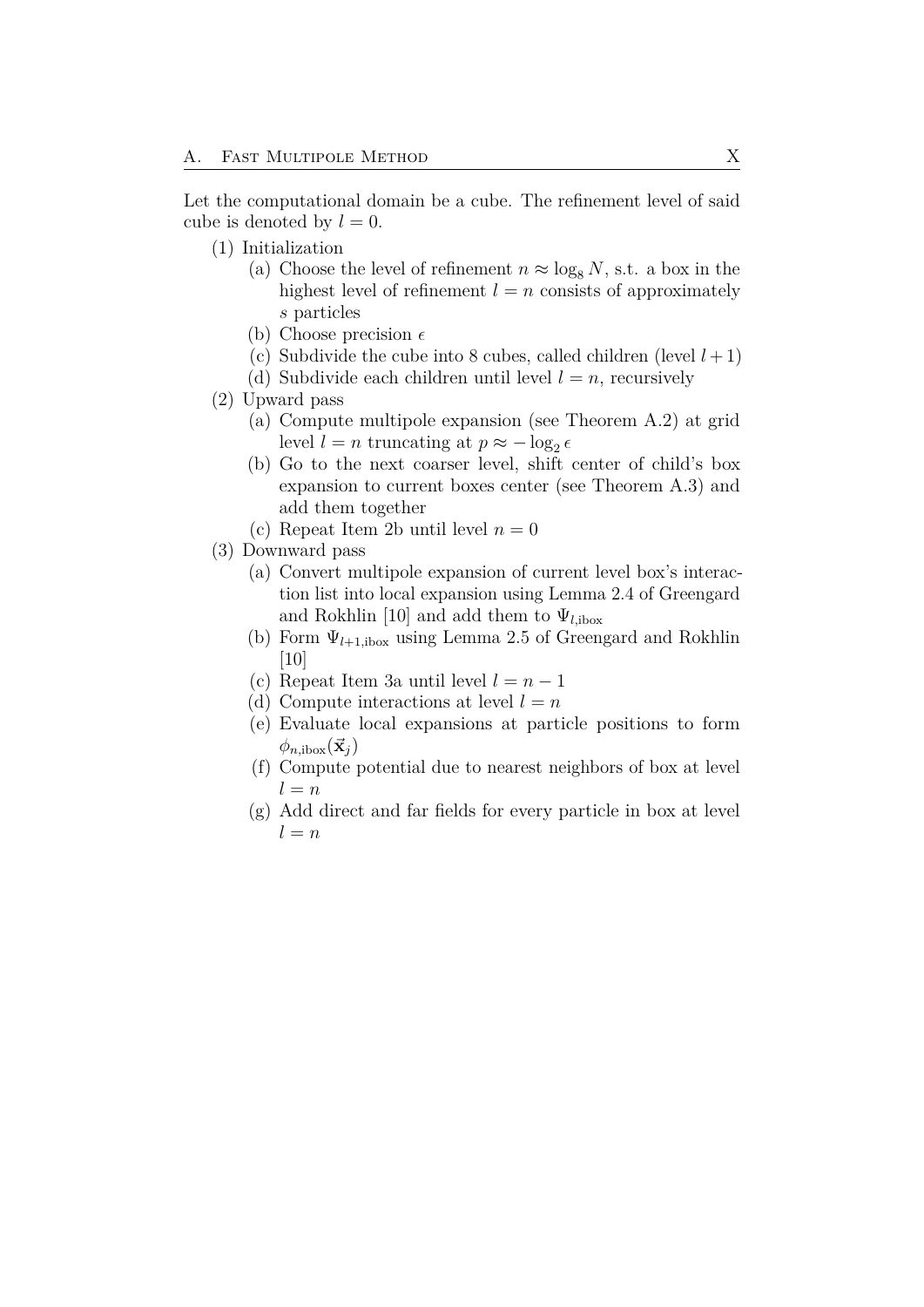```
4 R = 0.5;
5 \text{zs} = (0.01:0.01:4);
6 points = [zs\;zs\;zs];
7 % Exact solution.
8 [\sim, \sim, r] = Cart_To_Sph(points);
9 int = r \le R;
10 ext = \simint;
11 Phi = zeros(size(zs));12 Phi(int) = -2/9*zs(int) + 2/3*zs(int) .*log(r(int)/R);13 Phi(ext) = -2*R^3/9 * zs(ext)./(r(ext).<sup>3</sup>);
14 % Approximate solution.
15 Geom = Geom_AddSphere([0 0 0], R);
16 % rhs
17 M = @(theta, phi, r) [sin(theta) ...
18 cos(theta) ...
19 \text{zeros}(\text{size}(r))];
20 f = \mathcal{O}(\text{theta}, \text{phi}, r) 2*cos(theta)./r;
21 g = \mathcal{Q}(\text{theta}, \text{phi}, r) zeros(size(r));
22 % Discretization settings.
23 axis\_sym = 0;24 eta = 1;
25 tol = 1e-9;
26 % Default shift.
27 shift = 'sym';28 % Default solver.
29 solver.type = 'diis';
30 solver.Q = 5;
31 calc_derivative = true;
32 % Radius discretization.
33 rN = 60;
34 % SH truncation.
35 lmax = 10;
36 % Lebedev Quadrature orders.
37 GORDER = [3,5,7,9,11,13,15,17,19,21,23,25,27,29,31,35,41,47,53,...
38 59,65,71,77,83,89,95,101,107,113,119,125,131];
```
LISTING 1. Exact Solution and Set-Up for Section [5.3.](#page-42-0)